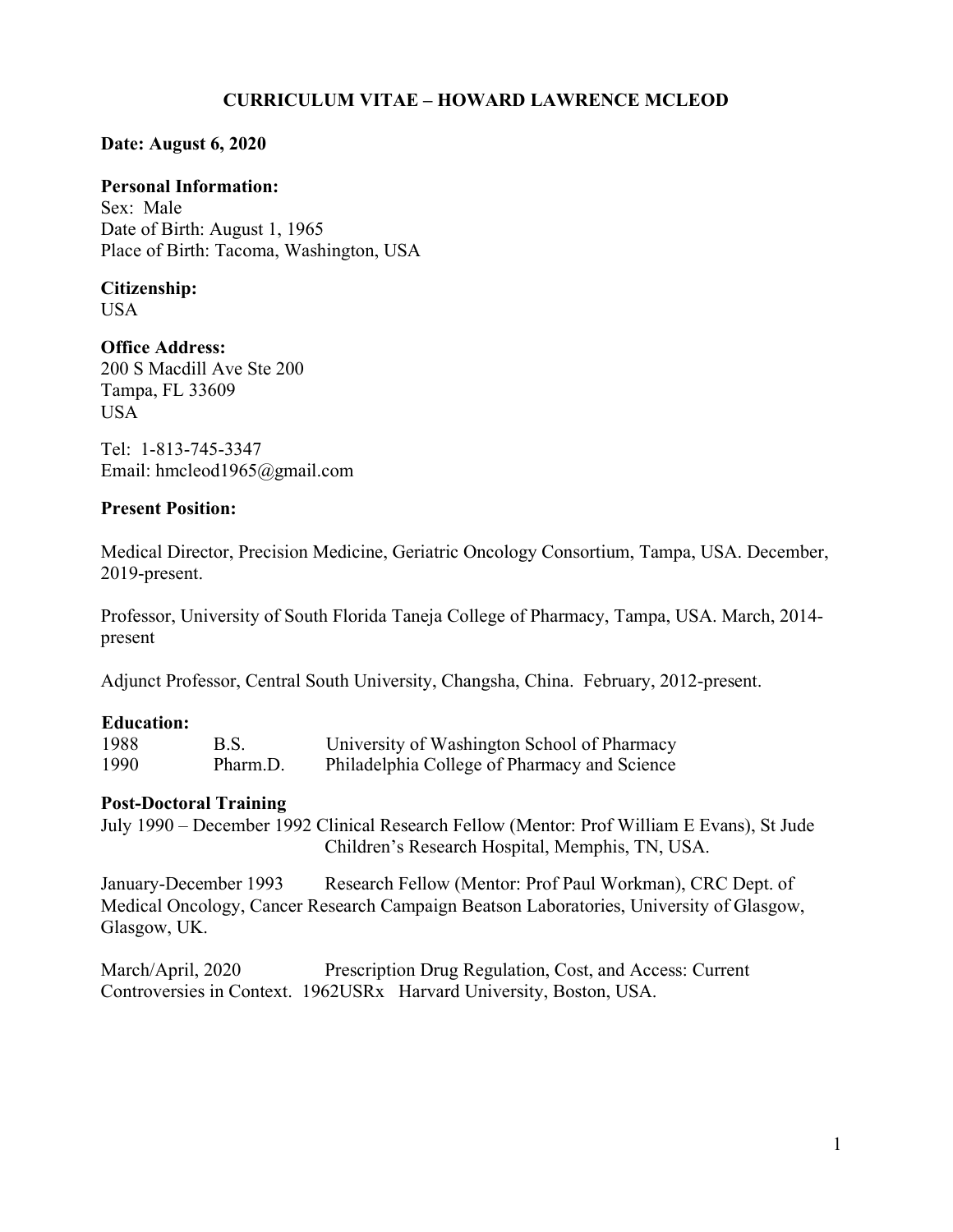## **Previous Positions:**

Head, Pharmacology Section, CRC Department of Medical Oncology, Beatson Laboratories, University of Glasgow, Glasgow, UK. January, 1994-May, 1995.

Senior Lecturer, Department of Medicine & Therapeutics, University of Aberdeen and Director of Laboratory Research, Aberdeen Oncology Unit, Aberdeen, UK. May, 1995 to June, 2000. Tenure obtained 1 November, 1998.

Associate Professor, Departments of Medicine, Pharmacology & Molecular Biology, and Genetics, Washington University, St Louis, USA. July, 2000 to July, 2005. (Tenured)

Professor, Departments of Medicine, Pharmacology & Molecular Biology, and Genetics, Washington University, St Louis, USA. July, 2005 to July, 2006. (Tenured)

Director, Pharmacology Core, Alvin J. Siteman Cancer Center, St Louis, USA. July, 2000 to July, 2006

Fred Eshelman Distinguished Professor, Eshelman School of Pharmacy, University of North Carolina, Chapel Hill, Chapel Hill, USA. July, 2006-September, 2013. (Tenured)

Professor, School of Medicine (Departments of Medicine and Pharmacology), University of North Carolina, Chapel Hill, Chapel Hill, USA. July, 2006-September, 2013. (Tenured)

Director, UNC Institute for Pharmacogenomics and Individualized Therapy, Chapel Hill, USA. July, 2006-September, 2013.

Adjunct Professor, Department of Medicine, Washington University, St Louis, USA. July, 2006- October, 2011.

Adjunct Professor, University of North Carolina, Chapel Hill, USA. September, 2013-February, 2020

Medical Director, DeBartolo Family Personalized Medicine Institute, Moffitt Cancer Center, Tampa, USA. September, 2013-December, 2019

Senior Member, Division of Population Sciences, Moffitt Cancer Center, Tampa, USA. September, 2013-December, 2019

State of Florida Endowed Chair, September, 2013-December, 2019

Chair, Department of Individualized Cancer Management, Moffitt Cancer Center, Tampa, USA. September, 2015-December, 2019

# **Honors and Awards:**

- 1. Alumni Professional Excellence Award. University of Washington School of Pharmacy, 1988.
- 2. American College of Clinical Pharmacy Young Investigator Award. April, 2000.
- 3. Fellow, American College of Clinical Pharmacy. October, 2004.
- 4. 1st John Rodman Endowed Lectureship, St Jude Children's Research Hospital. Individualized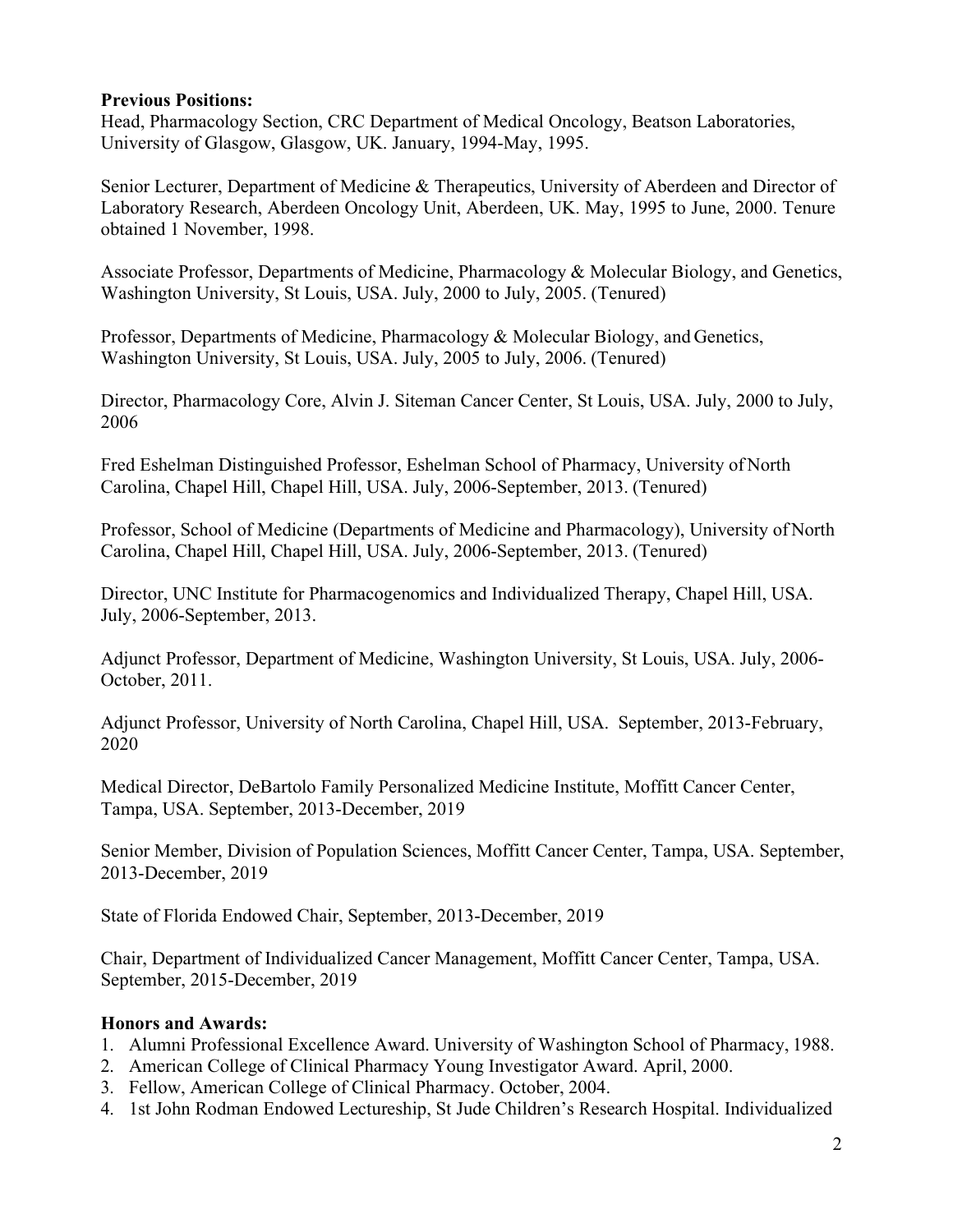Therapy: In Our Lifetime? January 10, 2008.

- 5. 2008 ASCPT FDA Abrams Award and Lecture, FDA White Oak, MD, April, 2008.
- 6. 2008 ACCP Therapeutic Frontiers Award, Louisville, KY, October, 2008
- 7. UNC Eshelman School of Pharmacy Academic Excellence Award in Research, 2007-2008
- 8. UNC Eshelman School of Pharmacy Academic Excellence Award in Mentoring, 2007-2008.
- 9. Guest Professor, Central South University, Changsha, China, October, 2009 October 2014.
- 10. Guest Professor, Shanghai Sixth People's Hospital, April, 2011.
- 11. Coriell Scientific Award, Coriell Institute for Medical Research, May, 2012
- 12. Foreign 1000 Talents Award, Central South University, People's Republic of China, January, 2012
- 13. The 17<sup>th</sup> Annual Roy H. Behnke Distinguished Lectureship, University of South Florida 23<sup>rd</sup> Annual Health Research Day, Tampa, FL. February, 2013.
- 14. Tenth Annual Charles M. Gruber Lecture, Jefferson Medical College, May, 2014
- 15. Moffitt Cancer Center 2014 Population Science Top Publication Award, February, 2015
- 16. American College of Clinical Pharmacy Russell R. Miller Award, October, 2015
- 17. Fellow, American Society of Clinical Oncology (FASCO designation), July, 2020
- 18. Expertise in Pharmacogenetics #1 USA, #2 World<https://www.expertscape.com/ex/pharmacogenetics>

#### **Editorial Review Responsibilities:**

| Blood                                               | Lancet                            |  |  |  |
|-----------------------------------------------------|-----------------------------------|--|--|--|
| <b>British Journal of Cancer</b>                    | <b>Nature Genetics</b>            |  |  |  |
| British Journal of Clinical Pharmacology            | Nature Medicine                   |  |  |  |
| Cancer Cell                                         | New England Journal of Medicine   |  |  |  |
| <b>Cancer Research</b>                              | Pharmacogenetics and genomics     |  |  |  |
| <b>Clinical Cancer Research</b>                     | Pharmacogenomics                  |  |  |  |
| Clinical Pharmacology and Therapeutics              | Proc Natl Acad Sci, USA           |  |  |  |
| Journal of the American Medical Association Science |                                   |  |  |  |
| Journal of Clinical Oncology                        | Trends in Genetics                |  |  |  |
| Journal of the National Cancer Institute            | Trends in Pharmaceutical Sciences |  |  |  |

#### **Editorial Board Membership**

American Journal of Health Systems Pharmacy 2002-2005 Annals of Oncology, Associate Editor 2006-2014 Biomarkers in Medicine 2006-present Clinical Cancer Research 2002-2011 Clinical Pharmacology & Therapeutics 2008-2010 JCO Precision Oncology Founding Associate Editor, 2016-2020 Journal of Clinical Oncology 2005-2010 NCBI Medical Genetic Summaries 2017-2019 Personalized Medicine 2004-present Pharmacogenetics and genomics 2001-present Pharmacogenomics Senior Editor 2002-2018

#### **Grant Reviewer:**

American Association for Cancer Research Stand Up To Cancer Innovative Research Grants. June, 2009 American College of Clinical Pharmacy Canada Foundation for Innovation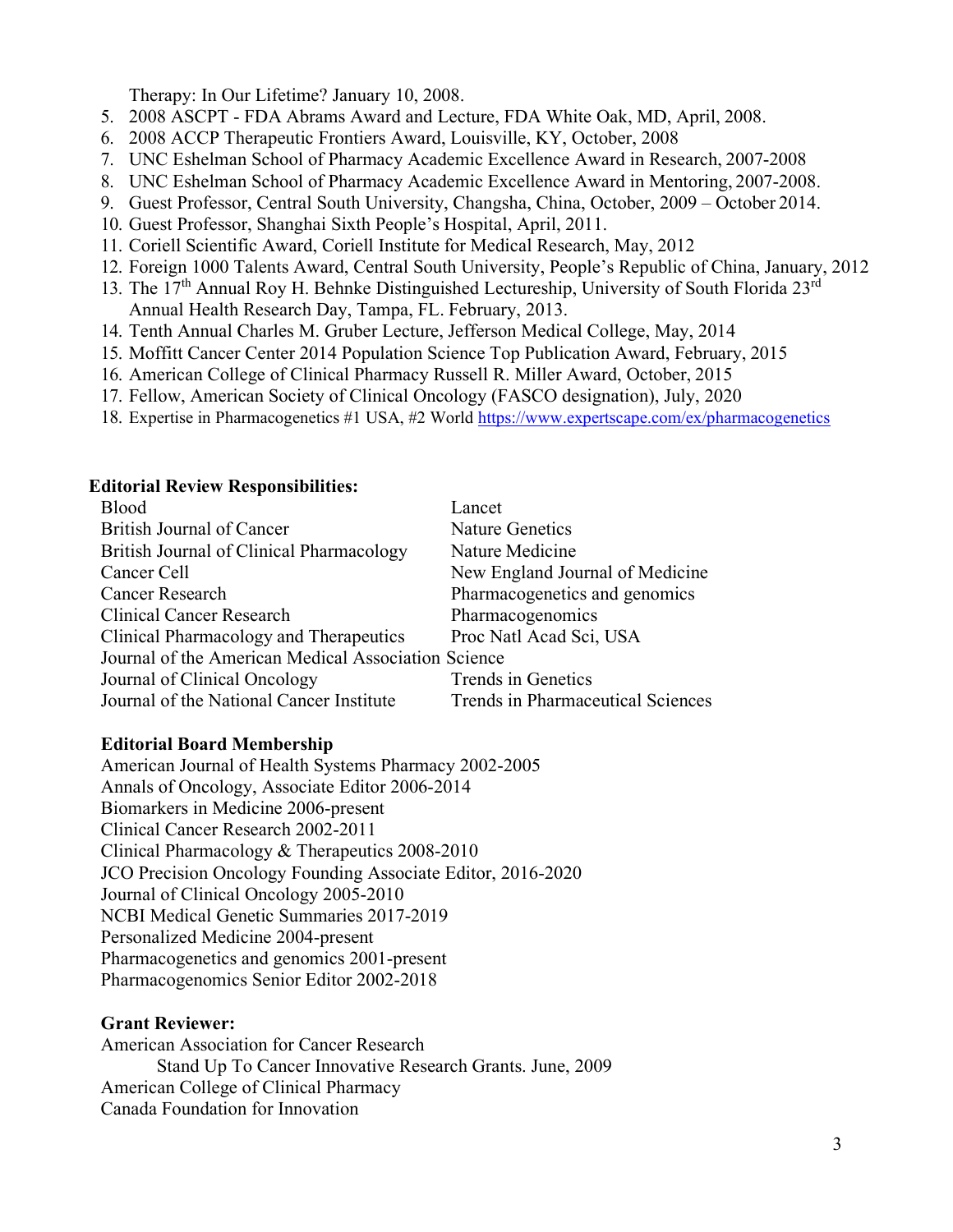Genome Canada

National Institutes of Health

*Ad hoc* study section/intramural reviewer

NICHD July, 2003, April, 2015 ZRG1 GGG-Q (51) R, November, 2015 ZRG1 GGG-A (51) NCRR October, 2003, November, 2004

NIGMS April, 2004, ZGM1 BRT-0 May, 2007 (Chair), May, 2008, May, 2009, April, 2012.

NCI -Cancer Therapeutics Branch Site Visit Team, October, 2004, -Medical Oncology Branch Site Visit Team, November, 2009.

-DT Study Section: 6/2005, 6/2006, 10/2006, 2/2007, 5/2007, 6/2008.

-ZRG1 OTC-D(95), June, 2009

-Urologic Oncology Branch/Genitourinary Malignancies Branch Site visit Team NCBC May, 2005 ZRG BST-A (55)

NIH PAR14-274, February 10, 2016, June 30, 2016

Study Section member

NCI Developmental Therapeutics, July, 2008-June, 2010

National Science Foundation, USA

*Ad hoc* reviewer

Singapore Biomedical Research Council-National Science and Technology Board

Professional Societies and Organizations:

American Association for Cancer Research

Pharmacology/Preclinical Toxicology Committee, Annual Meeting 2000, 2003.

Clinical Pharmacology and Phase I Clinical Trials Section of the Clinical Research

Subcommittee, Annual Meeting 2005

The Pharmacology, Pharmacogenetics, and Pharmacogenomics Section of the Experimental and Molecular Therapeutics Subcommittee, Annual Meeting 2005

Session Chair, AACR Symposium: Pharmacogenetics: The Role of SNPs Affecting

Response, Toxicity, and Secondary Cancers. Charleston, South Carolina. January, 2006.

Integrative Molecular Epidemiology Workshop, Lecturer August, 2015

American Association of Colleges of Pharmacy

Paul Dawson Biotechnology Award Committee, 2008-2009.

American College of Clinical Pharmacy

Educational Affairs Committee, 1991-1992

International Affairs Committee, 1995-1996

Abstract reviewer for Annual Meeting, 1998, 2001-2005

Pharmacogenomics Taskforce, 2001

Awards Committee, 2003

Constitution and Bylaws Committee, 2004

Elected Fellow, October, 2004

3rd International Congress on Clinical Pharmacy Scientific Program Committee, 2007-2009.

Elected Trustee, Research Institute, July, 2005-September, 2008

American Society for Clinical Oncology

Invited Discussant, Annual Meeting 2000, 2003-2007, 2009, 2011, 2013-2016

Session Chair, Annual Meeting, 2003, 2009, 2010, 2015, 2016, 2018

Annual Meeting New Drug Symposium. 2017-2020, Chair, 2017-2019

Scientific Program Committee, 2005-2007

Cancer Education Committee, 2013-2016, 2018

Biomarkers/Imaging Task Force, 2005-2006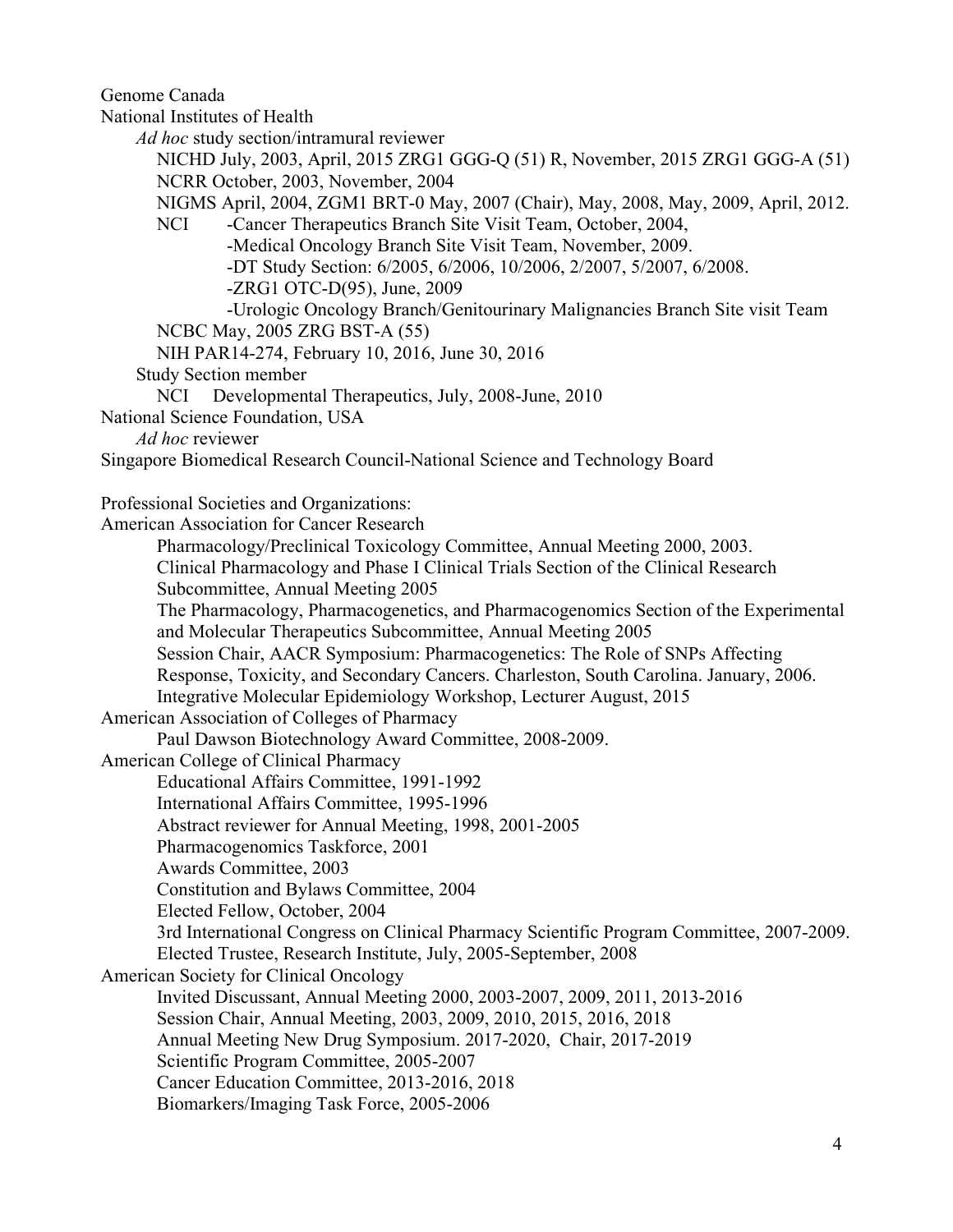Cancer Research Committee, 2006-2009 Chair, FDA Critical Path Subcommittee Chair, ASCO-FDA Alternative Design Working Group ASCO Taxonomy Task Force, July-December, 2016 ASCO Taxonomy Committee, Jan, 2017-Mar, 2020 TAPUR study tumor board, June, 2016-March, 2020 American Society for Clinical Pharmacology and Therapeutics Vice Chair, Hematology/Oncology Section 2003-2006 Invited Discussant, Annual Meeting, 2003, 2004 Member, Scientific Program Committee, 2005-2008 Academic Team Member, ASCPT Quiz Bowl 2013, 2014 Awards Nominations Task Force, 2018-present. American Society for Human Genetics Information and Education Committee, 2004-2006 British Association for Cancer Research Session Chairman, BACR Special Conference, September, 2001 European Organization for the Research and Treatment of Cancer Pharmacology and Molecular Mechanisms (PAMM) Group Session Chairman, Annual Meeting, Nancy, France, January, 1998 Session Chairman, Annual Meeting, Verona, Italy, January, 2001 Society for Immunotherapy of Cancer Communications Committee, 2016-2017

## **Teaching/Academic Committee Service:**

Washington University School of Medicine *First Year Medicine* Medical Genetics-Pharmacogenomics, 2001-2006, Human Functional Genomics, 2002. *Second Year Medicine* Principles of Pharmacology-Pharmacogenomics I & II 2001-2006 Molekoolz course (BIO 5511) lecture: Applying the human genome to guide therapeutics ∙Genetic Epidemiology Masters of Science (GEMS) program, M21-620 Applied Topics in Genetic Epidemiology. Six lectures on pharmacogenomics. *Siteman Cancer Center* Member, Protocol Review and Monitoring Committee 2002-2006

#### University of North Carolina, Chapel Hill

*Service to the University Community*

Center for Integrative Chemical Biology and Drug Discovery Advisory Board, 2008-2013. Carolina Center for Computational Toxicology Advisory Board, 2008-2013 Lineberger Cancer Center Translational Pathology Laboratory Advisory Board, 2009-2013. UNC University Research Council, April, 2010-2013. Chair, 2012-2013. Selected as a feature Faculty member for 2008-2010 UNC ONE media campaign Invited Speaker, UNC Alumni Association, Carolina College for Lifelong Learning, Sept., 2010 Invited speaker, UNC Mini-Medical School, April, 2009.

*School of Pharmacy*

Pharmacy Profession program teaching PHCY 433: Drug Literature Analysis and Interpretation. October-December, 2007, 2008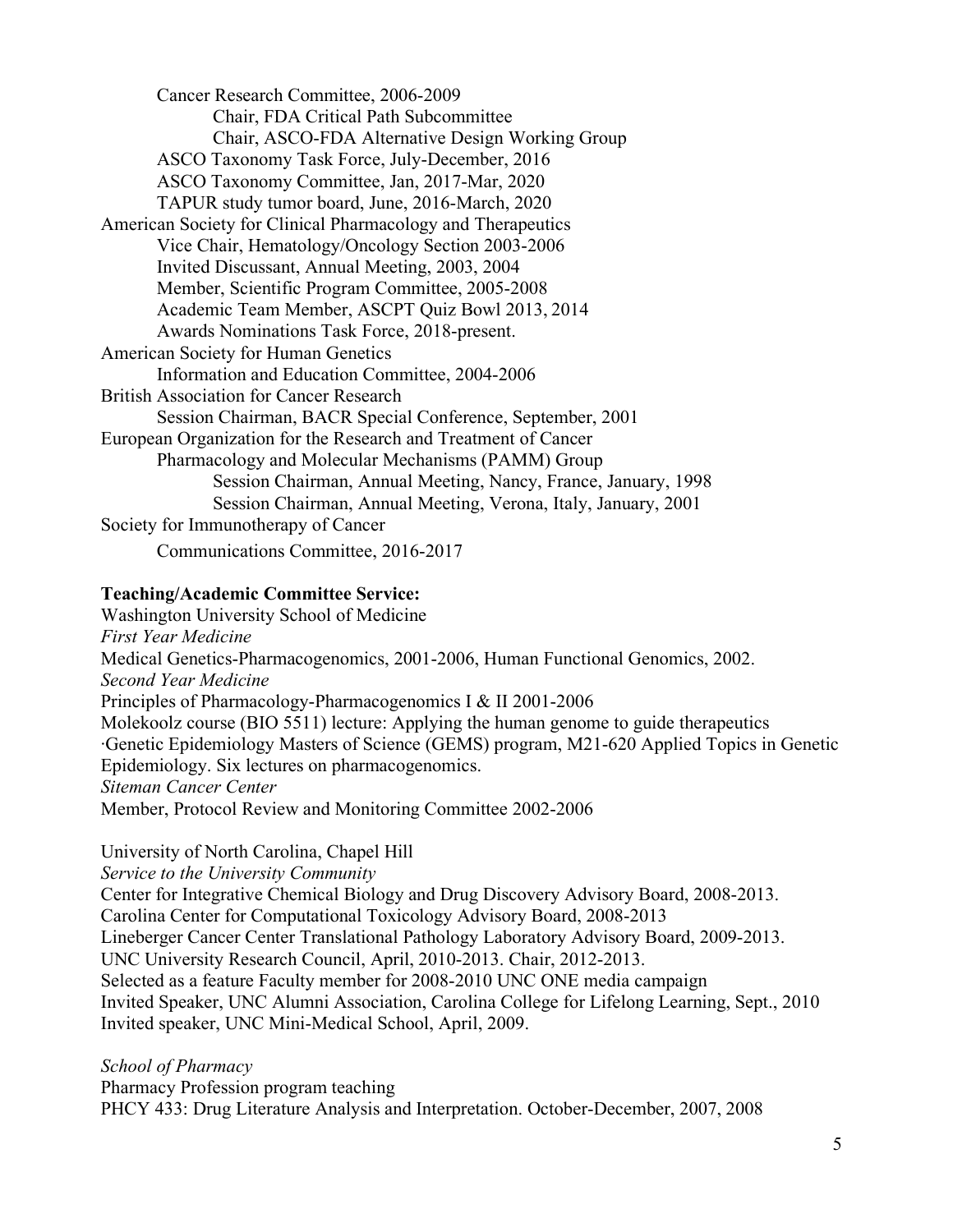PHCY 447: Hematology/Oncology - Pharmacogenomics. October, 2006, 2007, 2008, 2009 MOPH 810 Cancer Chemotherapy - A Pharmacogenomic Approach. November, 2006, 2007, 2009, 2010, 2011, 2012 DPET Fellows Course Pharmacogenomics lectures, March-April, 2007 DPET 832: Clinical Pharmacogenomics. Coordinator and lecturer. August-December, 2009-2012.

Campbell Mentoring Program Craig Lee, (2007-2012) Chris Walko (2008-2013) Lynn Dressler (2008-2013)

Committee Service Full Professor Committee, 2006-2013 Committee for Internationalization, 2008-2013

Student Advisor UNC chapter of the Student National Pharmaceutical Association 2011-2013

Academic Awards Academic Excellence Award in Research, 2007-2008 Academic Excellence Award in Mentoring, 2007-2008. Student-selected Speaker, White Coat Ceremony, March, 2010

*School of Public Health* EPID 805 / 806 Translational Research A Career Example. March, 2007, April, 2008, March, 2009, April, 2010, 2011. EPID 765 Pharmacogenomics. March, 2007.

Committee Service Gillings Innovation Laboratory (GIL) Reviewer November, 2008

*School of Medicine* MEDI 140 Pharmacogenetics, September, 2007, 2008, 2009, 2010, 2011, 2012. Hematology/Oncology Fellows training program. Pharmacogenetics. 1/2007-9/2013

*School of Nursing* N781, Genomics and Society, Personalizing medical therapy. November, 2010-2013

*Teaching at regional institutions* UNC Greensboro Pharmacogenomics for genetic counselors. September, 2006-2009

Duke University PHAR170S Cancer Pharmacogenomics. March, 2011, May, 2012, March, 2013 IGSP Teaching Seminar. Applying the genome. September, 2007 IGSP Retreat. 'Boring' as a key endpoint for genomics research. November, 2011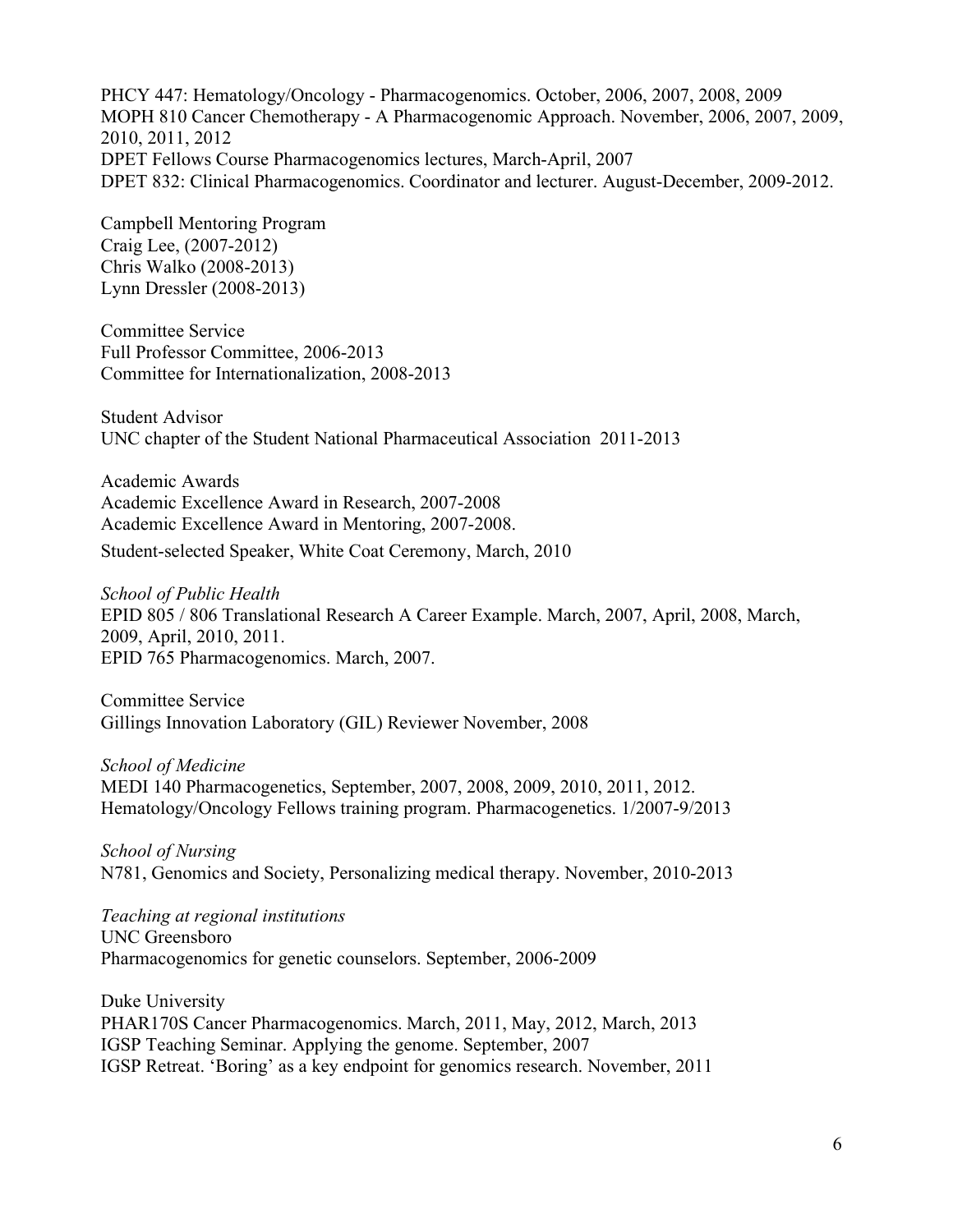North Carolina State University Computation for Undergraduates in Statistics Program, July, 2010

University of South Florida Longitudinal Project Mentor: Kevin Klein (2014-2017) USF Personalized Medicine Club: Faculty Advisor 2014-2017 PHA 6130C Translational Pharmacogenomics Lecturer November, 2014 USF Grant Writing Bootcamp for Clinical Educators, October, 2014

### **Graduate Student Training:**

University of Aberdeen *Masters of Science* MSc Clinical Pharmacology Kevin Dewar 1996 completed Lloyd Matowe 1997 completed

MSc Human Genetics Philip Carrott 1998 completed Chrysteleu Lennou 1998 completed

#### *Doctor of Philosphophy (PhD)*

| Leslie Milne         | 1994-1998 | University of Glasgow           | completed |
|----------------------|-----------|---------------------------------|-----------|
| Wiboon Wattanatorn   | 1994-1998 | <b>Robert Gordan University</b> | completed |
| Stephen Johnston     | 1995-1999 | University of Aberdeen          | completed |
| Sharon Marsh         | 1996-1999 | University of Aberdeen          | completed |
| Patrick Rooney       | 1996-1999 | University of Aberdeen          | completed |
| Margaret-Mary Ameyaw | 1997-2000 | University of Aberdeen          | completed |
| Mohammed Tayeb       | 1998-2002 | University of Aberdeen          | completed |

Washington University School of Medicine

*Division of Biology and Biomedical Sciences MA/MD* program Steering committee 2001-2006 Chairman, Thesis committee, Eunice Lee 2001-2002, Margo Funk, 2003-2004. Thesis committee membership, Dan Tu 2002-2003, Isaiah Turnbull 2002-2003 *Doctor of Philosophy (PhD)* PhD Thesis committee service: Eric Snyder 2001-2004; Yue Yu 2002-2004; Corey Pelletier 2003- 2006; Taylor Maxwell 2003-2006, Sharon Young 2003-2006, PhD Thesis Advisor: Patrick Cahan 2005-2009, Janna Hutz 2005-2010.

University of North Carolina

*Doctor of Philosophy (PhD)*

PhD Thesis Advisor: Roshawn Watson 2006-2010 (Royster Fellowship Awardee), Venita Grisham 2006-2010 (NIH F31 Awardee), Dan Hertz 6/2008-1/2013 (AFPE Awardee), Nancy Gillis (6/2012- 5/2017 (AFPE Awardee).

PhD Thesis committee service: Patrick Roberts, 2006-2007, Huali Wu, 2006-2011 (committee Chair), Christina Santos 2007-2011 (committee Chair), Katie Theken, 2007-2011 (AFPE Awardee),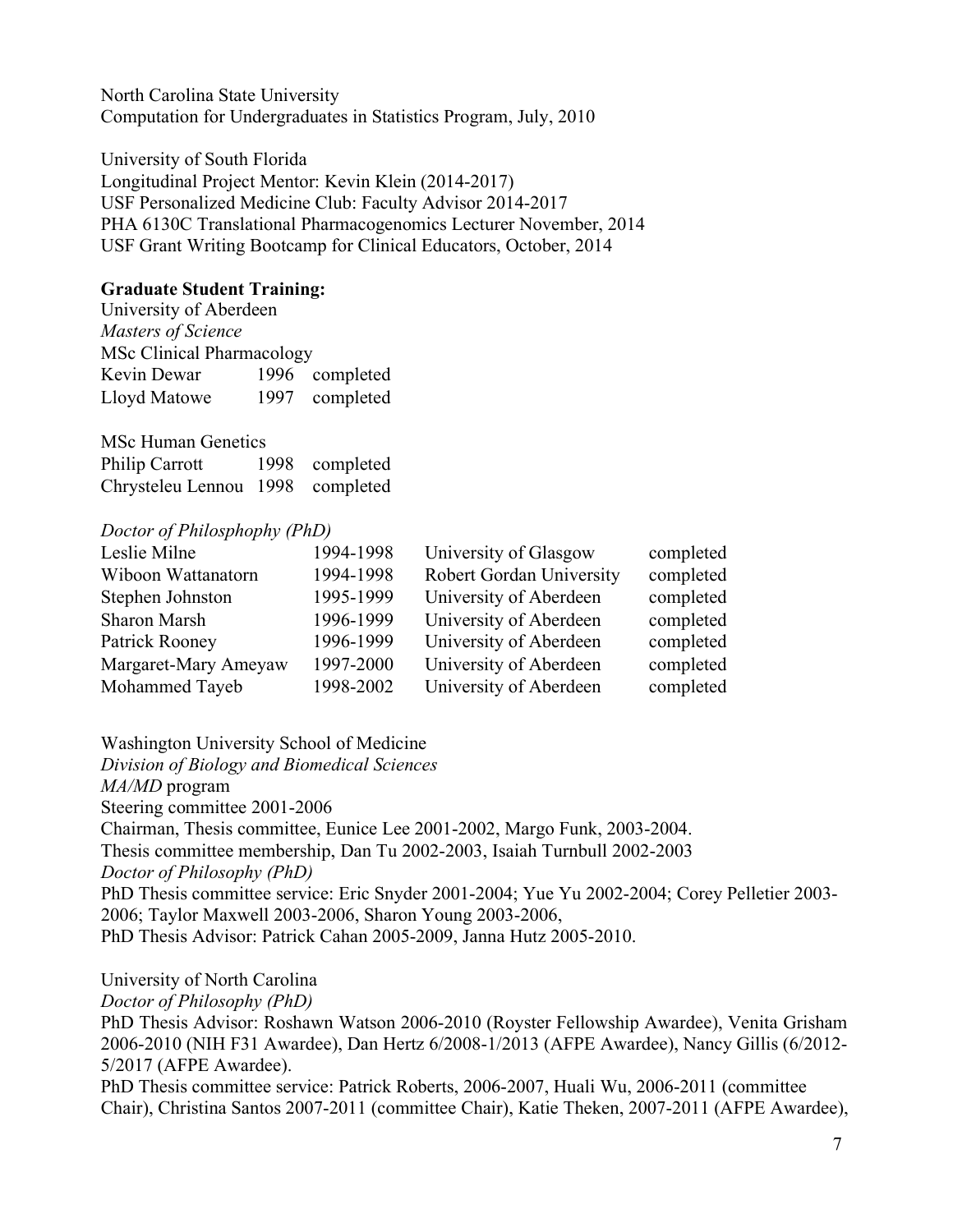Jasmine Talemeh, 6/2008-12/2012 (AFPE awardee, committee Chair), Gina Song (6/2008-5/2014, committee chair), Crissy Dodson (School of Nursing), 1/2010-12/2012, Katie Hacker (1/2011- 10/2013), Kim Maxfield (1/2011-6/2015).

*Masters of Science (MSc)* MSc Thesis Advisor: Brent Hehl 2010-2012.

Central South University – thesis advisor *Masters of Science* Biaobo Xu (2016) Weili Wang (2017) Shangchen Xie (2018) Ping Liao (2019) Wei Li (expected 2020)

*Doctor of Philosophy (PhD)*  Chengfang Zhou (2017) Dongya Shen (expected 2019)

*Precision Oncology Clinical Fellowship – Moffitt Cancer Center*

- 1. Todd Knepper, PharmD (2016)
- 2. Cory Vela, PharmD (2016)
- 3. James Saller, MD (2016)
- 4. Daryoush Saeed-Vafa, MD (2017)
- 5. Ryan Nelson, PharmD (2020)
- 6. Bendiya Patel, MD (2020)
- 7. Michael Fusco, PharmD (expected 2021)

# **National Committee Service:**

American Medical Association

AMA/FDA Pharmacogenomics and Personalized Medicine CME, Faculty, [http://ama.learn.com,](http://ama.learn.com/) March, 2006-July, 2007

Cancer And Leukemia Group B/Alliance

Vice-Chair, Pharmacology and Experimental Therapeutics (PET) Committee March, 2001- September, 2011 Vice-Chair, Population Pharmacology and Pharmacogenomics (PPP) Committee September, 2011-present Member, Board of Directors, September, 2006-June, 2007. Member, Executive Committee, September, 2010-2015 Member, Translational Research Executive Committee, September, 2011-2018

Coriell Personalized Medicine Collaborative. Pharmacogenetics Advisory Committee March, 2010-2018.

C3:Colorectal Cancer Coalition. Member, Medical Review Network. 2006-present.

Foundation for the National Institutes of Health. Member, The Biomarkers Consortium. June, 2007-May, 2008.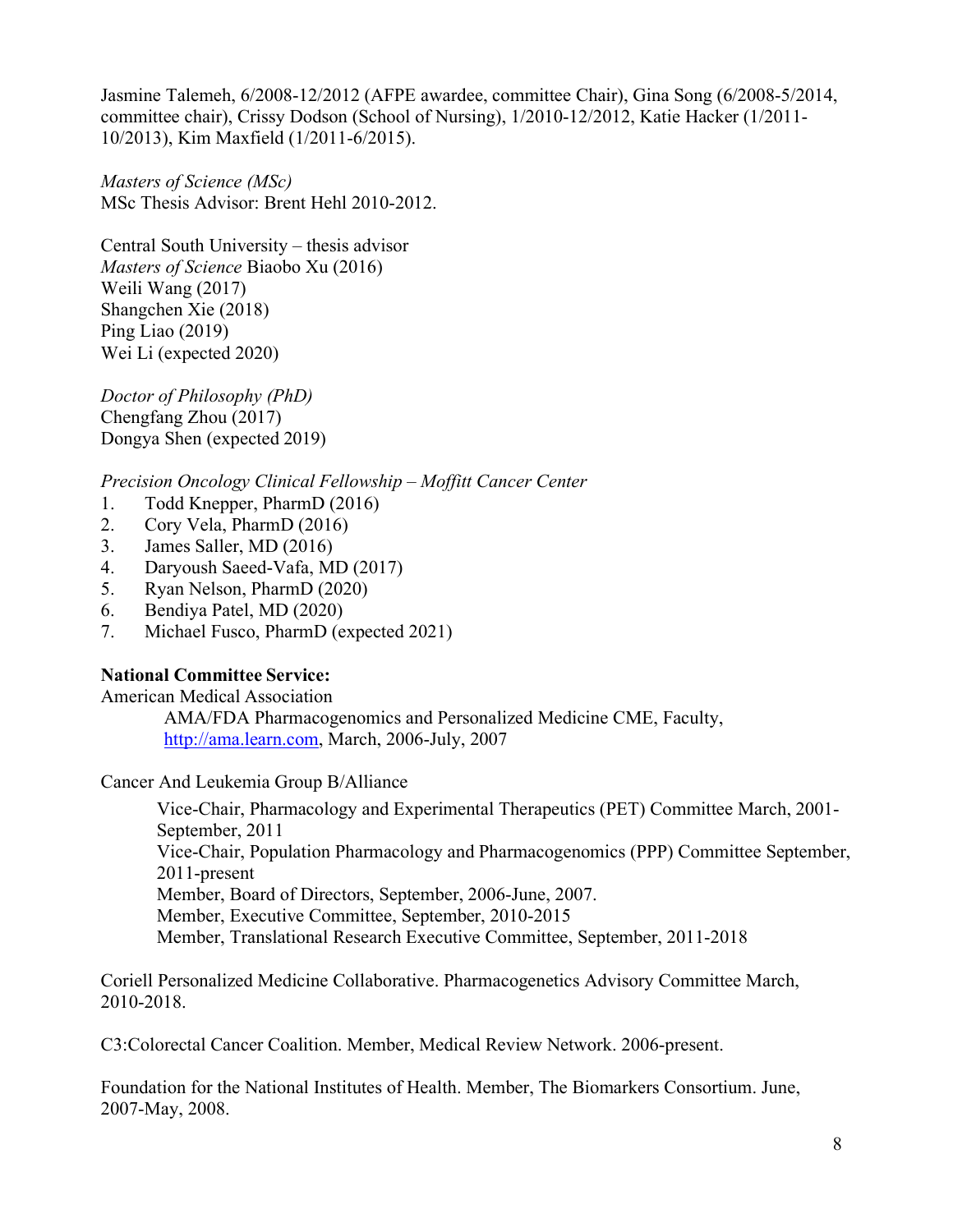Food and Drug Administration

Member, Sub-committee on Clinical Pharmacology September, 2002-July, 2007 Member, Committee on Clinical Pharmacology August, 2007-June, 2013.

Consultant & *ad hoc* reviewer, Gastrointestinal Advisory Committee. Aprepitant approval. March, 2003

Consultant & presenting expert, Pediatric Hematology/Oncology subcommittee, Oncology Drugs Advisory Committee July, 2003

Consultant, Third Wave Technologies Invader assay for UGT1A1, October, 2004.

Consultant, carbamazepine-induced cutaneous adverse effects. July, 2007.

National Institutes of Health

NIGMS Pharmacogenetics Research Network Member, Executive Committee August, 2001-July, 2010 National Cancer Institute NCI Colorectal Cancer Progress Review Group Roundtable, January, 2000. Aids Malignancy Consortium Advisory meeting. September, 2003. Translational Research Working Group. October, 2005-2007 NCI Colon/Rectal Clinical Trials Planning group, January, 2011 NCI Frontiers of Predictive Oncology and Computing, July, 2016 National Human Genome Research Institute Member and Chair, Expert Scientific Panel, eMERGE Network (Electronic Medical Record and Genomics). February, 2008-December, 2019. National Advisory Council for Human Genome Research, September, 2010-September, 2014 NHGRI Genomic Medicine Working Group, December, 2011-December, 2019 Organizer: Genome Medicine VIII meeting Speaker: Genome Medicine II-IX meetings

Personalized Medicine Coalition

Board of Director, January, 2015-present Chairman (with Dr Lincoln Nadauld), Science Policy Committee, January, 2019-present

Medco Health Solutions, Laboratory & Therapeutics Committee, November, 2006-July, 2012

International Committee Service

Cancer Research United Kingdom (CRUK) Scientific Plan Review: Biomarkers. Committee member. January, 2008.

Cancer Research United Kingdom (CRUK) Experimental Cancer Medicine Centre (ECMC) Quinquennial Review. Lead Reviewer. June, 2011.

World Health Organization. Expert Panel of the WHO project, *Grand Challenges in Genomics for Public Health in Developing Countries*. June, 2011-2014.

# **Current NIH peer-reviewed grant support**

2R01CA161608 Motsinger-Reif, McLeod, Wiltshire (MPI) 03/01/2012 – 03/31/2022 NCI/NIH Genetic Etiology of Cancer Drug Response Role: Principal Investigator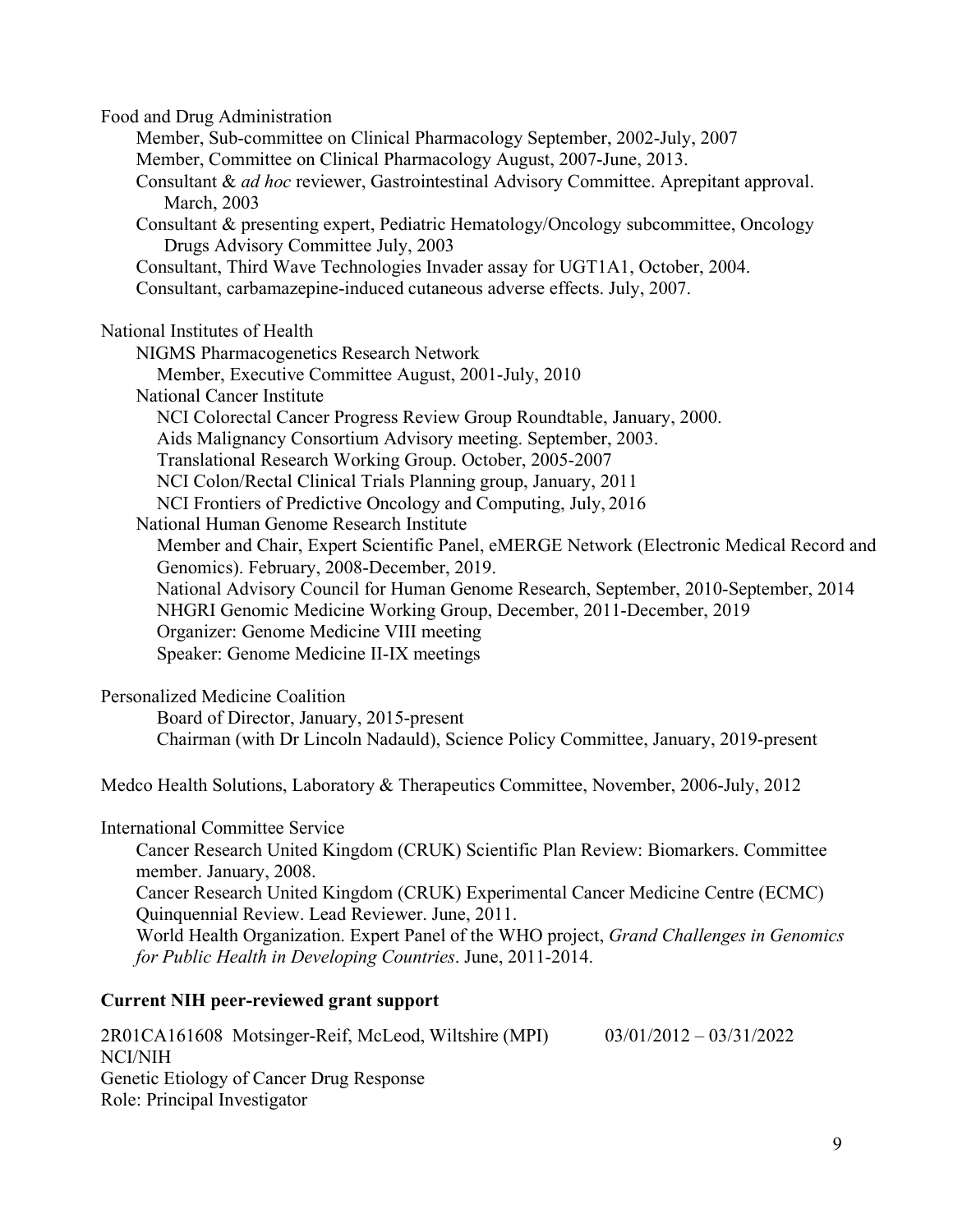R01 CA219389 (Jim) 6/1/2018 – 05/31/2023 NCI/NIH Improving Prediction of Chemotherapy-Induced Nausea: Integrating Genes, Behavior, and the Microbiome Role: Co-Investigator

R01 CA214647 (Jim) 06/12/2018 – 05/31/2023 NCI/NIH Randomized Placebo Controlled Trial of Bupropion for Cancer Related Fatigue Role: Co-Investigator

| $9/23/13 - 7/31/17$                                                               |
|-----------------------------------------------------------------------------------|
|                                                                                   |
|                                                                                   |
| A knowledge base for clinically relevant genes and variants                       |
| Role: Co-Investigator, PI on Moffitt Cancer Center subcontract                    |
|                                                                                   |
| 05/01/12-04/30/16                                                                 |
| \$520,496                                                                         |
| An Exome-Focused Approach to Pharmacogenetic Analysis of the ACCORD Trial         |
| 05/19/08-04/30/13                                                                 |
| \$8,000,000                                                                       |
|                                                                                   |
| 04/01/10-03/31/15                                                                 |
| \$2,116,531                                                                       |
|                                                                                   |
| 09/19/03-08/31/13                                                                 |
| \$2,000,000                                                                       |
|                                                                                   |
| $05/22/07 - 4/30/11$                                                              |
| \$65,186                                                                          |
| Pharmacogenomically Selected Treatment for Gastric and Gastroesophageal Junction: |
| $08/09/04 - 7/31/10$                                                              |
| \$1,650,186                                                                       |
| Specialized Programs of Research Excellence in Gastrointestinal Cancer:           |
| Pharmacogenomic dissection of metastatic colorectal cancer (Project 6)            |
|                                                                                   |
| $08/01/01 - 07/31/10$                                                             |
| \$1,513,752                                                                       |
|                                                                                   |

10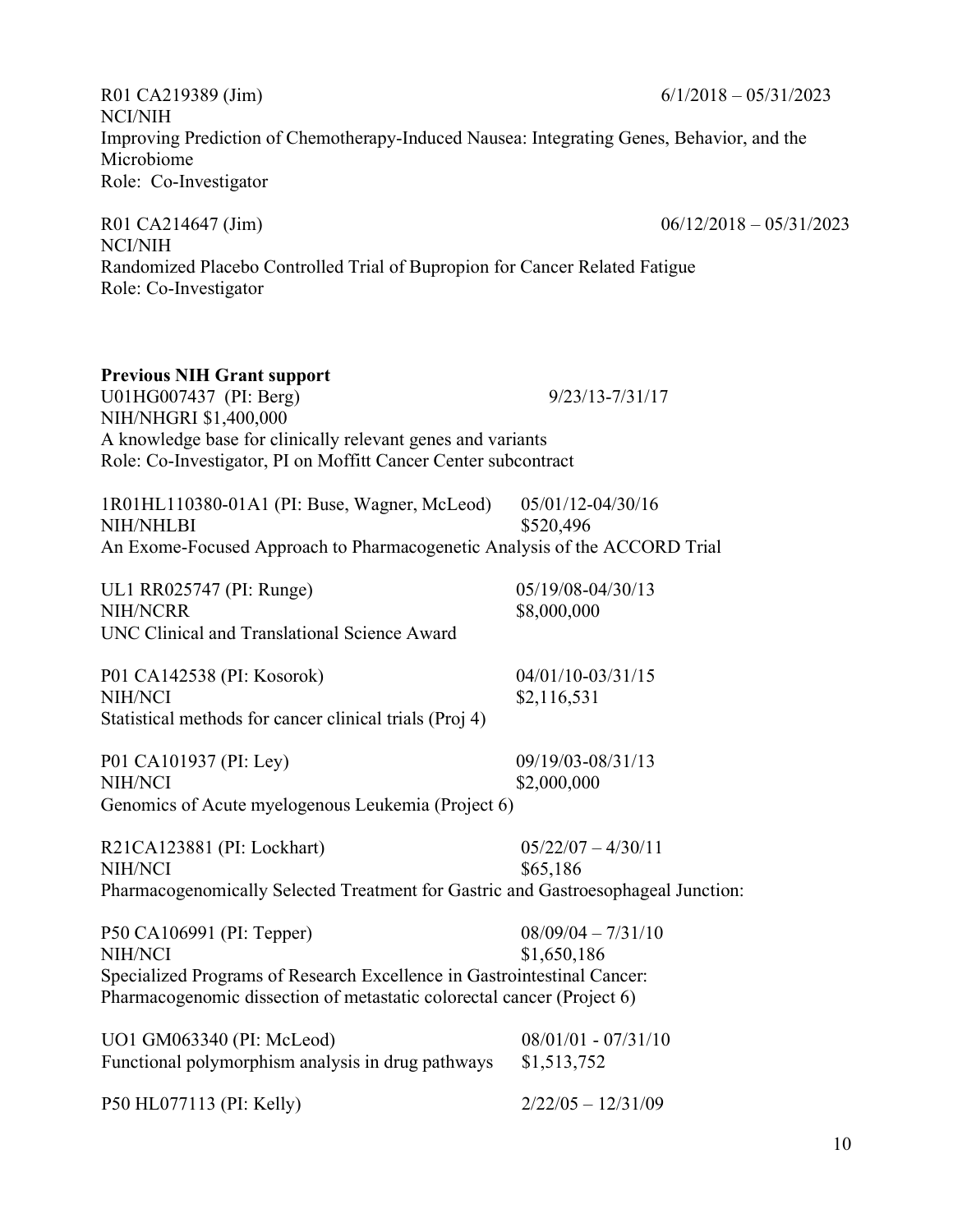Role: Co-Investigator R21 CA113491 (PI: McLeod) 7/01/05 – 6/30/09 NIH/NCI \$120,000 Ovarian Cancer Pharmacogenetics The major goals of this project are to evaluate genetic predictors of toxicity and efficacy to chemotherapy for ovarian cancer. MO1 RR00036 (PI: Peck) 12/01/01 – 4/30/06 NIH/NCRR \$4,092,450 Washington University General Clinical Research Center The major goals of this project are to provide a pharmacogenetics core for GCRC users. Role: Co-Investigator R01 HL71083 (PI: Gage) 03/01/03 – 02/28/04 NIH/NHLBI \$130,690 Pharmacogenetics and Antithrombotic Therapy on the anticoagulate activity of warfarin. Role: Co-Investigator R21CA102461 (PI: McLeod) 08/01/03 – 07/31/05 NIH/NCI \$168,055 Pharmacogenetics of advanced colorectal cancer The major goal of this project is to evaluate the relationship between genetic polymorphism in candidate genes and measures of toxicity, tumor response, and survival after 5-fluorouracil, irinotecan, and oxaliplatin. R01CA095713 (PI: Rader) 08/01/03 – 07/31/08 NIH/NCI \$336,651 Genetic Susceptibility to Cervical Cancer The major goals of this project are to identify markers that associate with cervical cancer. Role: Co-Investigator R01 HL74724 (PI: Gage) 09/30/2003 - 08/31/2007 NIH \$ 563,026 Pharmacogenetics, Biomarkers, and Antithrombotic Therapy The major goals of this project are to evaluate the pharmacogenetics of antithrombotic therapy. Role: Co-Investigator P30CA091842 (PI: Eberlein) 08/02/01 - 06/30/06 NIH/NCI \$850,000 Cancer Center Support Grant The major goal of this project is operation of the Cancer Center Pharmacology Core.

NIH SCCOR Project 5 & Core B \$2,785,749

The major goals of these projects are to evaluate genetic predictors of therapy for metabolic syndrome/acute cardiac syndrome.

The major goals of this project are to evaluate the influence of CYP2C9 and other candidate genes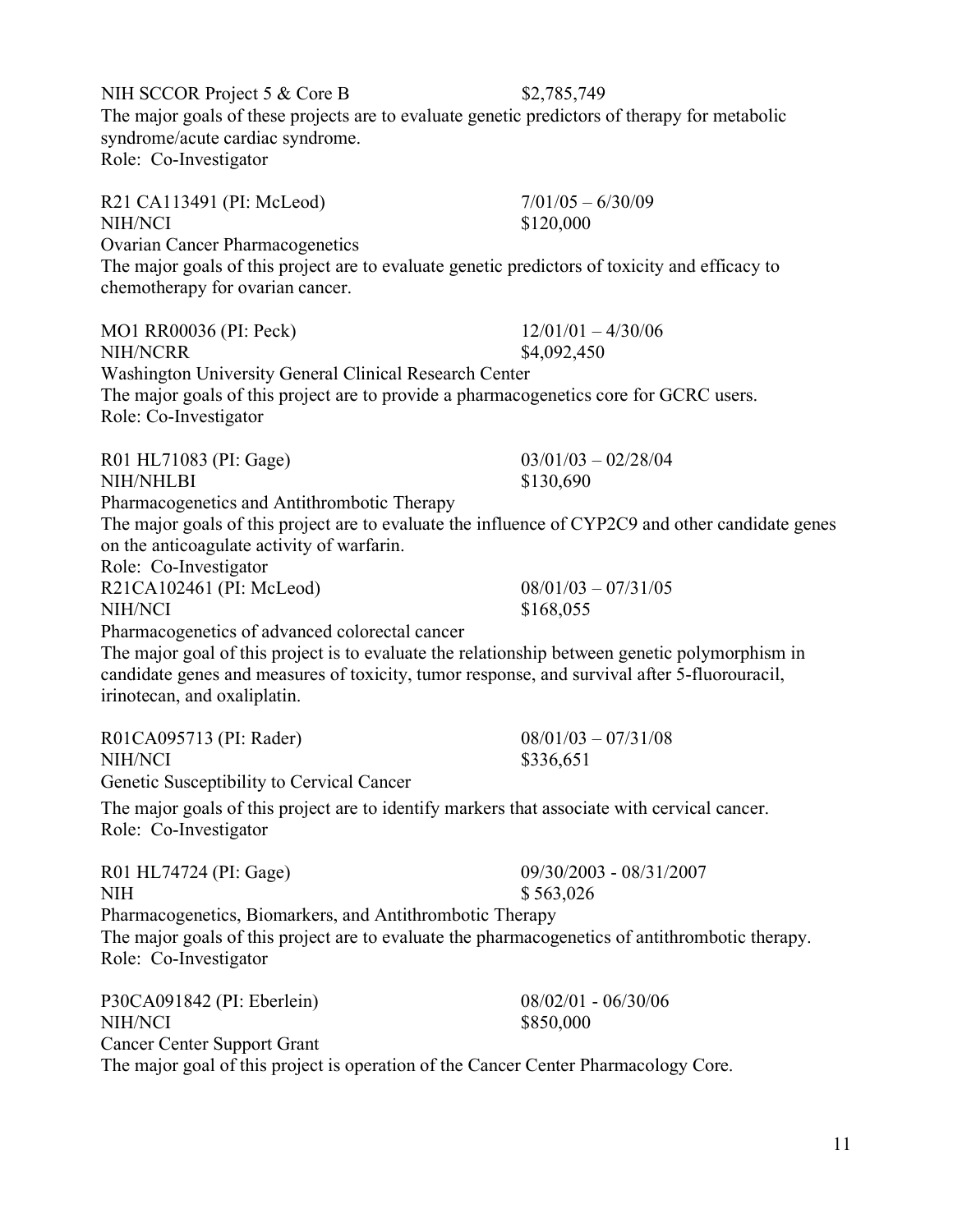# **Publications:**

- 1. McGuire TR, McLeod HL. Viral infections in bone marrow transplantation. Highlight on Antineoplastic Drugs 1988;6:42-47.
- 2. McLeod HL, Baker Jr DK, Pui C-H, Rodman JH. Somnolence, hypotension, and metabolic acidosis following high-dose teniposide treatment in children with leukemia. Cancer Chemother Pharmacol 1991;29:150-154.
- 3. McLeod HL, McGuire TR, Yee GC. Stability of cyclosporine in dextrose 5%, NaCl 0.9%, dextrose/amino acid solution, and lipid emulsion. Ann Pharmacotherapy 1992;26:172-175.
- 4. McLeod HL, Relling MV, Crom WR, Silverstein K, Groom S, Rodman JH, Rivera GK, Crist WM, Evans WE. Disposition of antineoplastic agents in the very young child. Br J Cancer, 1992;66 (Suppl. XVIII), S23-S29.
- 5. McLeod HL, Relling MV. Stability of etoposide solution at room temperature. Am J Hosp Pharm 1992;49:2784-2785.
- 6. McLeod HL, Evans WE. Pediatric pharmacokinetics and therapeutic drug monitoring. Pediatr Rev 1992;13:413-421.
- 7. Rodman JH, Relling MV, Stewart CF, Synold TW, McLeod H, Kearns C, Stute N, Crom WR, Evans WE. Clinical pharmacokinetics and pharmacodynamics of anticancer drugs in children. Semin Oncol 1993;20:18-29.
- 8. Evans WE, Relling MV, Rahman A, McLeod HL, Scott EP, Lin J-S. Genetic basis for a lower prevalence of deficient CYP2D6 oxidative drug metabolism phenotypes in Black American. J Clin Invest 1993;91:2150-2154.
- 9. McLeod HL, Miller DR, and Evans WE. Azathioprine-induced myelosuppression in thiopurine methyltransferase deficient heart transplant recipient [letter]. Lancet 1993;341:1151.
- 10. McLeod HL, Lin J-S, Pui C-H, Scott EP, Evans WE. Thiopurine methyltransferase activity in American white subjects and black subjects. Clin Pharmacol Ther 1994;55:15-20.
- 11. McLeod HL, Fang L, Luo X, Scott EP, Evans WE. Ethnic differences in erythrocyte catechol-O-methyltransferase activity in black and white Americans. J Pharmacol Exper Ther 1994; 270:26-29.
- 12. McLeod HL, Concordance of phenotype and genotype for CYP2D6 [letter]. Clin Pharmacol Ther 1994;56:463.
- 13. McLeod HL, Douglas F, Oates M, Symonds RP, Prakash D, van der Zee AGJ, Kaye SB, Brown R, Keith WN. Topoisomerase I and II activity in human breast, cervix, lung, and colon cancer. Int J Cancer 1994; 59:607-611.
- 14. McLeod HL. Clinical reversal of the multidrug resistance phenotype: True tumour modulation or pharmacokinetic interaction? Eur J Cancer 1994; 30A:2039-2041.
- 15. Relling MV, McLeod HL, Bowman LC, Santana VM. Etoposide pharmacokinetics and pharmacodynamics after acute and chronic exposure to cisplatin. Clin Pharmacol Ther 1994;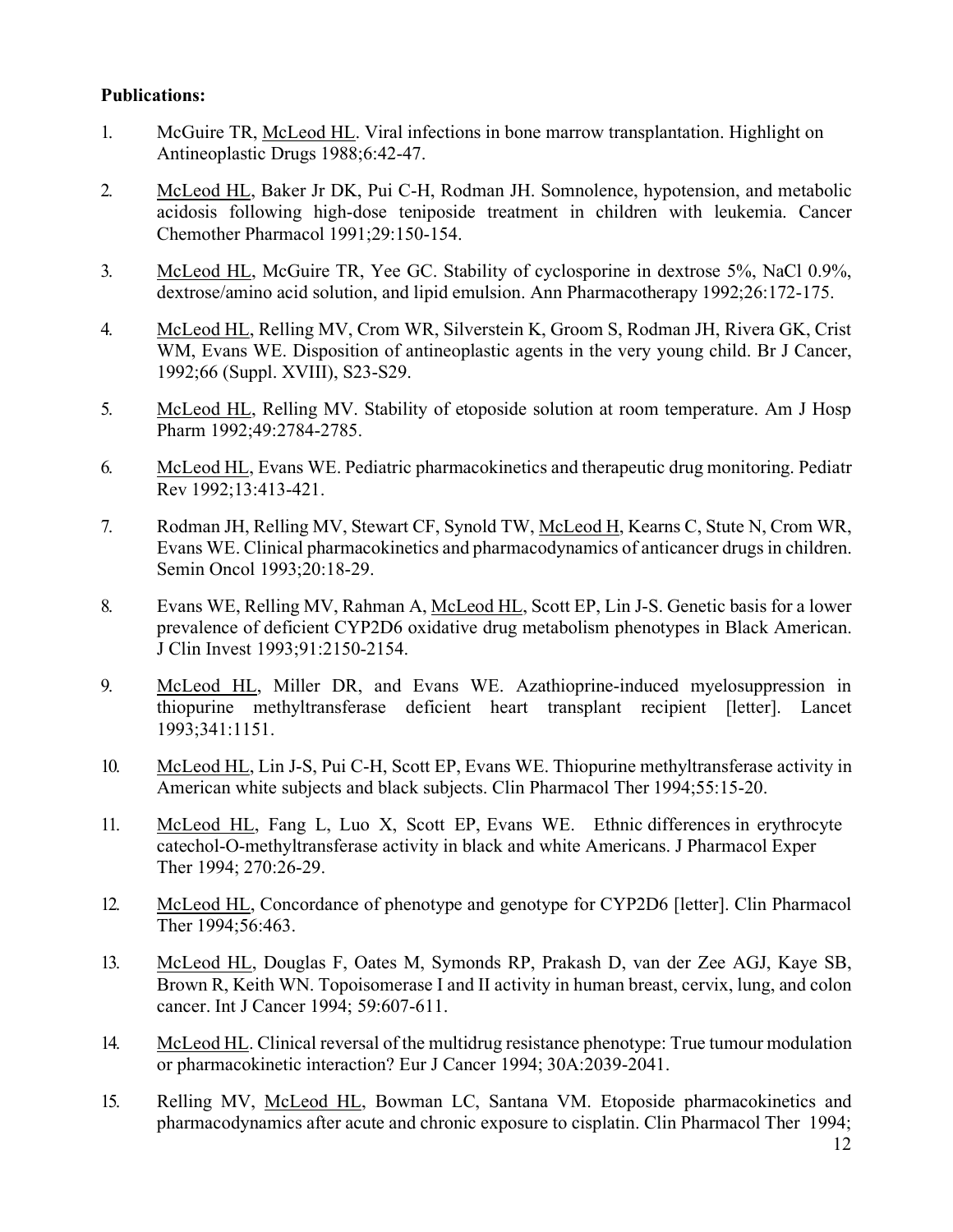56:503-11.

- 16. Hollander D, Pradas J, Kaplan R, McLeod HL, Evans WE, Munsat TL. High-dose dextromethorphan in amyotrophic lateral sclerosis: Phase I safety and pharmacokinetic studies. Ann Neurol 1994;36:920-924.
- 17. McLeod HL, Relling MV, Liu Q, Pui C-H, Evans WE. Polymorphic thiopurine methyltransferase in erythrocytes is indicative of activity in leukemic blasts from children with acute lymphoblastic leukemia. Blood 1995;85:1897-1902.
- 18. McLeod HL. Commentary on interactions between 6-mercaptopurine therapy and thiopurinemethyl-transferase (TPMT) activity. Eur J Clin Pharmacol 1995;48:85-86.
- 19. McLeod HL, Krynetski EY, Wilimas JA, Evans WE. Higher activity of polymorphic thiopurine S-methyltransferase in erythrocytes from neonates compared to adults. Pharmacogenetics 1995;5:281-286.
- 20. Cassidy J, McLeod HL. Is it possible to design a logical development plan for an anticancer drug? Pharmaceutical Medicine 1995;9:95-103.
- 21. McMurrough J, McLeod HL, Analysis of the dihydropyrimidine dehydrogenase polymorphism in a British population. Brit J Clin Pharmacol 1996;41:425-427.
- 22. McLeod HL, Graham MA, Aamdal S, Setanoians A, Groot Y, Lund B on behalf of the EORTC Early Clinical Trials Group. Phase I pharmacokinetics and limited sampling strategies for the bioreductive alkylating drug EO9. Eur J Cancer 1996;32:1518-1522.
- 23. McLeod HL, Kumar A. Metabolism of Azathioprine [letter]. Transplantation 1996;61:1425.
- 24. McLeod HL, Fernandez-Salguero P, Gonzalez FJ. Pyrimidines and CNS regulation- Reply [letter]. TiPS 1996;17:107.
- 25. McLeod HL, Keith WN. Variation in topoisomerase I gene copy number as a mechanism for intrinsic drug sensitivity. Br J Cancer 1996;74:508-512.
- 26. Wei X, McLeod HL, McMurrough J, Gonzalez FJ, Fernandez-Salguero P. Molecular basis of the human dihydropyrimidine dehydrogenase deficiency and 5-fluorouracil toxicity. J Clin Invest 1996;98:610-615.
- 27. McLeod HL, Murray LS, Wanders J, Setanoians A, Graham MA, Pavlidis N, Heinrich B, ten Bokkel Huinink WW, Wagener DJTh, Aamdal S, Verweij J. Multicentre phase II pharmacological evaluation of rhizoxin. Br J Cancer 1996;74:1944-1948.
- 28. McLeod HL, Brunton VG, Eckardt N, Lear MJ, Robins DJ, Workman P, Graham MA. *In vivo*  pharmacology and antitumour evaluation of the tyrphostin tyrosine kinase inhibitor RG13022. Br J Cancer 1996;74:1714-1718.
- 29. Ridge SA, Brown O, McMurrough J, Fernandez-Salguero P, Evans WE, Gonzalez FJ, McLeod HL. Mutations at Codon 974 of the *DPYD* gene are a rare event. Br J Cancer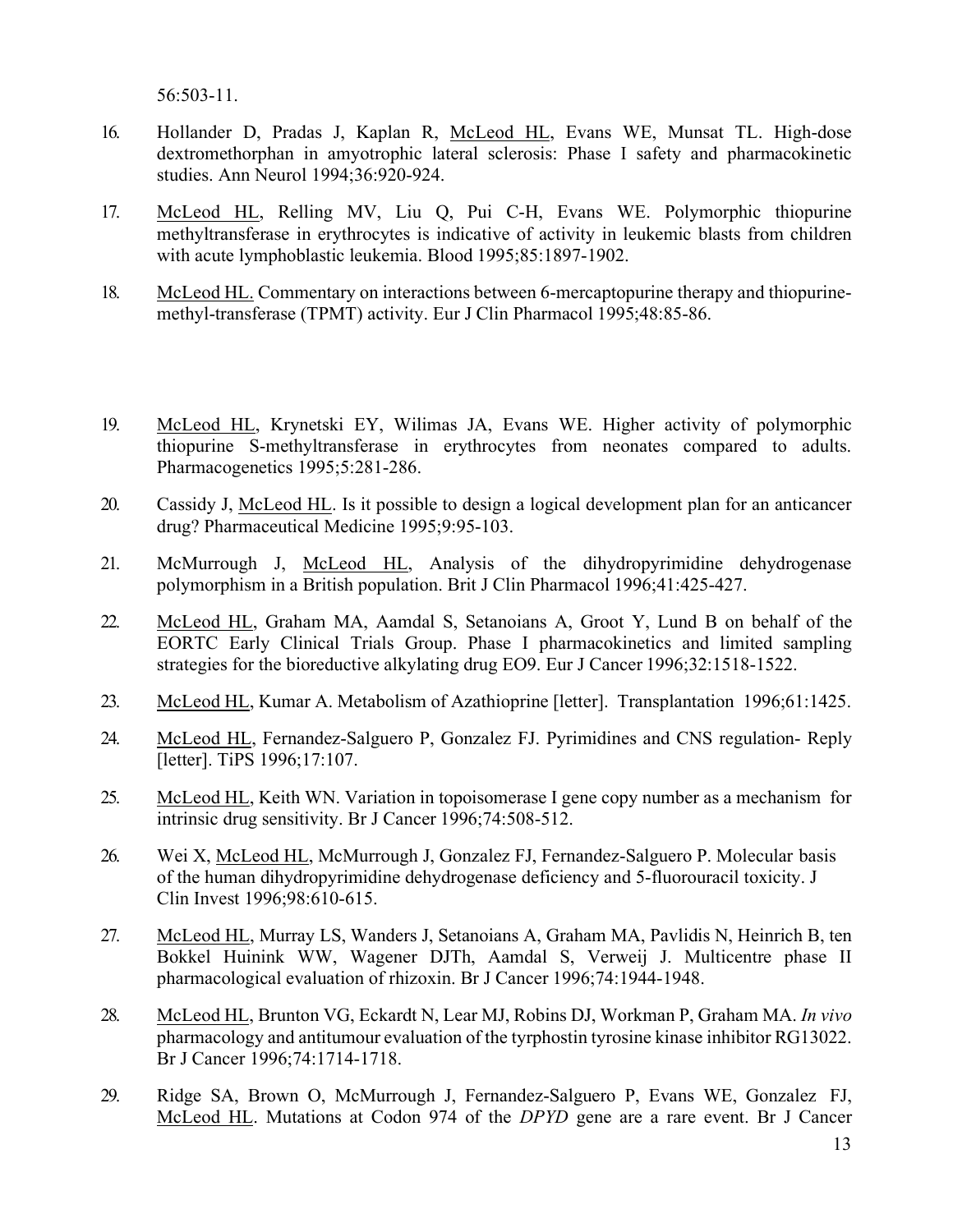1997;75:178-179.

- 30. Wattanatorn W, McLeod HL, Cassidy J, Kendle KE. High-performance liquid chromatographic assay of 5-fluorouracil in human erythrocytes, plasma, and whole blood. J Chromat B 1997;692:233-237.
- 31. McLeod HL, Therapeutic drug monitoring opportunities in cancer therapy. Pharmacol Ther 1997;74:39-54.
- 32. Wattanatorn W, McLeod HL, MacKlon F, Reid M, Kendle KE, Cassidy J. Comparison of 5 fluorouracil pharmacokinetics in whole blood, plasma, and red blood cell in patients with colorectal cancer. Pharmacotherapy 1997;17:881-886.
- 33. McLeod HL. Therapeutic drug monitoring of antineoplastic therapy. Syva Drug Monitor 1997;2:1-4.
- 34. McKay JA, Murray GI, Keith WN, McLeod HL. Amplification of fluorescent *in situ*  hybridisation signals in formalin fixed paraffin wax embedded sections of colon tumour using biotinylated tyramide. J Clin Pathol: Mol. Pathol. 1997;50:322-325.
- 35. Boyle J, Henderson D, McCall J, McLeod H, Usher J. Exploring novel chemotherapy treatments using the [WWW.](http://www/) Int J Med Informatics 1997;47:107-114.
- 36. McLeod HL, Sludden J, Murray GI, Keenan RA, Davidson AI, Park K, Koruth M, Cassidy

J. Characterization of dihydropyrimidine dehydrogenase in human colorectal tumours. Br J Cancer 1998;77:461-465.

- 37. Ridge SA, Sludden J, Wei X, Sapone A, Brown O, Hardy S, Canney P, Fernandez-Salguero P, Gonzalez FJ, Cassidy J, McLeod HL. Dihydropyrimidine dehydrogenase pharmacogenetics in patients with colorectal cancer. Br J Cancer 1998;77:497-500.
- 38. Sludden J, Hardy SC, Vandenbranden MR, Wrighton SA, McLeod HL. Liver dihydropyrimidine dehydrogenase activity in human, cynomolgus monkey, rhesus monkey, dog, rat, and mouse. Pharmacology 1998;56:276-280.
- 39. McLeod HL. Clinically relevant drug-drug interactions in oncology. Br J Clin Pharmacol 1998;45:539-544.
- 40. McLeod HL, Syvänen A-C, Githang'a J, Indalo A, Ismail D, Dewar K, Ulmanen I, Sludden J. Ethnic differences in catechol O-methyltransferase pharmacogenetics: frequency of codon 108/158 low activity allele is lower in Kenyan than Caucasian or South-west Asian individuals. Pharmacogenetics 1998;8:195-199.
- 41. McLeod HL, Kearns CM, Kuhn JG, Bruno R. Evaluation of the linearity of docetaxel pharmacokinetics. Cancer Chemother Pharmacol 1998;42:155-159.
- 42. Ridge SA, Sludden J, Brown O, Robertson L, Wei X, Sapone A, Fernandez-Salguero PM, Gonzalez FJ, Vreken P, van Kuilenburg ABP, van Gennip AH, McLeod HL. Dihydropyrimidine dehydrogenase pharmacogenetics in Caucasian subjects. Br J Clin Pharmacol 1998;46:151-156.
- 14 43. Wei X, Elizondo G, Sapone A, McLeod HL, Raunio H, Fernandez-Salguero P, Gonzalez FJ.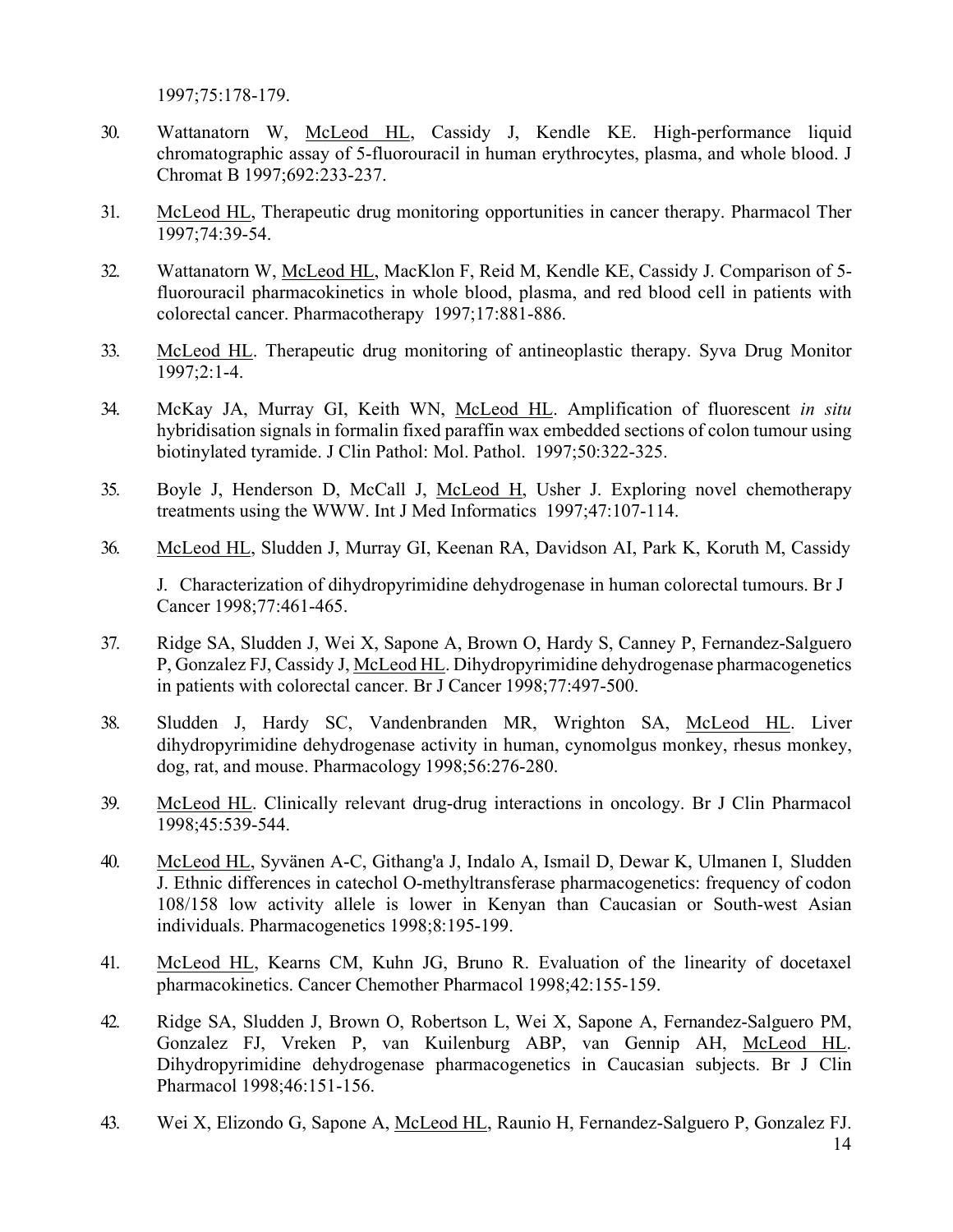Characterization of the human dihydropyrimidine dehydrogenase gene. Genomics 1998;51:391-400.

- 44. McLeod HL, Sludden J, Hardy SC, Lock RE, Hawksworth GM, Cassidy J. Autoregulation of 5-fluorouracil metabolism. Eur J Cancer 1998;34:1623-1627.
- 45. Black AJ, McLeod HL, Capell HA, Powrie RH, Matowe LK, Pritchard SC, Collie-Duguid ESR, Reid DM. Thiopurine methyltransferase genotype predicts therapy-limiting severe toxicity from azathioprine. Ann Intern Med 1998;129:716-718.
- 46. Rooney PH, Stevenson DAJ, Marsh S, Johnston PG, Haites NE, Cassidy J, McLeod HL. Comparative genomic hybridization analysis of chromosomal alterations induced by the development of resistance to thymidylate synthase inhibitors. Cancer Res 1998;58:5042-45.
- 47. McLeod HL, Murray GI. Tumour markers of prognosis in colorectal cancer. Br J Cancer 1998;79:191-203.
- 48. McLeod HL, Collie-Duguid ESR, Vreken P, Johnson MR, Wei X, Sapone A, Diasio RB, Fernandez-Salguero P, van Kuilenburg ABP, van Gennip AH, Gonzalez FJ. Nomenclature for human *DPYD* alleles. Pharmacogenetics 1998;8:455-459.
- 49. Ameyaw MM, Collie-Duguid ESR, Powrie RH, Ofori-Adjei D, McLeod HL. Thiopurine methyltransferase alleles in British and Ghanaian populations. Hum Mol Gen 1998;8:367- 370.
- 50. Collie-Duguid ESR, Pritchard SC, Powrie RH, Sludden J, Collier DA, Li T, McLeod HL. The frequency and distribution of thiopurine methyltransferase alleles in Caucasian and Asian populations. Pharmacogenetics 1999;9:37-42.
- 51. McLeod HL Pharmacokinetics for the prescriber. Medicine 1999;27:10-14
- 52. Rooney PH, Murray GI, Stevenson DAJ, Haites NE, Cassidy, McLeod HL. Comparative genomic hybridization and chromosomal instability in solid tumours. Br J Cancer 1999;80:862-873.
- 53. McLeod HL, Coulthard S, Thomas A, Pritchard SC, King D, Hall A, Gibson BES. Analysis of thiopurine methyltransferase variant alleles in childhood acute lymphoblastic leukaemia. Br J Haem 1999;105:696-700.
- 54. Marsh S, Collie-Duguid ESR, Li T, Liu X, McLeod HL. Ethnic variation in the thymidylate synthase enhancer region polymorphism among Caucasian and Asian populations. Genomics 1999;58:310-312.
- 55. Ahmed FY, Johnston SJ, Cassidy J, O'Kelly T, Binnie N, Murray GI, van Gennip AH, Abeling NGGM, Knight S, McLeod HL. Eniluracil treatment completely inactivates dihydropyrimidine dehydrogenase in colorectal tumors. J Clin Oncol 1999;17:2439-2445.
- 56. Johnston SJ, Ridge SA, Cassidy J, McLeod HL. Regulation of dihydropyrimidine dehydrogenase in colorectal cancer. Clin Cancer Res 1999;5:2566-2570.
- 57. McLeod HL, Pritchard SC, Githang'a J, Indalo A, Ameyaw MM, Powrie RH, Booth L, Collie-Duguid ESR. Ethnic differences in thiopurine methyltransferase pharmacogenetics: evidence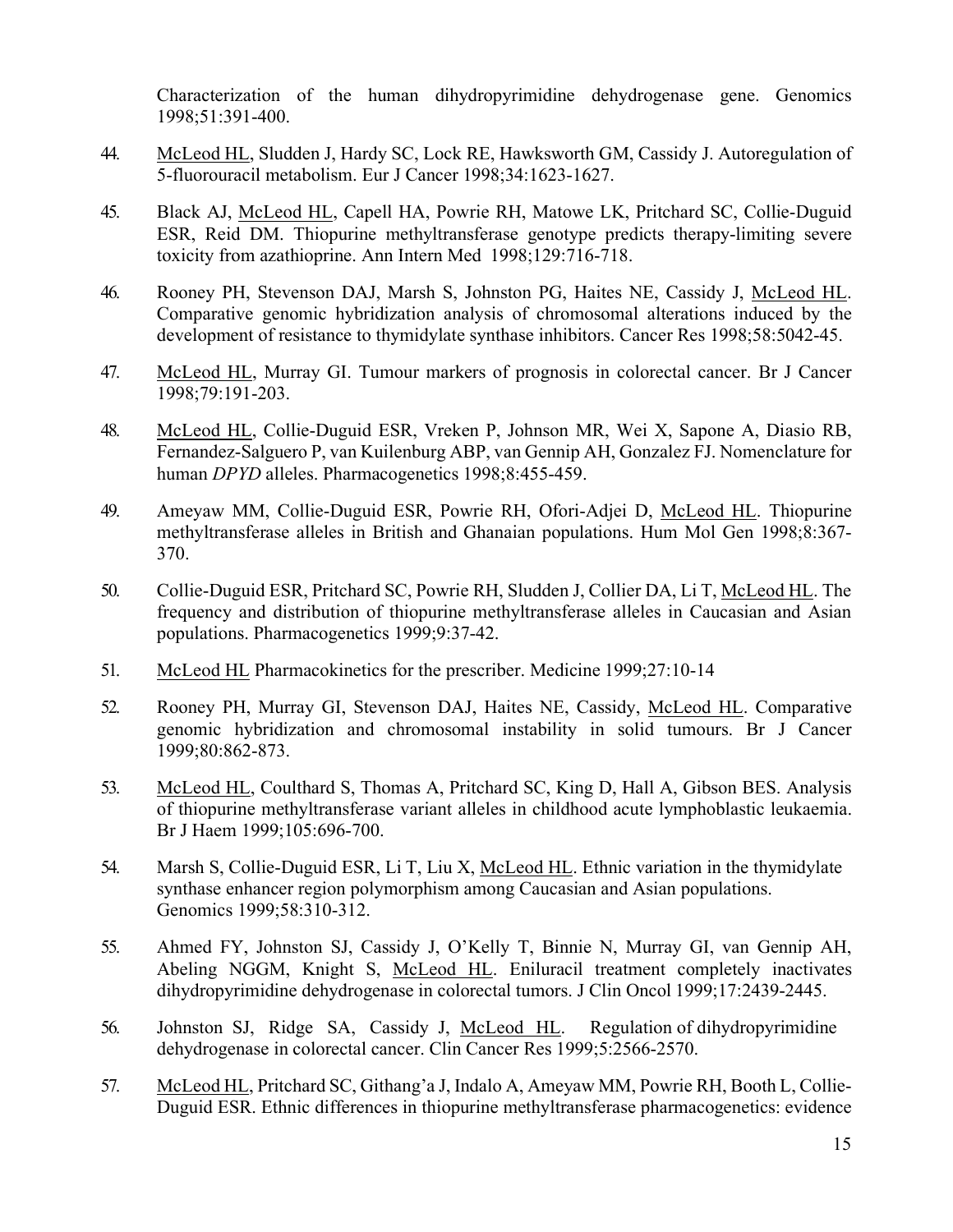for allele specificity in Caucasian and Kenyan subjects. Pharmacogenetics 1999;9:773-776.

- 58. McLeod HL, Evans WE. Oral chemotherapy: The promise and the pitfalls. Clin Cancer Res 1999;5:2669-2671.
- 59. Milano G, McLeod HL. Can dihydropyrimidine dehydrogenase impact 5FU-based treatment? Eur J Cancer 1999;36:37-42.
- 60. McLeod HL, Murray GI, Mollison J, McKay JA, Cassidy J. Selection of markers of tumour response or survival: Description of a novel approach. Eur J Cancer 1999;35:1650-1652.
- 61. Caponigro F, Casaretti R, McLeod H, De Vita F, Avallone A, Gravina A, Carteni G, De Lucia L, Tucci A, Morsman J, Catalano G, Comella P, Comella G. Phase I and Pharmacokinetic study of tomudex combined with 5-fluorouracil plus levofolinic acid in advanced head and neck cancer and colorectal cancer. Clin Cancer Res 1999;5:3948-3955.
- 62. Ishioka S, Hiyama K, Sato H, Yamanishi Y, McLeod HL, Kumagai K, Maeda H, Yamakido

M. Thiopurine methyltransferase genotype and toxicity of azathioprine in Japanese. Intern Medicine 1999;38:944-947.

- 63. Roberts JD, Shibata S, Spicer DV, McLeod HL, Tombes MB, Kyle B, Carroll M, Sheedy B, Collier MA, Pithavala YK, Paradiso LJ, Clendeninn NJ. Phase I study of AG2034, a targeted GARFT inhibitor, administered once every three weeks. Cancer Chemother Pharmacol 2000;45:423-427.
- 64. Collie-Duguid ESR, Etienne MC, Milano G, McLeod HL. Known *DPYD* alleles do not explain DPD deficiency in cancer patients. Pharmacogenetics 2000;10:217-223.
- 65. McKay JA, Douglas JJ, Ross VG, Curran S, Ahmed FY, Loane JF, Murray GI, McLeod HL. Expression of cell cycle control proteins in primary colorectal tumors does not always predict expression in lymph node metastases. Clin Cancer Res 2000;6:1113-1118.
- 66. Curran S, McKay JA, McLeod HL, Murray GI. Laser Capture Microscopy. Mol. Pathol 2000;53:64-68.
- 67. Collie-Duguid ESR, McLeod HL, Cassidy J. Estimation of dihydropyrimidine dehydrogenase activity. Does it have a role in cancer therapy? Ann Oncol 2000;11:255-257.
- 68. McLeod HL, Krynetski EY, Relling MV, Evans WE. Genetic polymorphism of thiopurine methyltransferase and its clinical relevance for childhood acute lymphoblastic leukemia. Leukemia 2000;14:567-572.
- 69. Collie-Duguid ESR, Johnston SJ, Powrie RH, Milano G, Etienne MC, Rochat B, Watson G, McLeod HL. Cloning and initial characterization of the human *DPYD* gene promoter. Biochem Biophys Res Commun 2000;271:28-35.
- 70. McKay JA, Lloret C, Murray GI, Johnston PG, Bicknell R, Cassidy J, McLeod HL. Application of the *enrichment approach* to identify putative markers of response to 5 fluorouracil therapy in advanced colorectal carcinomas. Int J Oncol 2000;17:153-158.
- 71. McLeod HL, Cassidy J, Powrie RH, Priest DG, Zorbas MA, Synold TW, Shibata S, Spicer D, Bisset D, Pithavala YK, Collier MA, Paradiso LJ, Roberts JD. Pharmacokinetic and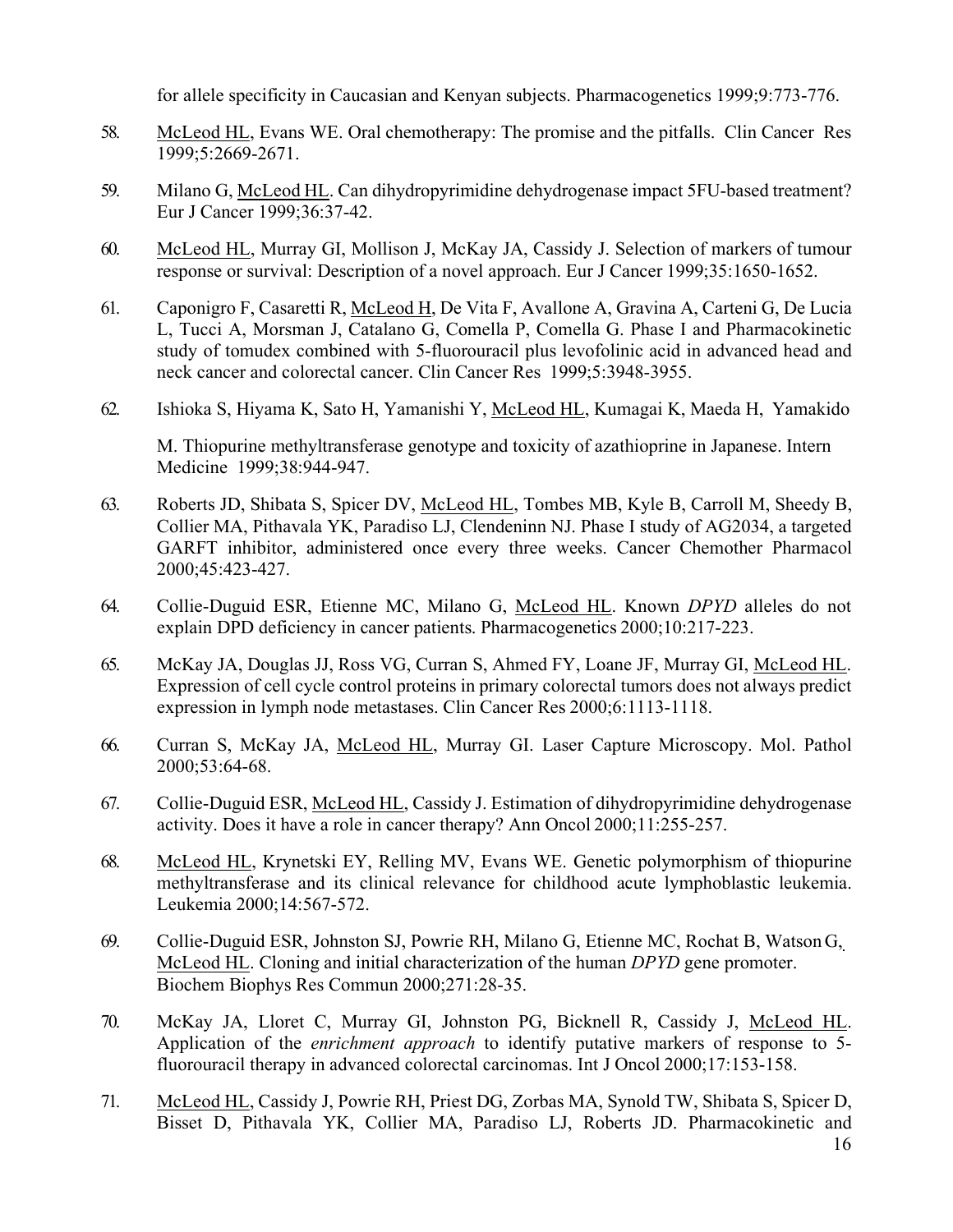pharmacodynamic evaluation of the Glycinamide Ribonucleotide Formyltransferase Inhibitor AG2034<sup>1</sup> . Clin Cancer Res 2000;6:2677-2684.

- 72. Boonsong A, Marsh S, Rooney PH, Stevenson DAJ, Cassidy J, McLeod HL. Characterization of the topoisomerase I locus in human colorectal cancer. Cancer Genetics Cytogenetics 2000;121:56-60.
- 73. McLeod HL, McKay JA, Collie-Duguid ESR, Cassidy J. Therapeutic opportunities from tumour biology in metastatic colon cancer. Eur J Cancer 2000;36:1706-1712.
- 74. Morsman JM, McLeod HL. Taxane Chemotherapy and New Microtubule-interactive agents. Current Opin Oncol Endoc Metab Invest Drugs 2000;2:305-311.
- 75. Morsman JM, Sludden J, Ameyaw M-M, Githang'a J, Indalo A, Ofori-Adjei D, McLeod HL. Evaluation of dihydropyrimidine dehydrogenase activity in South-west Asian,Kenyan and Ghanaian populations. Br J Clin Pharmacol 2000;50:269-272.
- 76. Jaffrey RG, Pritchard SC, Clark C, Murray GI, Cassidy J, Kerr KM, Nicolson MC,McLeod HL. Genomic instability at the *BUB1* locus in colorectal cancer, but not in non-small cell lung cancer. Cancer Res 2000;60:4349-4352.
- 77. McKay JA, Douglas JJ, Ross VG, Curran S, Murray GI, Cassidy J, McLeod HL, on behalf of the Aberdeen Colorectal Initiative. Cyclin D1 protein expression and gene polymorphism in colorectal cancer. Int J Cancer 2000;88:77-81.
- 78. Bissett D, Ahmed F, McLeod HL, Cassidy J. Oral Fluoropyrimidines in the Treatment of Colorectal Cancer. Clin Oncol 2000;12:240-245.
- 79. Terret C, Erdociain E, Guimbaud R, Boisdron-Celle M, McLeod HL, Féty-Deporte R, Lafont T, Gamelin E, Bugat R, Canal P, Chatelut E. Dose and time dependencies of 5- fluorouracil pharmacokinetics. Clin Pharmacol Ther 2000;68:270-279.
- 80. McKay JA, Murray GI, McLeod HL. Clinician's guide to immunohistochemistry. Uro-Oncology 2000;1:11-16.
- 81. Ameyaw MM, Syvanen AC, Ulmanen I, Ofori-Adjei D, McLeod HL. Pharmacogenetics of catechol-O-methyltransferase: Frequency of low activity allele in a Ghanaian population. Human Mut 2000;16:445-446.
- 82. Tayeb MM, Clark C, Ameyaw MM, Haites NE, Price Evans DA, Tariq M, Mobarek A, Ofori-Adjei D, McLeod HL. CYP3A4 promoter variant in Saudi, Ghanaian, and Scottish Caucasian populations. Pharmacogenetics 2000;10:753-756.
- 83. Marsh S, Ameyaw MM, Githang'a J, Indalo A, Ofori-Adjei D, McLeod HL. Novel thymidylate synthase enhancer region alleles in African populations. Human Mut 2000;16:528.
- 84. Ameyaw MM, Thornton N, McLeod HL. Re: population-based, case-control study of HER2 genetic polymorphism and breast cancer risk. J Natl Cancer Inst 2000;92:1947.
- 85. Rochat B, Morsman JM, Murray GI, Figg WD, McLeod HL. Human CYP1B1 and anticancer agent metabolism: Mechanism for tumor-specific drug inactivation? J Exp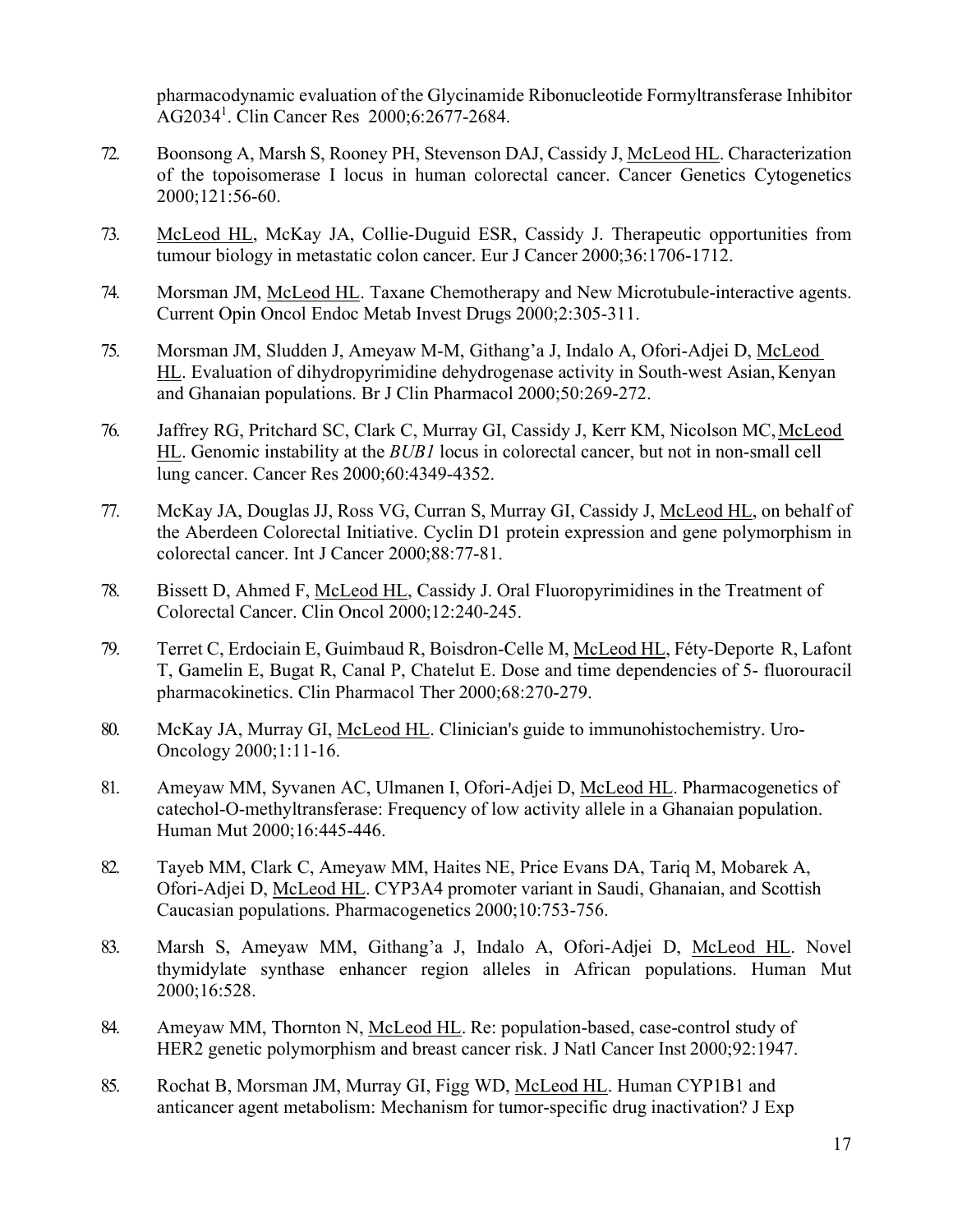Pharmacol Ther 2001;296:537-541.

- 86. McLeod HL, Evans WE. Pharmacogenomics: Unlocking the human genome for better therapy. Ann Rev Pharmacol Tox 2001;41:101-121.
- 87. Bisset D, McLeod HL, Sheedy B, Collier M, Pithavala Y, Paradiso L, Pitsiladis M, Cassidy

J. Phase I dose-escalation and pharmacokinetic study of a novel folate analogue AG2034. Br J Cancer 2001;84:308-312.

- 88. Dusseau C, Murray GI, Keenan RA, O'Kelly T, Krokan HE, McLeod HL. Analysis of Uracil DNA glycosylase in human colorectal cancer. Int J Oncol 2001;18:393-399.
- 89. Pritchard SC, Nicolson MC, Lloret C, McKay JA, Ross VG, Kerr KM, Murray GI, McLeod HL. Expression of matrix metalloproteinases 1, 2, 9 and their tissue inhibitors in stage II non-small cell lung cancer: Implications for MMP inhibition therapy. Oncol Rep 2001;8:421-424.
- 90. Chapman AD, Pritchard SC, Yap WW, Rooney PH, Cockburn JS, Hutcheon AW, Nicolson MC, Kerr KM, McLeod HL. Primary pulmonary osteosarcoma: Case report and molecular analysis. Cancer 2001;91:779-784.
- 91. Collie-Duguid ESR, McLeod HL. A clinician's guide to the polymerase chain reaction. Uro-oncology 2001;1:103-112.
- 92. Balciuniene J, Syvänen A-C, McLeod HL, Pettersson U, Jazin EE. The Geographic Distribution of Monoamine Oxidase Haplotypes Supports A Bottleneck During The Dispersion Of Modern Humans From Africa. J Mol Evol 2001;52:157-163.
- 93. Evans DAP, McLeod HL, Pritchard S, Tariq M, Mobarek A. Interethnic variability in human drug responses. Drug Metab Dis 2001;29:606-610.
- 94. Ameyaw MM, Regateiro F, Li T, Liu X, Tariq M, Mobarek A, Thornton N, Folayan G, Githang'a J, Indalo A, Ofori-Adjei D, Price-Evans D, McLeod HL. *MDR1* pharmacogenetics: Frequency of the C3435T mutation in exon 26 is significantly influenced by ethnicity. Pharmacogenetics 2001;11:217-221.
- 95. Kumagai K, Hiyama K, Ishioka S, Sato H, Yamanishi Y, McLeod HL, Konishi F, Maedal H, Yamakidol M. Allelotype frequency of the thiopurine methyltransferase (TPMT) gene in Japanese. Pharmacogenetics 2001;11:275-278.
- 96. McFadyen MCE, McLeod HL, Jackson FC, Melvin WT, Doehmer J, Murray GI. Cytochrome P450 CYP1B1 protein expression: A novel mechanism of anticancer drug resistance. Biochem Pharmacol 2001;62:207-212.
- 97. Wang WG, Marsh S, Cassidy J, McLeod HL. Pharmacogenomic dissection of resistance to thymidylate synthase inhibitors. Cancer Res 2001;61:5505-5510.
- 98. Marsh S, McKay JA, Cassidy J, McLeod HL. Polymorphism in the thymidylate synthase promoter enhancer region in colorectal cancer. Int J Oncol 2001;19:383-386.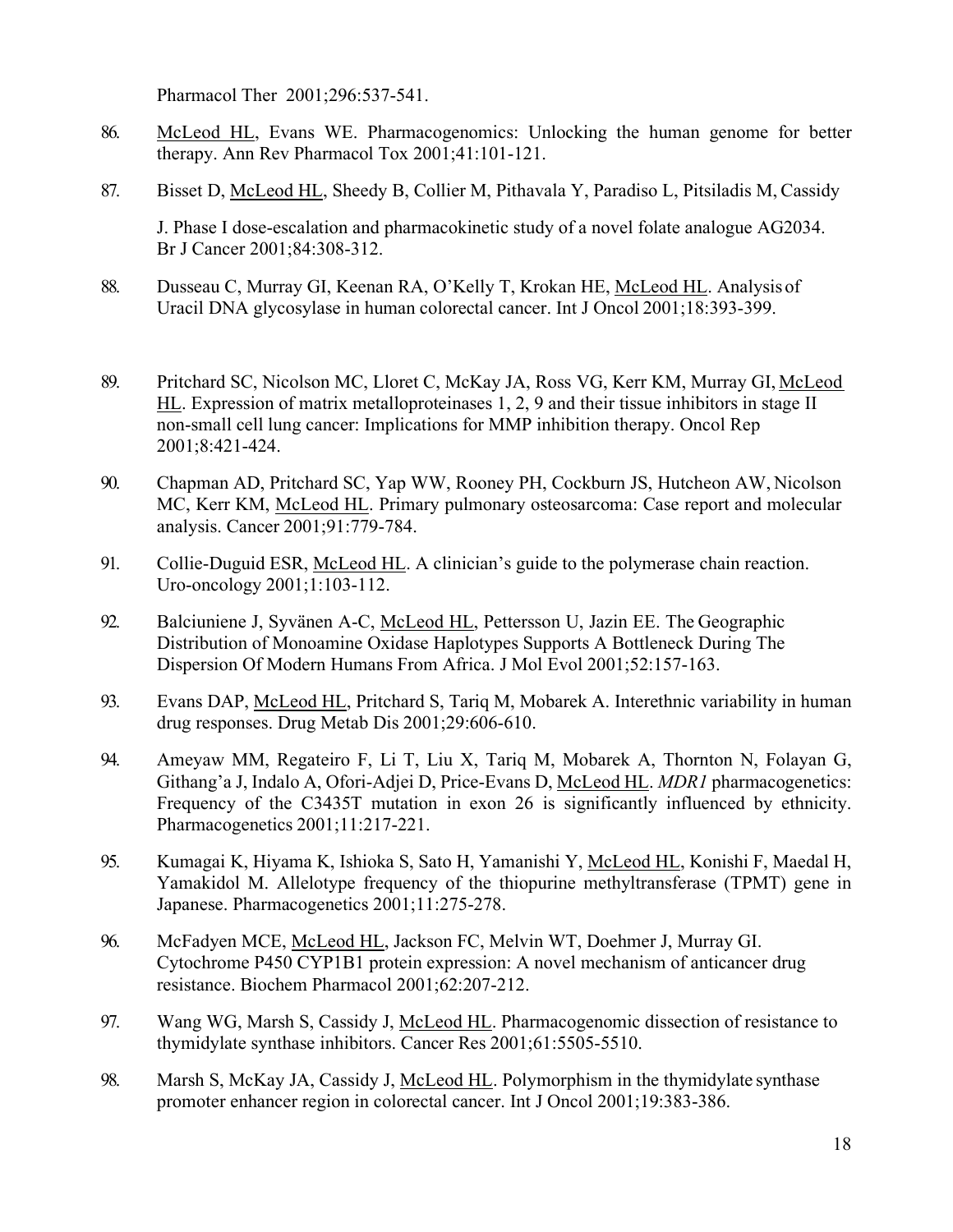- 99. McFadyen MCE, Cruickshank ME, Miller ID, McLeod HL, Melvin WT, Haites NE, Parkin D, Murray GI. CYP1B1 over-expression in primary and metastatic ovarian cancer. Br J Cancer 2001;85:242-246.
- 100. Lawrie L, Curran S, McLeod HL, Fothergill JE, Murray GI. Application of laser capture microdissection and proteomics in colon cancer. Mol Pathol 2001;54:253-258.
- 101. Collie-Duguid ESR, Johnston SJ, Boyce L, Smith N, Cowieson A, Cassidy J, MurrayGI, McLeod HL. Thymidine phosphorylase and dihydropyrimidine dehydrogenase protein expression in colorectal cancer. Int J Cancer 2001;94:297-301.
- 102. McLeod HL, Race and responsiveness to drugs for heart failure (letter). N Engl J Med. 2001;345:766-7.
- 103. McLeod HL. Pharmacogenetics: more than skin deep. Nat Genet 2001;29:247-248.
- 104. Xu G, McLeod HL. Strategies for enzyme/prodrug cancer therapy. Clin CancerRes. 2001;7:3314-3324.
- 105. Marsh S, McLeod HL. Thymidylate Synthase Pharmacogenetics in Colorectal Cancer. Clin Colorectal Cancer 2001;1:175-178.
- 106. McKay JA, Githang'a J, Indalo A, Li T, Liu X, Ameyaw MM, Ofori-Adjei D, McLeod HL. Distinct differences in a cyclin D1 single nucleotide polymorphism between ethnic groups. GeneScreen 2001;1:139-142.
- 107. Rooney PH, McKay JA, Marsh S, Boonsong A, Jaffrey RG, Stevenson DAJ, Murray GI, Curran S, Haites NE, Cassidy J, McLeod HL. Colorectal cancer genomics: evidence for multiple genotypes which influence survival. Br J Cancer 2001;85:1492-1498.
- 108. McLeod HL. Pharmacokinetic differences between ethnic groups. Lancet 2002;359:78.
- 109. McLeod HL, Siva C. The thiopurine S-methyltransferase gene locus- implications for clinical pharmacogenomics. Pharmacogenomics 2002;3:89-98.
- 110. McKay JA, Loane JF, Ross VG, Ameyaw MM, Murray GI, Cassidy J, McLeod HL. C-ERBB2 is not a major factor in the development of colorectal cancer. Br J Cancer 2002;86:568-573.
- 111. Marsh S, McKay JA, Curran S,.., McLeod HL. Primary colorectal tumour is not an accurate predictor of thymidylate synthase in lymph node metastasis. Oncol Rep 2002;9:231-234.
- 112. Peters GJ, Backus HH, Freemantle S, van Triest B, Codacci-Pisanelli G, van der Wilt CL, Smid K, Lunec J, Calvert AH, Marsh S, McLeod HL, Bloemena E, Meijer S, Jansen G, van Groeningen CJ, Pinedo HM. Induction of thymidylate synthase as a 5-fluorouracil resistance mechanism. Biochim Biophys Acta. 2002;1587:194-205.
- 113. McLeod HL. Individualized cancer therapy: molecular approaches to the prediction of tumor response. Expert Rev. Anticancer Ther. 2002;2:113-119.
- 114. Ma MK, McLeod HL, Westervelt P, Fracasso PM. Pharmacokinetic study of infusional valspodar. J Clin Pharmacol 2002;42:412-418.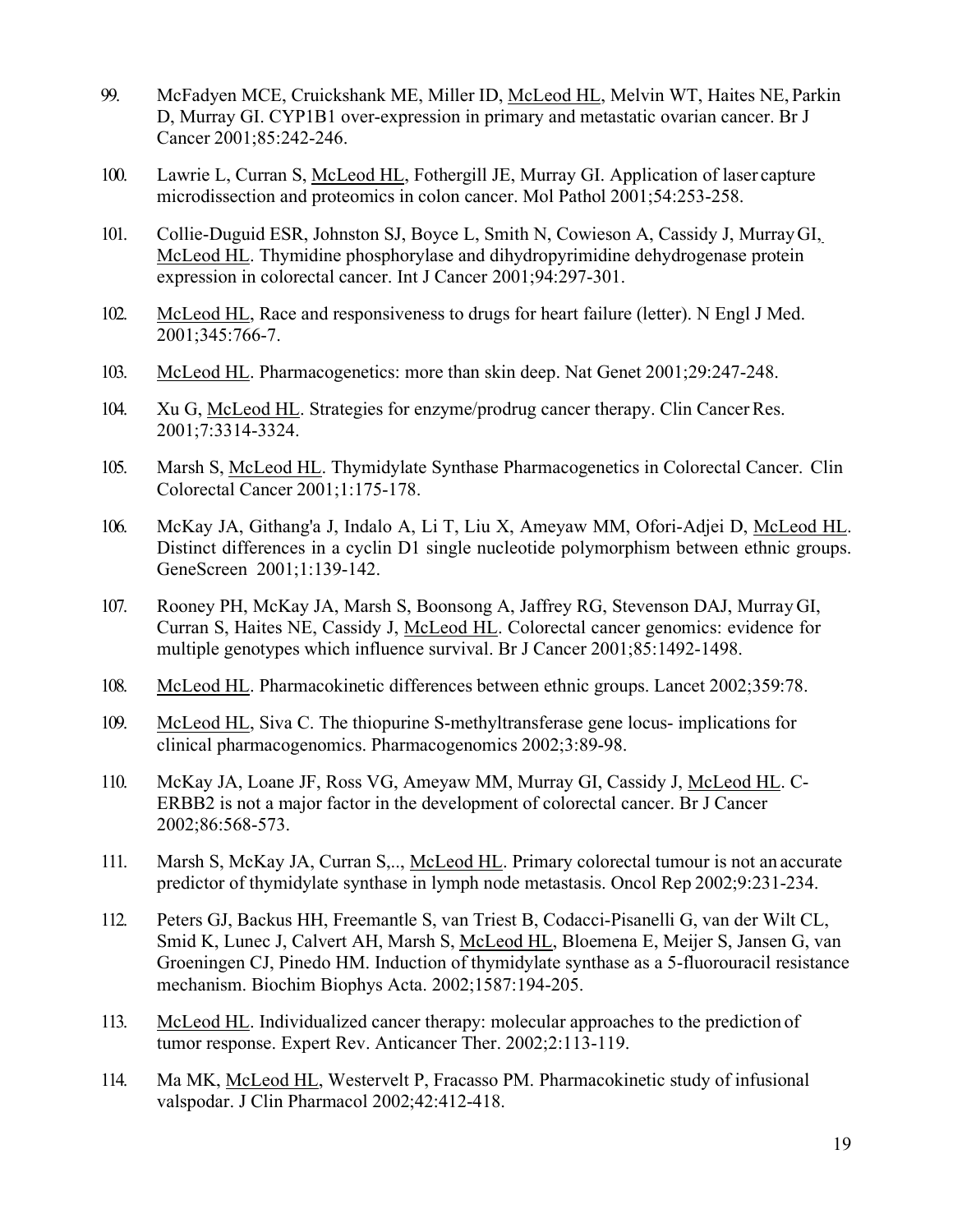- 115. Tayeb MM, Clark C, Sharp L, Haites NE, Rooney PH, Murray GI, Payne SNL, McLeod HL. CYP3A4 promoter variant is associated with prostate cancer risk in men with benign prostate hyperplasia. Oncol Rep 2002;9:653-655.
- 116. Ameyaw MM, Tayeb M, Thornton N, Folayan G, Tariq M, Mobarek A, Price-Evans D, Ofori-Adjei D, McLeod HL. Ethnic variation in the HER-2 codon 655 genetic polymorphism previously associated with breast cancer. J Hum Genet 2002;47:172-175.
- 117. McKay JA, Douglas JJ, Ross VG, Curran S, Loane JF, Ahmed FY, Cassidy J, McLeod HL, Murray GI. Analysis of key cell-cycle checkpoint proteins in colorectal tumours. J Pathol 2002;196:386-393.
- 118. McLeod HL. Genetic strategies to individualize supportive care. J Clin Oncol 2002;20:2765-2767.
- 119. Xu G, Zhang W, Ma MK, McLeod HL. Human carboxylesterase 2 is commonly expressed in tumor tissue and is correlated with activation of irinotecan. Clin Cancer Res 2002;8:2605- 2611.
- 120. Marsh S, Kwok PY, McLeod HL. Pharmacogenetics and SNP databases: Great start, but a long way to go. Hum Mutation 2002;20:174-179.
- 121. Kolesar JM, Pritchard SC, Kim K, Kerr KM, Nicolson MC, McLeod HL. Evaluation of NQO1 Gene Expression and Point Mutations in Human NSCLC Tumors and Matched Normal Lung Tissue. Int J Oncol 2002;21:1119-1124.
- 122. Reif S, Nicolson MC, Bisset D, Reid M, Kloft C, Jaehde U, McLeod HL. Effect of grapefruit juice intake on etoposide bioavailability. Eur J Clin Pharmacol 2002;58:491-494.
- 123. Watters JW, McLeod HL. Murine pharmacogenomics: using the mouse to understand the genetics of drug therapy. Pharmacogenomics 2002;3:781-790.
- 124. Zhang W, Xu G, McLeod HL. Comprehensive evaluation of carboxylesterase-2 expression in normal human tissues using tissue array analysis. Appl Immunohistochem Mol Morphol 2002;10:374-380.
- 125. Siva C, Yokoyama WM, McLeod HL. Pharmacogenetics in rheumatology: The prospects and limitations of an emerging field. Rheumatology 2002;41:1273-1279.
- 126. Ma MK, Woo MH, McLeod HL. Genetic Basis of Drug Metabolism. Am J Health Syst Pharm 2002; 59:2061-9.
- 127. McKay JA, Murray LJ, Ross VG, Curran S, Murray GI, Cassidy J, McLeod HL. Evaluation of the epidermal growth factor receptor (EGFR) in colorectal tumours and lymph node metastases. Eur J Cancer 2002;38:2258-2264.
- 128. Boonsong, A, Curran S, McKay JA, Cassidy J, Murray GI, McLeod HL., Topoisomerase I protein expression in primary colorectal cancer and lymph node metastases. Hum Pathol 2002;33:1114-1119.
- 129. Reif S, Jetter A, Fuhr U, McLeod H, Kingreen D, Siegert W. Jaehde U. Population pharmacokinetics of etoposide. Int J Clin Pharmacol Ther. 2002;40:578-9.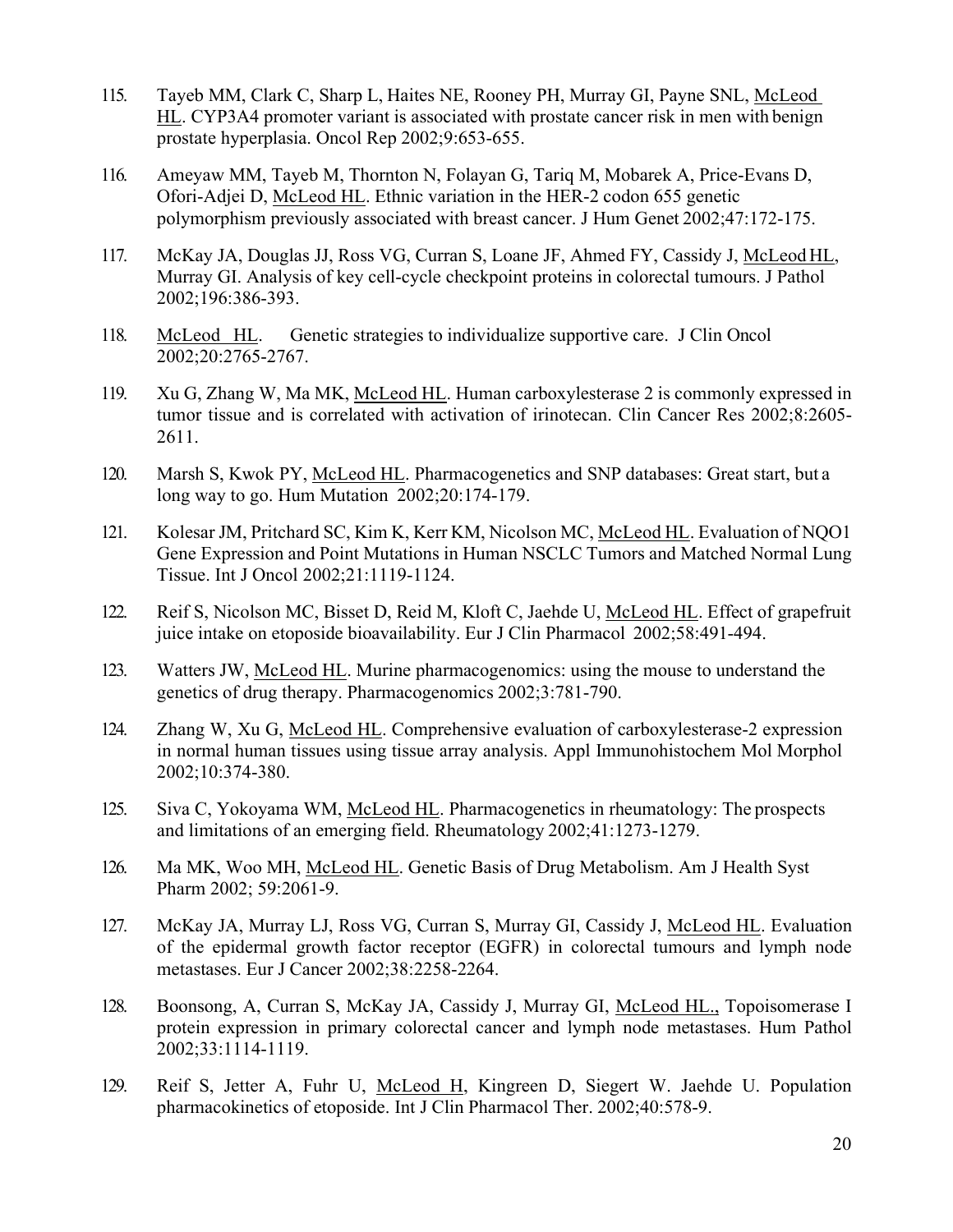- 130. Church RD, McLeod HL. Molecular Predictors of prognosis in colorectal cancer. Gastroenterol Cancer Abstracts 2002;9:2-6.
- 131. Watters JW, McLeod HL. Recent advances in the pharmacogenetics of cancer chemotherapy. Curr Opin Mol Ther 2002;4:565-571.
- 132. Ma MK, McLeod HL. Lessons learned from the irinotecan metabolic pathway. Curr Med Chem 2003;10:41-49.
- 133. Ranganathan P, Eisen S, Yokoyama WM, McLeod HL. Will pharmacogenetics allow better prediction of methotrexate toxicity and efficacy in patients with rheumatoid arthritis? Ann Rheum Dis 2003;62:4-9.
- 134. Watters JW, McLeod HL. Using genome-wide mapping in the mouse to identify genes that influence drug response. Trends Pharmacol Sci 2003;24:56-58.
- 135. McLeod HL, Papageorgio C, Watters JW. Using Genetic Variations to Optimize Cancer Chemotherapy. Clin Adv Hemat Oncol 2003;1:107-111.
- 136. Evans WE, McLeod HL. Drug Therapy: Pharmacogenomics drug disposition, drug targets, and side effects. N Engl J Med 2003;348:538-549.
- 137. Wang W, McLeod HL, Cassidy J. Disulfiram-mediated inhibition of NF-kB activity enhances cytotoxicity of 5-fluorouracil in human colorectal cancer cell lines. Int J Cancer 2003;104:504-511.
- 138. Watters JW, McLeod HL. Cancer pharmacogenomics: current and future applications. Biochim Biophys Acta 2003;1603:99-111.
- 139. Tayeb MT, Clark C, Haites NE, Sharp L, Murray GI, McLeod HL. CYP3A4 and VDR gene polymorphisms and the risk of prostate cancer in men with benign prostate hyperplasis. Br J Cancer 2003;88:928-932.
- 140. Marsh S, McLeod HL. Crohn's disease: ethnic variation in CARD15 genotypes. Gut 2003;52:770.
- 141. Plasencia C, Rooney PH, Taron M, Martinez-Balibrea E, McLeod HL, Abad A. Chromosomal imbalance maps of human 5FU-resistant colorectal cancer cell lines: Implications in the analysis of 5FU-acquired resistance mechanisms. Int J Oncol 2003;22:945-53.
- 142. Rose CM, Marsh S, Ameyaw MM, McLeod HL. Pharmacogenetic analysis of clinically relevant genetic polymorphisms. Methods Mol Med 2003;85:225-37.
- 143. Evans WE, McLeod HL. Pharmacogenetics. N Engl J Med 2003;348:2042-2043.
- 144. Ranganathan P, McLeod HL. Will pharmacogenetics allow better prediction of methotrexate toxicity and efficacy in patients with RA?-Reply. Ann Rheum Dis 2003;62:591-592.
- 145. Govindan R, Behnken D, Read W, McLeod H. Wound healing is not impaired by the epidermal growth factor receptor-tyrosine kinase inhibitor gefitinib. Ann Oncol 2003;14:1330-1331.
- 146. McLeod HL, Yu J. Cancer Pharmacogenomics: SNPs, Chips, and the Individual Patient.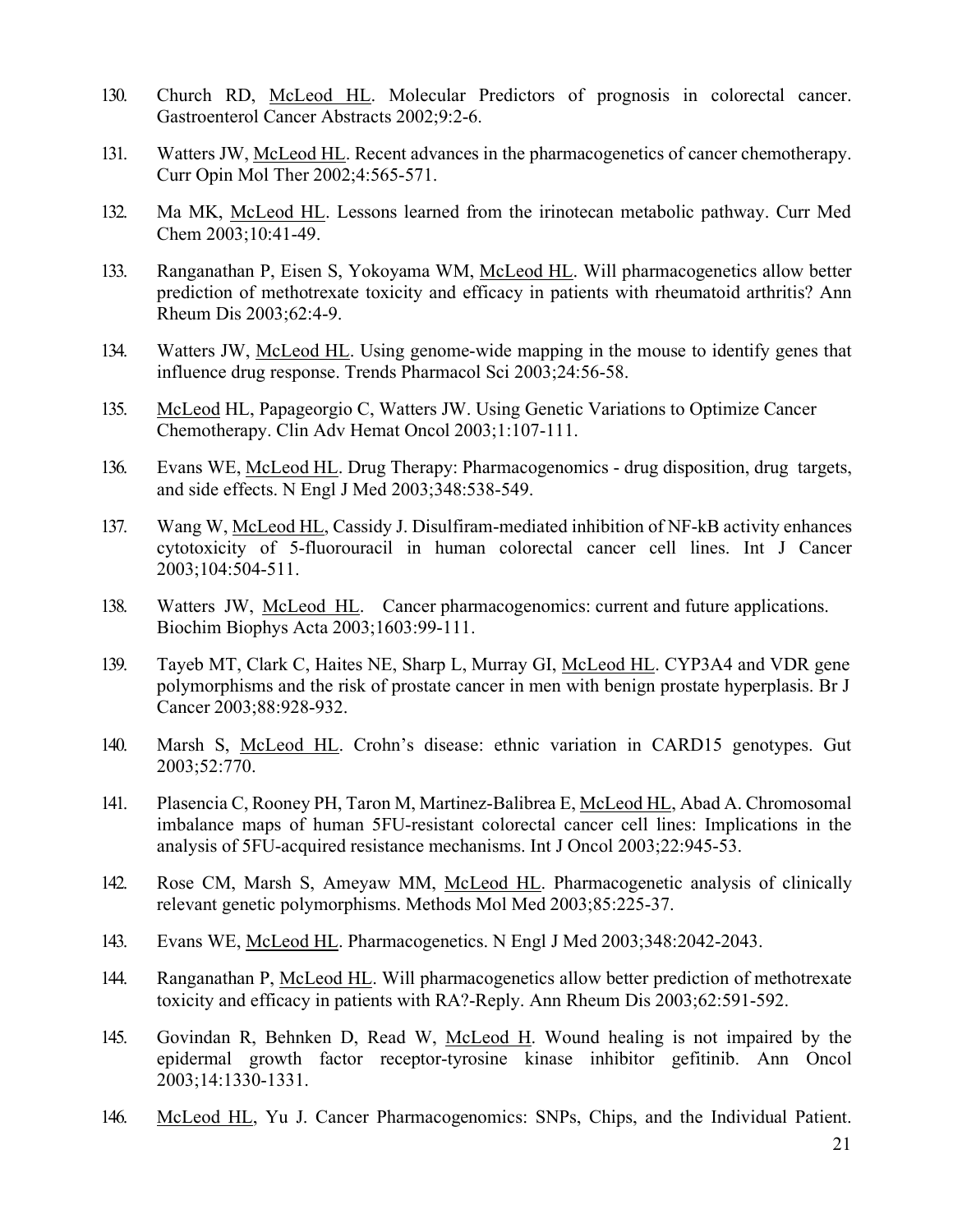Cancer Investig 2003;21:630-640.

- 147. McLeod HL. Pharmacokinetics for the prescriber. MEDICINE 2003;31:11-15.
- 148. Church RD, Fleshman JW, McLeod HL. Cyclo-oxygenase 2 inhibition in colorectal cancer therapy. Br J Surgery 2003;90:1055-1067.
- 149. Mathijssen RHJ, Marsh S, Karlsson MO, Xie R, Baker SD, Verweij J, Sparreboom A, McLeod HL. Irinotecan Pathway Genotype Analysis to Predict Pharmacokinetics. Clin Cancer Res 2003;9:3246-3253.
- 150. Watters JW, Kloss EF, Link DC, Graubert TA, McLeod HL. A mouse-based strategy for cyclophosphamide pharmacogenomic discovery. J Appl Physiol 2003;95:1352-1360.
- 151. Ahluwalia R, Freimuth R, McLeod HL, Marsh S. Use of pyrosequencing to detect clinically relevant polymorphisms in dihydropyrimidine dehydrogenase. Clin Chem 2003;49:1661- 1664.
- 152. Yu J, Marsh S, Ahluwalia R, McLeod HL. Ferredoxin Reductase: Pharmacogenomic Assessment in Colorectal Cancer. Cancer Res 2003;63:6170-6173.
- 153. Govindan R, Read W, Faust J, McLeod H. Irinotecan and carboplatin in metastatic or recurrent non-small-cell lung cancer. Oncology 2003(S7);17:27-9.
- 154. Govindan R, Read W, Faust J, Trinkaus K, Ma MK, Baker SD, McLeod HL, Perry MC. Phase II study of docetaxel and irinotecan in metastatic or recurrent esophageal cancer: a preliminary report. Oncology 2003;17(S8):27-31.
- 155. Ulrich C, Robien K, McLeod HL. Cancer Pharmacogenetics: Polymorphisms, Pathways and Beyond. Nat Rev Cancer 2003;3:912-920.
- 156. Ley TJ, Minx P, Walter MJ Ries RE, Sun H, McLellan M, DiPersio JF, Link DC, Tomasson MH, Graubert TA, McLeod H, Khoury H, Watson M, Shannon W, Trinkaus K, Heath S, Vardiman JW, Caligiuri MA, Bloomfield CD, Milbrandt JD, Mardis ER, Wilson RK. A pilot study of high-throughput, sequence-based mutational profiling of primary human acute myeloid leukemia cell genomes. Proc Natl Acad Sci (USA) 2003;100:14275-14280.
- 157. Watters JW, McLeod HL. Cancer pharmacogenomics: predicting chemotherapy response. Science & Medicine 2003;9:174-184.
- 158. Brown DB, Ma MK, Battafarano RJ, Naidu S, Pluim D, Zamboni WC, McLeod HL. Endovascular lung perfusion using high-dose cisplatin: uptake and DNA adduct formation in an animal model. Oncol Rep 2004;11:237-243.
- 159. Khoury H, Trinkaus K, Zhang MJ, Adkins D, Brown R, Vij R, Goodnough LT, Ma MK, McLeod HL, Shenoy S, Horowitz M, Dipersio JF. Hydroxychloroquine for the prevention of acute graft-versus-host disease after unrelated donor transplantation. Biol Blood Marrow Transplant 2003;9:714-721.
- 160. Gage BF, Eby C, Milligan PE, Banet GA, Duncan JR, McLeod HL. Use of pharmacogenetics and clinical factors to predict the maintenance dose of warfarin. Thromb Haemost 2004;91:87-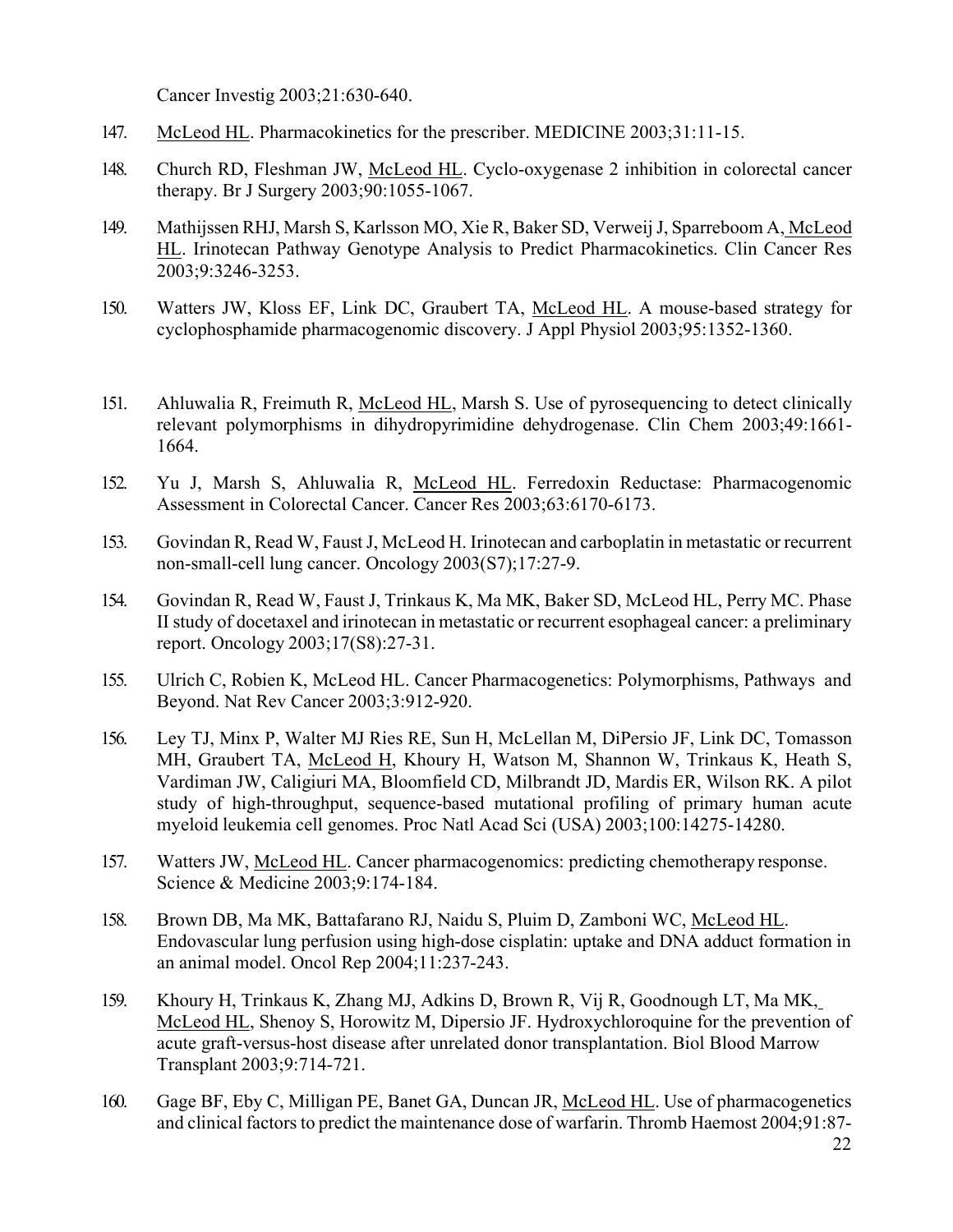94.

- 161. Marsh S, McLeod HL. Cancer pharmacogenetics. Br J Cancer 2004; 90;8-11.
- 162. Freeman BD, McLeod HL. Challenges of implementing pharmacogenetics in the critical care environment. Nat Rev Drug Discov 2004;3:88-93.
- 163. McLeod HL, Watson MA. Molecular therapeutics: Are we making progress? Curr Opin Mol Ther 2003;5:573-574.
- 164. Azrak RG, Cao S, Slocum H, Toth K, Durrani FA, Yin MB, Pendyala L, Zhang W, McLeod HL, Rustum YM. Therapeutic Synergy Between Irinotecan and 5-Fluorouracil against Human Tumor Xenografts. Clin Cancer Res 2004;10:1121-1129.
- 165. McLeod HL. Drug pathways: moving beyond single gene pharmacogenetics. Pharmacogenomics 2004;5:139-141.
- 166. Xu G, Zhang W, Bertram P, Zheng XF and McLeod HL. Pharmacogenomic profiling of the PI3K/PTEN-AKT-mTOR pathway in common human tumors. Int J Oncol 2004;24:893- 900.
- 167. Freimuth RR, Ameyaw MM, Pritchard SC, Kwok PY and McLeod HL. High-throughput Genotyping Methods for Pharmacogenomic Studies. Current Pharmacogenomics 2004;2:21- 33.
- 168. Watters JW, Zhang W, Meucci MA, Hou W, Ma MK and McLeod HL. Analysis of variation in mouse TPMT genotype, expression and activity. Pharmacogenetics 2004;14:247-254.
- 169. McLeod HL, Watters JW. Irinotecan Pharmacogenetics: Is It Time to Intervene? J Clin Oncol 2004;22:1356-1359.
- 170. Hou, W, Watters, JW, McLeod, HL. Simple and rapid docetaxel assay in plasma by protein precipitation and high-performance liquid chromatography-tandem mass spectrometry. J ChromatogrB 2004;804:263-267.

171. Tayeb MT, Clark C, Haites NE, Sharp L, Murray GI, McLeod HL. Vitamin D receptor, HER-2 polymorphisms and risk of prostate cancer in men with benign prostate hyperplasia. Saudi Med J. 2004;25:447-451.

- 172. Wang Y, Jatkoe T, Zhang Y, Mutch MG, Talantov D, Jiang J, McLeod HL, Atkins D. Gene Expression Profiles and Molecular Markers To Predict Recurrence of Dukes' B Colon Cancer. J Clin Oncol 2004;22:1564-1571.
- 173. Yamanaka H, Nakajima M, Katoh M, Hara Y, Tachibana O, Yamashita J, McLeod HL, Yokoi T. A novel polymorphism in the promoter region of human UGT1A9 gene (UGT1A9\*22) and its effects on the transcriptional activity. Pharmacogenetics 2004;14:329- 332.
- 174. Sparreboom A, Marsh S, Mathijssen RHJ, Verweij J, McLeod HL. Pharmacogenetics of tipifarnib (R115777) transport and metabolism in cancer patients. Invest New Drugs 2004;22:285-289.
- 175. Zhao T, Chang LW, McLeod HL, Stormo GD. PromoLign: A Database forUpstream Region Analysis and SNPs. Hum Mutation 2004;23:534-539.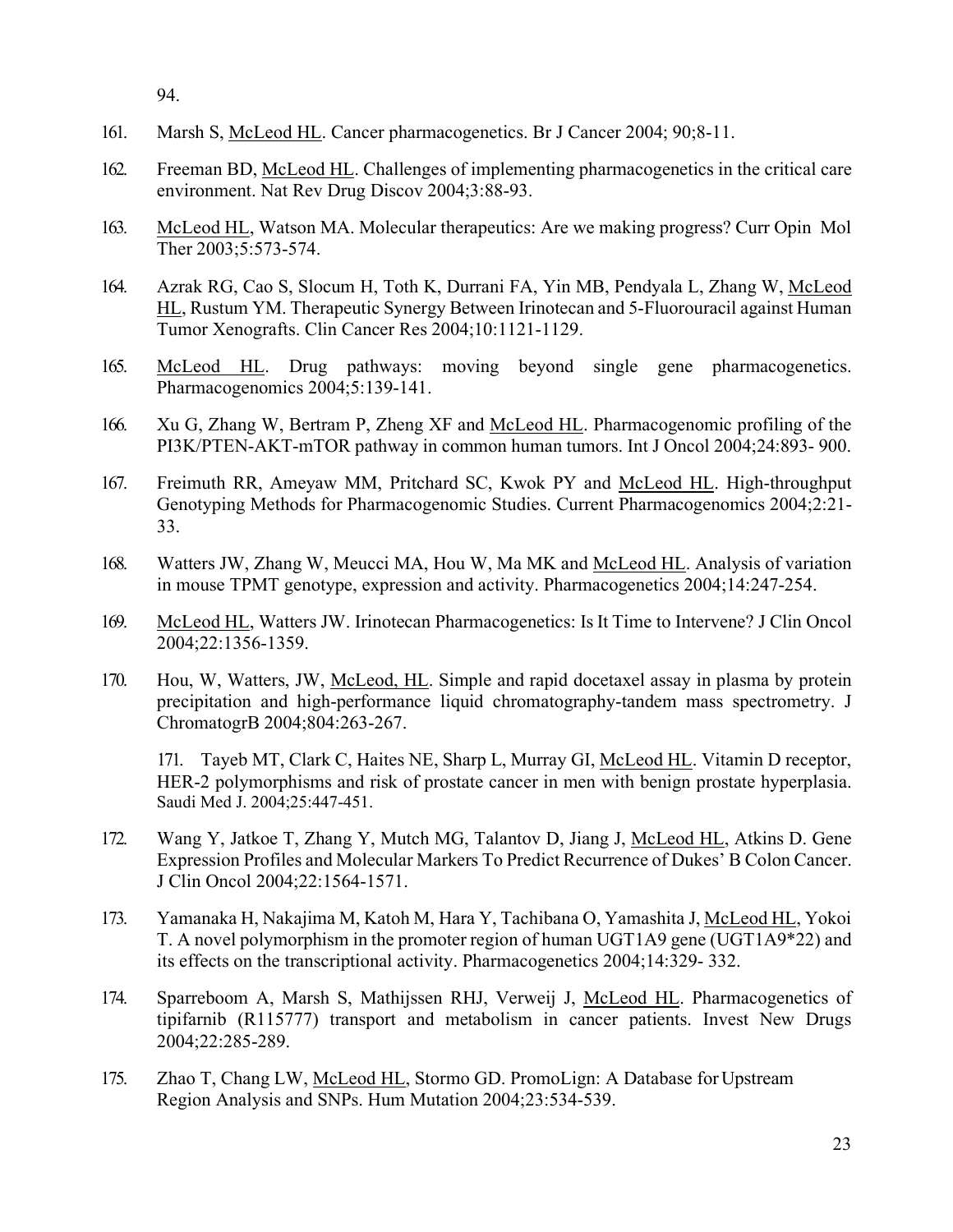- 176. Voora D, McLeod HL, Eby C, Gage BF. Use of pharmacogenetics to guide warfarin therapy. Drugs Today 2004;40:247-257.
- 177. Rodriguez DB, Mackin A, Easley R, Boyle C, Hou W, Langston C, Walsh AM, Province MA, McLeod HL. Relationship between Red Blood Cell Thiopurine Methyltransferase Activity and Myelotoxicity in Dogs Receiving Azathioprine. J Vet Intern Med 2004; 18:339-345.
- 178. McLeod HL, King CR, Marsh S. Application of Pharmacogenomics in the Individualization of Chemotherapy for GI Malignancies. Clin Colorectal Cancer 2004;4 (Suppl. 1), S43-S47.
- 179. Quirk E, McLeod H, Powderly W. The Pharmacogenetics of Antiretroviral Therapy: A Review of Studies to Date. Clin Infect Dis 2004;39:98-106.
- 180. Lanfear DE, Marsh S, Cresci S, Spertus JA, McLeod HL. Frequency of compound genotypes associated with β-blocker efficacy in congestive heart failure. Pharmacogenomics 2004;5:553-558.
- 181. Ranganathan P, Culverhouse R, Marsh S, Ahluwalia R, Shannon WD, Eisen S, McLeod HL. Single nucleotide polymorphism profiling across the methotrexate pathway in normal subjects and patients with rheumatoid arthritis. Pharmacogenomics 2004;5:559-569.
- 182. Lanfear DE, Marsh S, Cresci S, Shannon WD, Spertus JA, McLeod HL. Genotypes associated with myocardial infarction risk are more common in African Americans than in European Americans. J Am Coll Cardiol. 2004;44:165-167.
- 183. Sparreboom A, Gelderblom H, Marsh S, Ahluwalia R, Obach R, Principe P, Twelves C, Verweij J, McLeod HL. Diflomotecan pharmacokinetics in relation to ABCG2 421C>A genotype. Clin Pharmacol Ther. 2004;76:38-44.
- 184. Nakajima M, Yoshida R, Fukami T, McLeod HL, Yokoi T. Novel human CYP2A6 alleles confound gene deletion analysis. FEBS Lett. 2004;569:75-81.
- 185. Watters J, Kraja A, Meucci M, Province M, McLeod HL. Genome-wide discovery of loci influencing chemotherapy cytotoxicity. Proc Natl Acad Sci USA. 2004;101:11809-11814.
- 186. Xu J, Paradiso A, McLeod HL. Evaluation of epidermal growth factor receptor tyrosine kinase inhibitors combined with chemotherapy: Is there a need for a more rational design? Eur J Cancer 2004;40:1807-1809.
- 187. Lanfear DE, Marsh S, McLeod HL. Caution with  $β_1$ -adrenergic receptor genotyping. Clin Pharmacol Ther 2004;76:185-186.
- 188. Tayeb MT, Clark C, Murray GI, Sharp L, Haites NE, McLeod HL. Length and somatic mosaicism of CAG and GGN repeats in the androgen receptor gene and the risk of prostate cancer in men with benign prostatic hyperplasia. Ann Saudi Med. 2004;24:21-26.
- 189. Breckenridge A, Lindpaintner K, Lipton P, McLeod H, Rothstein M, Wallace H. Viewpoint: Pharmacogenetics: ethical problems and solutions. Nat Rev Genet 2004;5:676- 680.
- 190. de Jong FA, Marsh S, Mathijssen RHJ, King C, Verweij J, Sparreboom A, McLeod HL. ABCG2 Pharmacogenetics: Ethnic Differences in Allele Frequency and Assessment of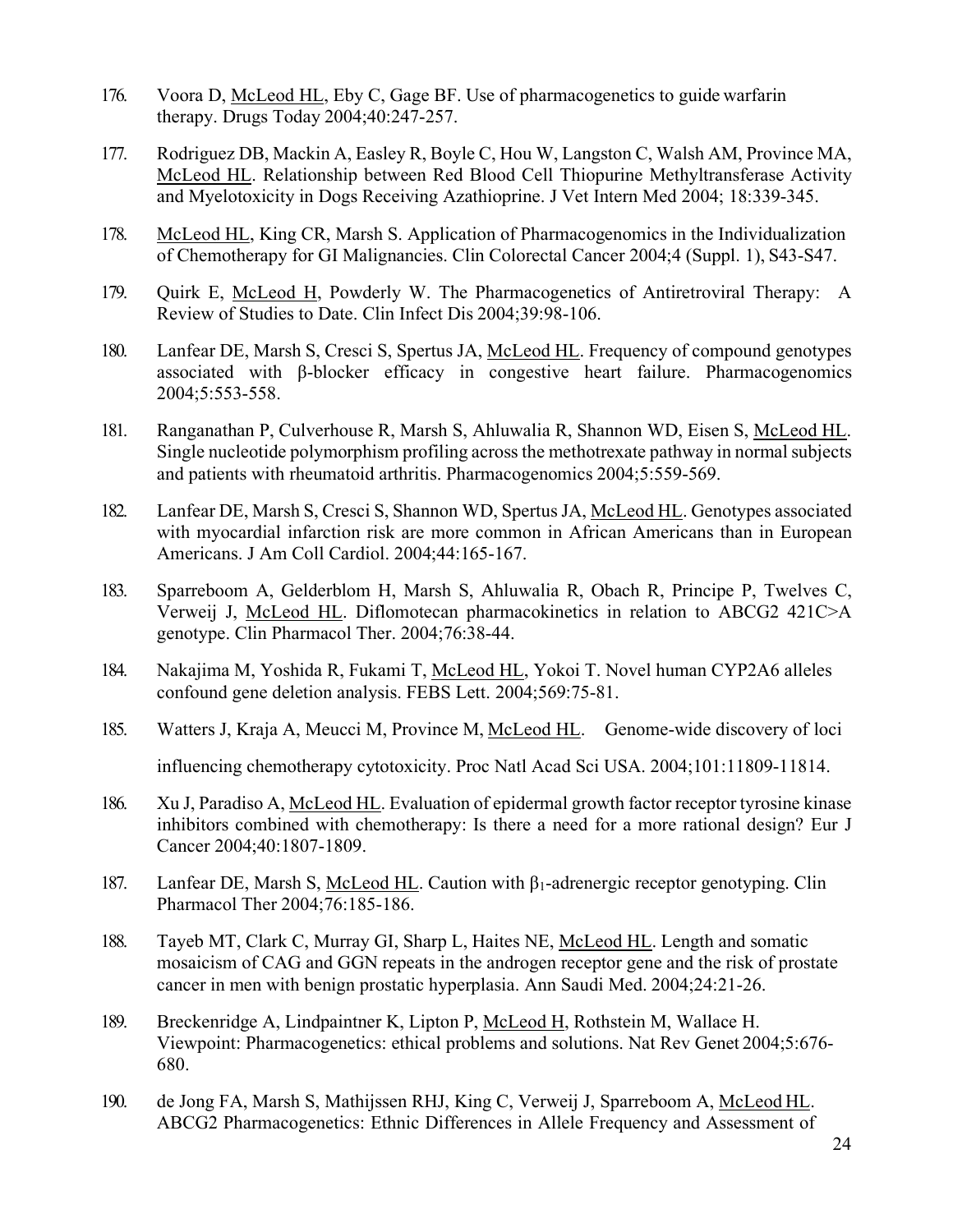Influence on Irinotecan Disposition. Clin Cancer Res 2004;10:5889-5894.

- 191. Fukunaga AK, Marsh S, Murry DJ, Hurley TD, McLeod HL. Identification and analysis of single-nucleotide polymorphisms in the gemcitabine pharmacologic pathway. Pharmacogenomics J 2004;4:307-314.
- 192. Church RD, Yu J, Fleshman JW, Shannon WD, Govindan R, McLeod HL. RNA profiling of cyclooxygenases 1 and 2 in colorectal cancer. Br J Cancer 2004;91:1015-1018.
- 193. Thomas FJ, McLeod HL, Watters JW. Pharmacogenomics: The Influence of Genomic Variation on Drug Response. Curr Top Med Chem 2004;4:1397-1407.
- 194. Min DI, Ellingrod VL, Marsh S, McLeod HL. CYP3A5 Polymorphism and the Ethnic Differences in Cyclosporine Pharmacokinetics in Healthy Subjects. Ther Drug Monit 2004;26:524-528.
- 195. Marsh S, McLeod HL. Pharmacogenetics of irinotecan toxicity. Pharmacogenomics 2004;5:835-843.
- 196. Marsh S, Xiao M, Yu J, Ahluwalia R, Minton M, Freimuth RR, Kwok PY, McLeod HL. Pharmacogenomic assessment of carboxylesterases 1 and 2. Genomics 2004;84:661-668.
- 197. Rooney PH, Boonsong A, McFadyen MCE, McLeod HL, Cassidy J, Curran S, Murray G. The candidate oncogene ZNF217 is frequently amplified in colon cancer. J Pathol 2004;204:282-288.
- 198. Marsh S, King CR, Ahluwalia R, McLeod HL. Distribution of ITPA P32T alleles in multiple world populations. J Hum Genet 2004;49:579-581.
- 199. Watters JW, McLeod HL. Candidate gene selection in pharmacogenomics: biology leadsthe way. Pharmacogenomics 2004;5:1019–1022.
- 200. Mauritz R, Schwabe W, Haeusler P, Noordhuis P, Smid K, McLeod HL, Behnke D, van Groeningen CJ, Peters, GJ. Comparison of mRNA expression levels determined with TaqMan and competitive template RT-PCR. Nucleosides Nucleotides Nucleic Acids 2004;23:1471-1474.
- 201. Mauritz R, Beumer IJ, Marsh S, McLeod HL, Smid K, van Groeningen CJ, Pinedo HM, Peters GJ. Polymorphism of the thymidylate synthase gene and thymidylate synthase levels in colon cancer cell lines and different tissues of colorectal cancer patients. Nucleosides Nucleotides Nucleic Acids 2004;23:1381-1384.
- 202. Lim WT, McLeod HL. Should Screening for DPD Deficiency Be Mandatory before 5-FU Exposure? Onkologie (Editorial) 2004;27:531-533.
- 203. Fukami T, Nakajima M, Yoshida R, Tsuchiya Y, Fujiki Y, Katoh M, McLeod HL, Yokoi T. Pharmacogenetics and Genomics: A novel polymorphism of human CYP2A6\*17 has an amino acid substitution (V365M) that decreases enzymatic activity in vitro and in vivo. Clin Pharmacol Ther 2004;76:519-527.
- 204. Freimuth R, Stormo GD, McLeod HL. PolyMAPr: Programs for PolymorphismDatabase Mining, Annotation, and Functional Analysis. Hum Mutat 2005;25:110-117.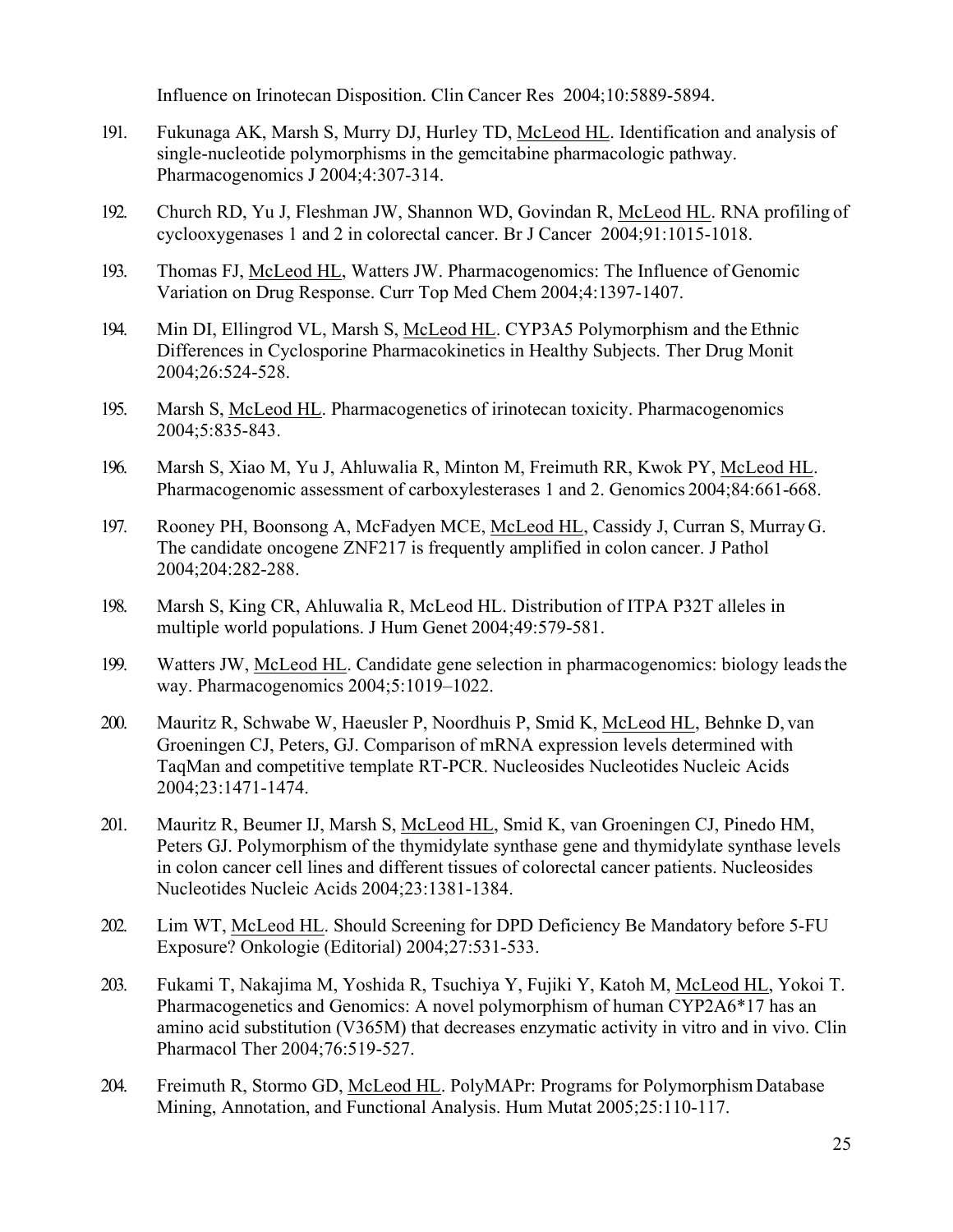- 205. King CR, Yu J, Freimuth RR, McLeod HL, Marsh S. Interethnic variability of ERCC2 polymorphisms. Pharmacogenomics J. 2005;5:54-59.
- 206. Glasgow SC, Yu J, Carvalho LP, Shannon WD, Fleshman JW, McLeod HL. Unfavourable expression of pharmacologic markers in mucinous colorectal cancer. Br J Cancer 2005;92:259-264.
- 207. Ranganathan P, McLeod HL. Methotrexate and long-term treatment of rheumatic disease: Comment on the article by Kremer. Arthritis Rheum. 2005;52:670-671.
- 208. Govindan R, McLeod H, Mantravadi P, Fineberg N, Helft P, Kesler K, Hanna N, Stoner C, Ansari R, Fox E. Cisplatin, fluorouracil, celecoxib, and RT in resectable esophageal cancer: preliminary results. Oncology 2004;18(Suppl 14):18-21.
- 209. Read W, McLeod H, Govindan R. Irinotecan and carboplatin in metastatic or recurrent NSCLC: an update. Oncology 2004;18(Suppl 14):15-7.
- 210. Tan BR, McLeod HL. Pharmacogenetic influences on treatment response and toxicity in colorectal cancer. Semin Oncol. 2005;32:113-119.
- 211. Meucci MA, Marsh S, Watters JW, McLeod HL. CEPH individuals are representative of the European American population: implications for pharmacogenetics. Pharmacogenomics 2005;6:59-63.
- 212. Yu J, Shannon WD, Watson MA, McLeod HL. Gene Expression Profiling of the Irinotecan Pathway in Colorectal Cancer. Clin Cancer Res 2005;11:2053-2062.
- 213. Zhou S, Chan SY, Goh BC, Chan E, Duan W, Huang M, McLeod HL. Mechanism-Based Inhibition of Cytochrome P450 3A4 by Therapeutic Drugs. Clin Pharmacokinet 2005;44:279-304.
- 214. Kidd EA, Yu J, Li X, Shannon WD, Watson MA, McLeod HL. Variance in the Expression of 5-Fluorouracil Pathway Genes in Colorectal Cancer. Clin Cancer Res 2005;11:2612- 2619.
- 215. Voora D, Eby C, Linder MW, Milligan PE, Bukaveckas BL, McLeod HL, Maloney W, Clohisy J, Steven Burnett R, Grosso L, Gatchel SK, Gage BF. Prospective dosing of warfarin based on cytochrome P-450 2C9 genotype. Thromb Haemost 2005;93:700-705.
- 216. Fox CA, Sapinoso LM, Zhang H, Zhang W, McLeod HL, Petroni GR, Mullick T, Moskaluk CA, Frierson HF, Hampton GM, Powell SM. Altered Expression of *TFF-1* and *CES-2* in Barrett's Esophagus and Associated Adenocarcinomas. Neoplasia 2005;7:407-416.
- 217. Azrak RG, Yu J, Pendyala L, Smith PF, Cao S, Li X, Shannon WD, Durrani FA, McLeod HL, Rustum YM. Irinotecan pharmacokinetic and pharmacogenomic alterations induced by methylselenocysteine in human head and neck xenograft tumors. Mol Cancer Ther 2005;4:843-854.
- 218. Rieder MJ, Reiner AP, Gage BF, Nickerson DA, Eby CS, McLeod HL, Blough DK, Thummel KE, Veenstra DL, Rettie AE. Effect of VKORC1 Haplotypes on Transcriptional Regulation and Warfarin Dose. N Engl J Med 2005;352:2285-2293.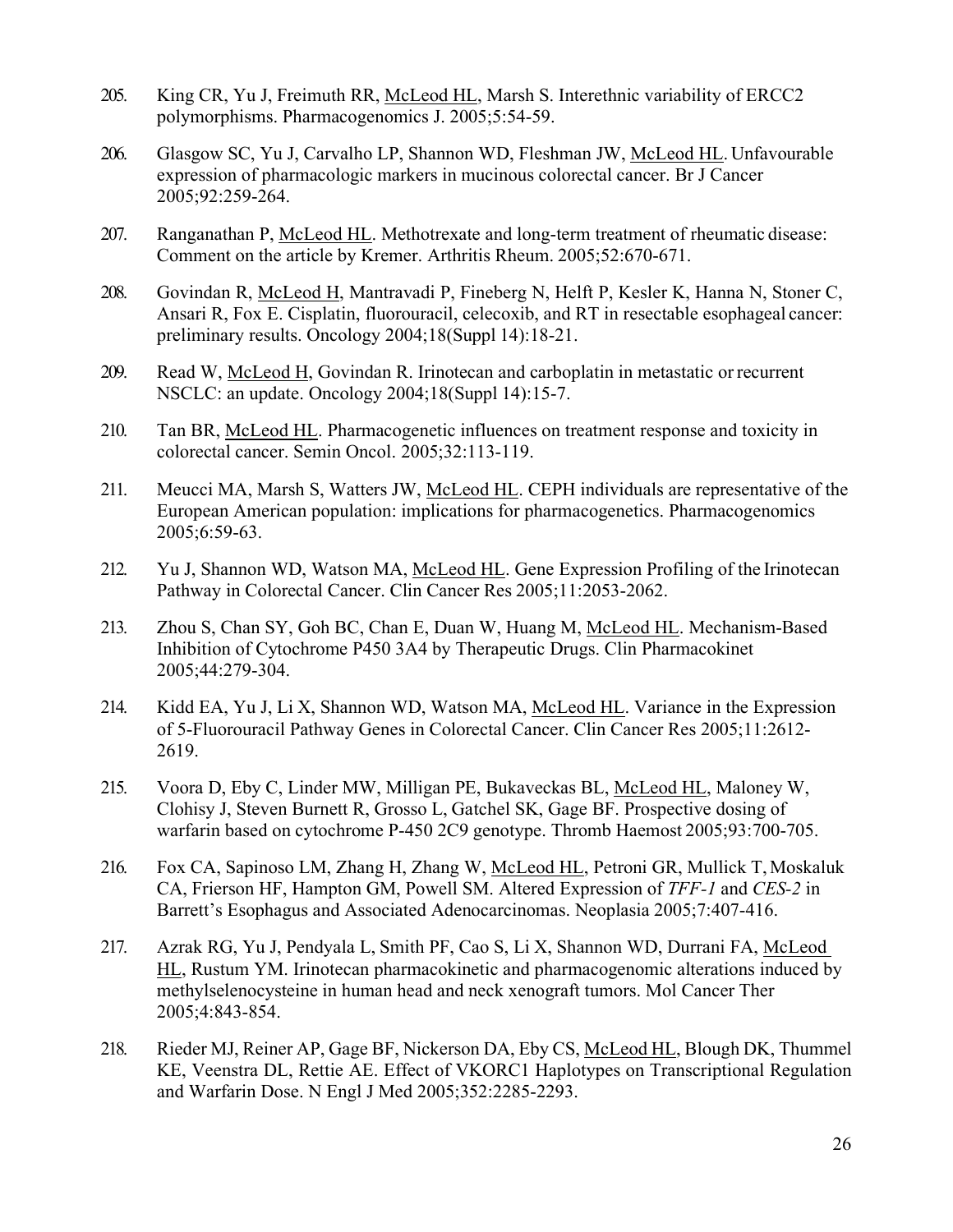- 219. Garsa AA, McLeod HL, Marsh S. CYP3A4 and CYP3A5 genotyping by Pyrosequencing. BMC Med Genet 2005;6:19
- 220. Van Eyk JE, Huber LA, McLeod HL. Genomics, proteomics and pharmacogenetics experimental approaches. Curr Opin Mol Ther 2005;7:200-201.
- 221. Cai SR, Garbow JR, Culverhouse R, Church RD, Zhang W, Shannon WD, McLeod HL. A mouse model for developing treatment for secondary liver tumors. Int J Oncol. 2005;27:113- 120.
- 222. Zhang W, Hart J, McLeod HL, Wang HL. Differential Expression of the AP-1 Transcription Factor Family Members in Human Colorectal Epithelial and Neuroendocrine Neoplasms. Am J Clin Pathol 2005;124:11-19.
- 223. Wood ET, Stover DA, Ehret C, Destro-Bisol G, Spedini G, McLeod H, Louie L, Bamshad M, Strassmann BI, Soodyall H, Hammer MF. Contrasting patterns of Y chromosome and mtDNA variation in Africa: evidence for sex-biased demographic processes. Eur J Hum Genet. 2005;13:867-876.
- 224. Fracasso PM, Blum KA, Ma MK, Tan BR, Wright LP, Goodner SA, Fears CL, Hou W, Arquette MA, Picus J, Denes A, Mortimer JE, Ratner L, Ivy SP, McLeod HL. Phase I study of pegylated liposomal doxorubicin and the multidrug-resistance modulator, valspodar. Br J Cancer 2005;93:46-53.
- 225. Walgren RA, McLeod HL. Small inhibitory RNA-a tool for credentialing candidate genes. Pharmacogenomics 2005;6:281-292.
- 226. Voora D, McLeod HL, Eby C, Gage BF. The Pharmacogenetics of coumarin therapy. Pharmacogenomics 2005;6:503-513.
- 227. McLeod HL, Marsh S. Pharmacogenetics goes 3D. Nat Genet. 2005;37:794-795.
- 228. Fukami T, Nakajima M, Higashi E, Yamanaka H, McLeod HL, Yokoi T. A novel CYP2A6\*20 allele found in African-American population produces a truncated protein lacking enzymatic activity. Biochem Pharmacol. 2005;70:801-808.
- 229. Morgensztern D, McLeod HL. PI3K/Akt/mTOR pathway as a target for cancer therapy. Anticancer Drugs. 2005;16:797-803.
- 230. Marsh S, King CR, Garsa AA, McLeod HL. Pyrosequencing of clinically relevant polymorphisms. Methods Mol Biol. 2005;311:97-114.
- 231. Maxwell T, Ameyaw MM, Pritchard S, Thornton N, Folayan G, Githang'a J, Indalo A,Tariq M, Mobarek A, Price Evans DA, Ofori-Adjei D, Templeton AR, McLeod HL. Beta-2 adrenergic receptor genotypes and haplotypes in different ethnic groups. Int J Mol Med. 2005;16:573-580.
- 232. Fukami T, Nakajima M, Higashi E, Yamanaka H, Sakai H, McLeod HL, Yokoi T. Characterization of novel CYP2A6 polymorphic alleles (CYP2A6\*18 and CYP2A6\*19) that affect enzymatic activity. Drug Metab Dispos. 2005;33:1202-1210.
- 233. Hoskins JM, Marsh S, McLeod HL. Comment on "a frameshift mutation and alternate splicing in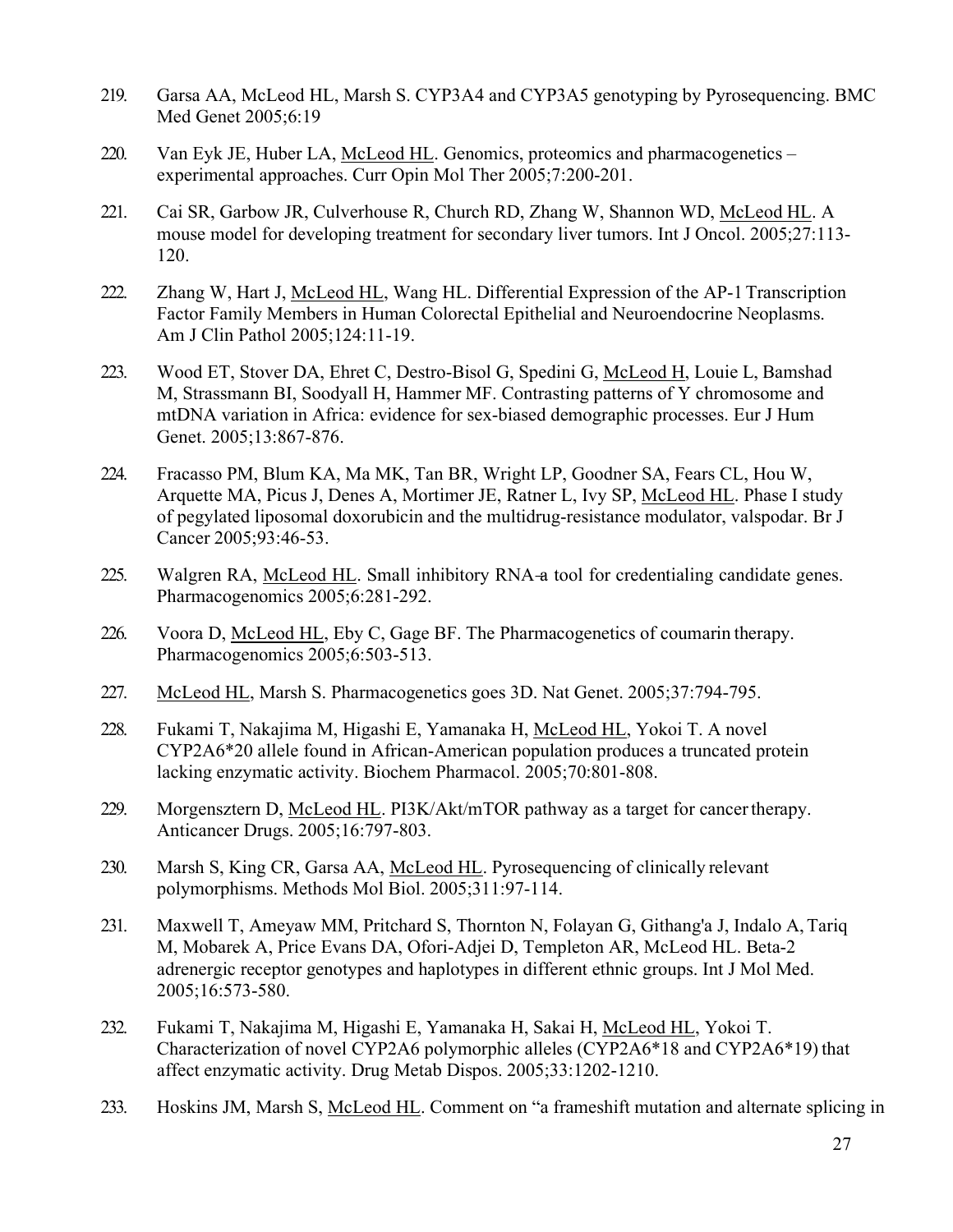human brain generate a functional form of the pseudogene cytochrome P4502D7 that demethylates codeine to morphine". Drug Metab Dispos. 2005;33:1564-1565.

- 234. Lanfear DE, Jones PG, Marsh S, Cresci S, McLeod HL, Spertus JA. β**2-**Adrenergic Receptor Genotype and Survival Among Patients Receiving β-Blocker Therapy After an Acute Coronary Syndrome. JAMA*.* 2005;294:1526-1533.
- 235. Teodoridis JM, Hall J, Marsh S, Kannall HD, Smyth C, Curto J, Siddiqui N, Gabra H, McLeod HL, Strathdee G, Brown R. CpG Island Methylation of DNA Damage Response Genes in Advanced Ovarian Cancer. Cancer Res. 2005;65: 8961-8967.
- 236. Bomgaars L, McLeod HL. Pharmacogenetics and pediatric cancer. Cancer J. 2005;11:314- 323.
- 237. Walgren RA, Meucci MA, McLeod HL. Pharmacogenomic discovery approaches: will the real genes please stand up? J Clin Oncol. 2005;23:7342-7349.
- 238. McLeod HL. Pharmacogenetic analysis of clinically relevant genetic polymorphisms. Clin Infect Dis. 2005;41:S449-452.
- 239. Henningsson A, Marsh S, Loos WJ, Karlsson MO, Garsa A, Mross K, Mielke S, Vigano L, Locatelli A, Verweij J, Sparreboom A, McLeod HL. Association of CYP2C8, CYP3A4, CYP3A5, and ABCB1 Polymorphisms with the Pharmacokinetics of Paclitaxel. ClinCancer Res. 2005;11:8097-8104.
- 240. Marsh S, Mallon MA, Goodfellow P, McLeod HL. Concordance of pharmacogenetic markers in germline and colorectal tumor DNA. Pharmacogenomics. 2005;6:873-877.
- 241. Freimuth RR, Xiao M, Marsh S, Minton M, Addleman N, Van Booven DJ, McLeod HL, Kwok PY. Polymorphism discovery in 51 chemotherapy pathway genes. Hum Mol Genet. 2005;14:3595-3603.
- 242. Cowsert LM, Van Eyk JE, Huber LA, McLeod HL. Genomics, proteomics and pharmacogenetics -Therapeutic approaches. Curr Opin Mol Ther 2005;7:530-531.
- 243. Grice GR, Seaton TL, Woodland AM, McLeod HL. Defining the opportunity for pharmacogenetic intervention in primary care. Pharmacogenomics. 2006;7:61-65.
- 244. Cai SR, Xu G, Becker-Hapak M, Ma M, Dowdy SF, McLeod HL. The kinetics and tissue distribution of protein transduction in mice. Eur J Pharm Sci. 2006;27:311-319.
- 245. Hoskins JM, McLeod HL. Cancer Pharmacogenetics: The Move from Pharmacokineticsto Pharmacodynamics. Current Pharmacogenomics 2006;4:39-46.
- 246. Cahan P, Marsh S, McLeod HL. Systems pharmacogenomics in yeast. Pharmacogenomics 2006;7:255-259.
- *247.* Lanfear DE, Spertus JA, McLeod HL. β2-Adrenergic Receptor Genotype and Survival After Acute Coronary. Syndrome. JAMA*.* 2006;295:757-758*.*
- 248. Marsh S, McLeod HL. Pharmacogenomics: from bedside to clinical practice. Hum Mol Genet 2006;15:R89-R93.
- 249. Ranganathan P, McLeod HL. Methotrexate Pharmacogenetics. The First Step Toward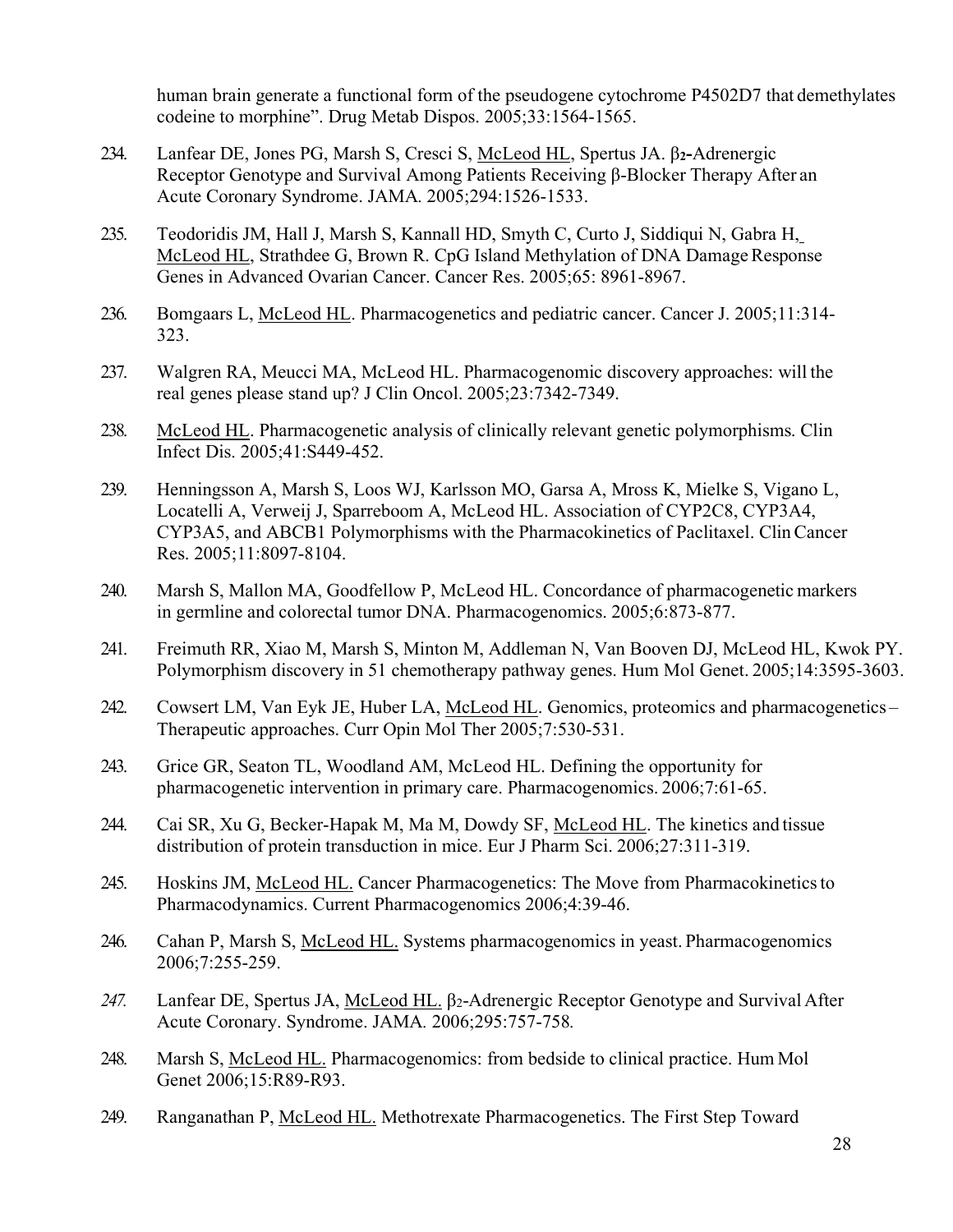Individualized Therapy in Rheumatoid Arthritis. Arthritis Rheum 2006;54:1366-1377.

- 250. Zhang W, Shannon WD, Duncan J, Scheffer GL, Scheper RJ, McLeod HL. Expression of drug pathway proteins is independent of tumour type. J Pathol 2006;209:213-219
- 251. Brown DB, Cai S, Fundakowski CE, Zamboni WC, Strychor S, McLeod HL. Pharmacokinetics after Endovascular Lung Perfusion with Cisplatin. J Vasc IntervRadiol 2006;17:883-888
- 252. Fenske TS, McMahon C, Edwin D, Jarvis JC, Cheverud JM, Minn M, Mathews V,Bogue MA, Province MA, McLeod HL, Graubert TA. Identification of Candidate Alkylator – Induced Cancer Susceptibility Genes by Whole Genome Scanning in Mice. Cancer Res 2006;66:5029-5038
- 253. McLeod HL. Individualizing cancer chemotherapy. Clin Adv Hem Oncol. 2006;4:259-61.
- 254. Ratain MJ, Miller AA, McLeod HL, Venook AP, Egorin MJ, Schilsky RL. The cancer and leukemia group B pharmacology and experimental therapeutics committee: a historical perspective. Clin Cancer Res. 2006;12:3612s-3616s
- 255. Marsh S, Van Booven DJ, McLeod HL. Global pharmacogenetics: giving the genome to the masses. Pharmacogenomics. 2006;7:625-631.
- 256. Yu J, McLeod HL. Methylation of the DPYD Promoter and Dihydropyrimidine Dehydrogenase Deficiency. Clin Cancer Res 2006;12:3864.
- 257. Van Eyk JE, Huber LA, Cowsert LM, McLeod HL. Genomics, proteomics and pharmacogenetics-experimental approaches. Current Opin Molec Therap 2006;8;183-184.
- 258. Zamboni WC, Ramanathan RK, McLeod HL, Mani S, Potter DM, Strychor S, Maruca LJ, King CR, Jung LL, Parise RA, Egorin MJ, Davis TA, Marsh S. Disposition of 9-

nitrocamptothecin and its 9-aminocamptothecin metabolite in relation to ABC transporter genotypes. Invest New Drugs 2006;24:393-401.

- 259. Marsh S, King CR, McLeod HL, …., Brown R. ABCB1 2677G>T/A Genotype and Paclitaxel Pharmacogenetics in Ovarian Cancer. Clin Cancer Res 2006;12:4127-4129.
- 260. Knoche E, McLeod HL, Graubert TA. Pharmacogenetics of alkylator-associated acute myeloid leukemia. Pharmacogenomics. 2006;7:719-729.
- 261. Beitelshees AL, McLeod HL. Applying pharmacogenomics to enhance the use of biomarkers for drug effect and drug safety. Trends Pharmacol Sci. 2006;27:498-502.
- 262. Beitelshees AL, McLeod HL. Clopidogrel pharmacogenetics: promising steps towards patient care? Arterioscler Thromb Vasc Biol. 2006;26:1681-1683.
- 263. O'neil BH, McLeod HL. Thymidine phosphorylase and capecitabine: a predictive marker for therapy selection? J Clin Oncol. 2006;24:4051-4053.
- 264. Yu J, Mallon MA, Zhang W, Freimuth RR, Marsh S, Watson MA, Goodfellow PJ, McLeod HL. DNA Repair Pathway Profiling and Microsatellite Instability in Colorectal Cancer. Clin Cancer Res. 2006;12:5104-5111.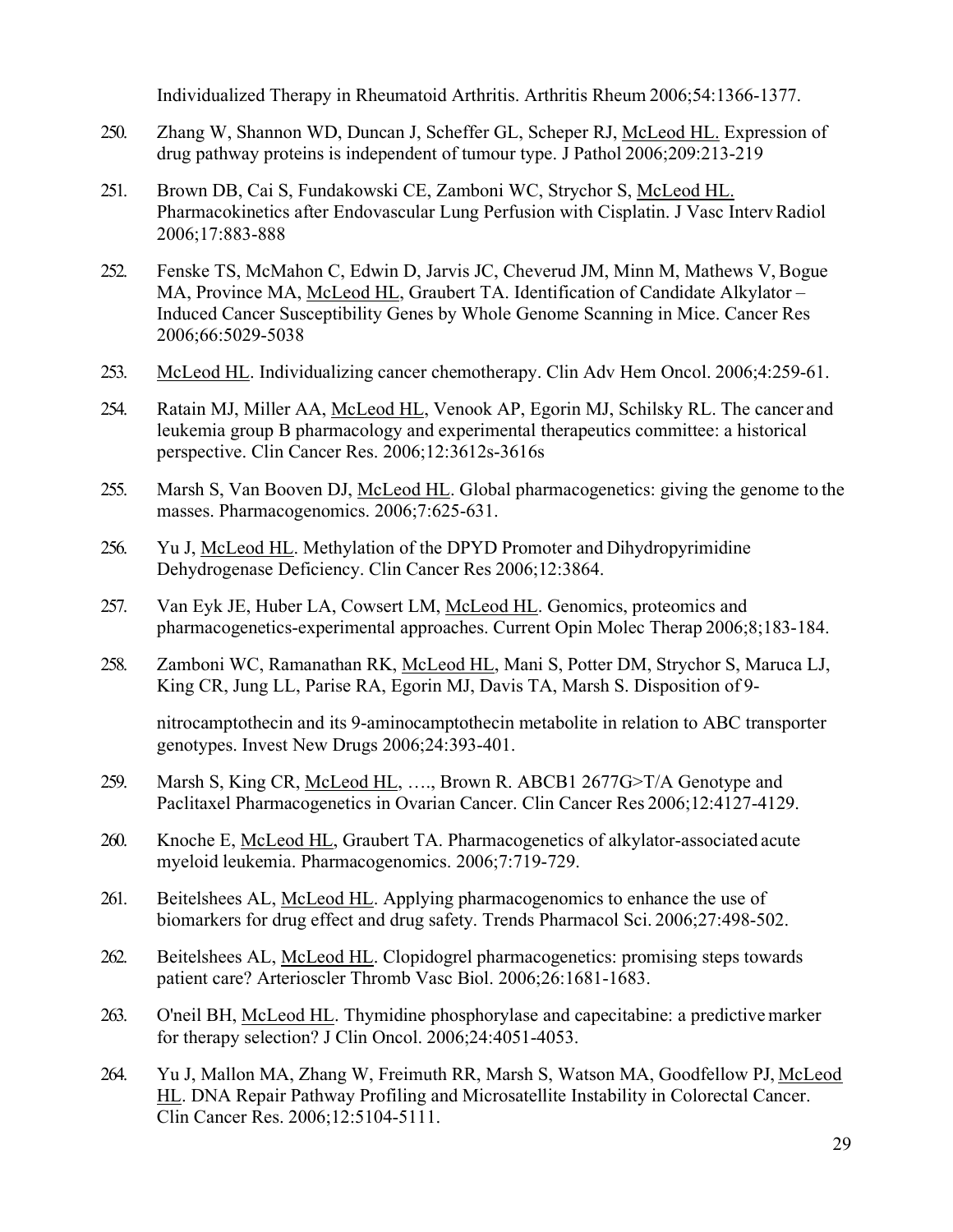- 265. Nakajima M, Fukami T, Yamanaka H, Higashi E, Sakai H, Yoshida R, Kwon JT, McLeod HL, Yokoi T. Comprehensive evaluation of variability in nicotine metabolism and CYP2A6 polymorphic alleles in four ethnic populations. Clin Pharmacol Ther. 2006;80:282-297.
- 266. Hahn NM, Marsh S, Fisher W, Langdon R, Zon R, Browning M, Johnson CS, Scott-Horton TJ, Li L, McLeod HL, Sweeney CJ. Hoosier Oncology Group randomized phase II study of docetaxel, vinorelbine, and estramustine in combination in hormone-refractory prostate cancer with pharmacogenetic survival analysis. Clin Cancer Res 2006;12:6094-6099.
- 267. McLeod HL. Individualizing cancer chemotherapy. ClinAdvHematol Oncol. 2006;4:259-61
- 268. Ambrosone CB, Rebbeck TR, Morgan GJ,…, McLeod HL, Rowland JH, Ulrich CM. New developments in the epidemiology of cancer prognosis: traditional and molecular predictors of treatment response and survival. Cancer Epidemiol Biomarkers Prev. 2006;15:2042-6
- 269. Roden DM, Altman RB, Benowitz NL, Flockhart DA, Giacomini KM, Johnson JA, Krauss RM, McLeod HL, Ratain MJ, Relling MV, Ring HZ, Shuldiner AR, Weinshilboum RM, Weiss ST; Pharmacogenetics Research Network. Pharmacogenomics: challenges and opportunities. Ann Intern Med. 2006;145:749-57.
- 270. Fukami T, Nakajima M, Sakai H, McLeod HL, Yokoi T. CYP2A7 polymorphic alleles confound the genotyping of CYP2A6\*4A allele. Pharmacogenomics J. 2006;6:401-12.
- 271. McLeod HL. Pharmacokinetics: what you need to know. The Foundation Years 2006;2:228-232.
- 272. Engen RM, Marsh S, Van Booven DJ, McLeod HL. Ethnic differences in pharmacogenetically relevant genes. Curr Drug Targets. 2006;7:1641-1648.
- 273. Lanfear DE, Stolker JM, Marsh S, Rich MW, McLeod HL. Natriuretic peptide receptor 3 genotype modulates the relationship between B-type natriuretic peptide and left ventricular end-diastolic pressure. Therapy 2006;3:765-771.
- 274. Pillot GA, Read WL, Hennenfent KL, Marsh S. Gao F, Viswanathan A, Cummings K, McLeod HL, Govindan R. A Phase II Study of Irinotecan and Carboplatin in Advanced Non-small Cell Lung Cancer with Pharmacogenomic Analysis: Final Report. J Thoracic Oncol 2006;1: 972–978.
- 275. McLeod H. Graying anatomy? Toward molecular tumor characterization. Pharmacogenomics. 2007;8:15-16.
- 276. Smith NF, Marsh S, Scott-Horton TJ, Hamada A, Mielke S, Mross K, Figg WD, Verweij J, McLeod HL, Sparreboom A. Variants in the SLCO1B3 Gene: Interethnic Distribution and Association with Paclitaxel Pharmacokinetics. Clin Pharmacol Ther. 2007;81:76-82.
- 277. de Jong FA, Scott-Horton TJ, Kroetz DL, McLeod HL, Friberg LE, Mathijssen RH, Verweij J, Marsh S, Sparreboom A. Irinotecan-induced Diarrhea: Functional Significance of the Polymorphic ABCC2 Transporter Protein. Clin Pharmacol Ther. 2007;81:42-49.
- 278. McLeod HL. To test or not to test: an update on UGT1A1 testing. Oncology Issues 2006;21:20-23.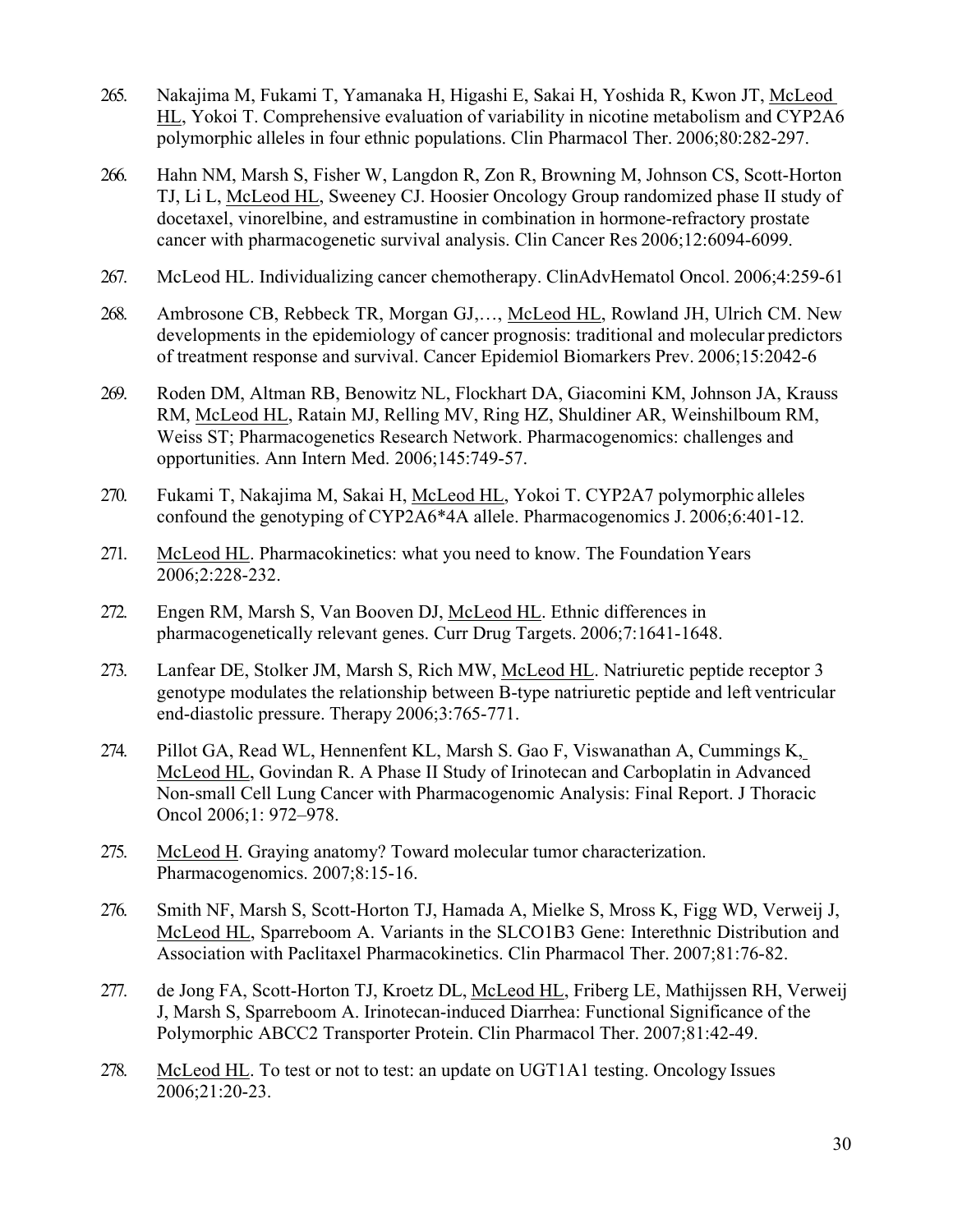- 279. Graubert TA, Cahan P, Edwin D, Selzer RR, Richmond TA, Eis PS, Shannon WD, Li X, McLeod HL, Cheverud JM, Ley TJ. A High-Resolution Map of Segmental DNA Copy Number Variation in the Mouse Genome. PLoS Genet. 2007;3:e3
- 280. Marsh S, McLeod HL. Pharmacogenetics and oncology treatment for breast cancer. Expert Opin Pharmacother. 2007;8:119-127.
- 281. Lanfear DE, Spertus JA, McLeod HL. Beta2-adrenergic receptor genotype predicts survival: implications and future directions. J Cardiovasc Nurs. 2006;21:474-477.
- 282. Miller CR, McLeod HL. Pharmacogenomics of cancer chemotherapy-induced toxicity. J Support Oncol. 2007;5:9-14.
- 283. Giacomini KM, Brett CM, Altman RB, Benowitz NL, Dolan ME, Flockhart DA, Johnson JA, Hayes DF, Klein T, Krauss RM, Kroetz DL, McLeod HL, Nguyen AT, Ratain MJ, Relling MV, Reus V, Roden DM, Schaefer CA, Shuldiner AR, Skaar T, Tantisira K, Tyndale RF, Wang L, Weinshilboum RM, Weiss ST, Zineh I; PharmacogeneticsResearch Network. The pharmacogenetics research network: from SNP discovery to clinical drug response. Clin Pharmacol Ther. 2007;81:328-345
- 284. Lim WT, Zhang WH, Miller CR, Watters JW, Gao F, Viswanathan A, Govindan R, McLeod HL. PTEN and phosphorylated AKT expression and prognosis in early- and late-stage nonsmall cell lung cancer. Oncol Rep. 2007;17:853-857.
- 285. Wang W, McLeod HL, Cassidy J, Collie-Duguid ES. Mechanisms of acquired chemoresistance to 5-fluorouracil and tomudex: thymidylate synthase dependent and independent networks. Cancer Chemother Pharmacol. 2007;59:839-845
- 286. Yen JL, McLeod HL. Should DPD analysis be required prior to prescribing fluoropyrimidines? Eur J Cancer. 2007;43:1011-1016
- 287. Lanfear DE, Stolker JM, Marsh S, Rich MW, McLeod HL. Genetic Variation in the B-Type Natiuretic Peptide Pathway Affects BNP Levels. Cardiovasc Drugs Ther. 2007;21:55-62
- 288. Fukami T, Nakajima M, Yamanaka H, Fukushima Y, McLeod HL, Yokoi T. A novel duplication type of CYP2A6 gene in African-American population. Drug Metab Dispos. 2007;35:515-520.
- 289. Marsh S, Somlo G, Li X, Frankel P, King CR, Shannon WD, McLeod HL, Synold TW. Pharmacogenetic analysis of paclitaxel transport and metabolism genes in breast cancer. Pharmacogenomics J. 2007;7:362–365.
- 290. Gurwitz D, McLeod HL. Primum non nocere: adverse drug events must be taken seriously. Pharmacogenomics. 2007;8:311-314.
- 291. King CR, Xiao M, Yu J, Minton MR, Addleman NJ, Van Booven DJ, Kwok PY, McLeod HL, Marsh S. Identification of NR1I2 genetic variation using resequencing. Eur J Clin Pharmacol. 2007;63:547-54.
- 292. Altman RB, Benowitz N, Gurwitz D, Lunshof J, Relling M, Lamba J, Wieben E, Mooney S, Giacomini K, Weiss S, Johnson JA, McLeod H, Flockhart D, Weinshilboum R, Shuldiner AR, Roden D, Krauss RM, Ratain M. Genetic nondiscrimination legislation: a critical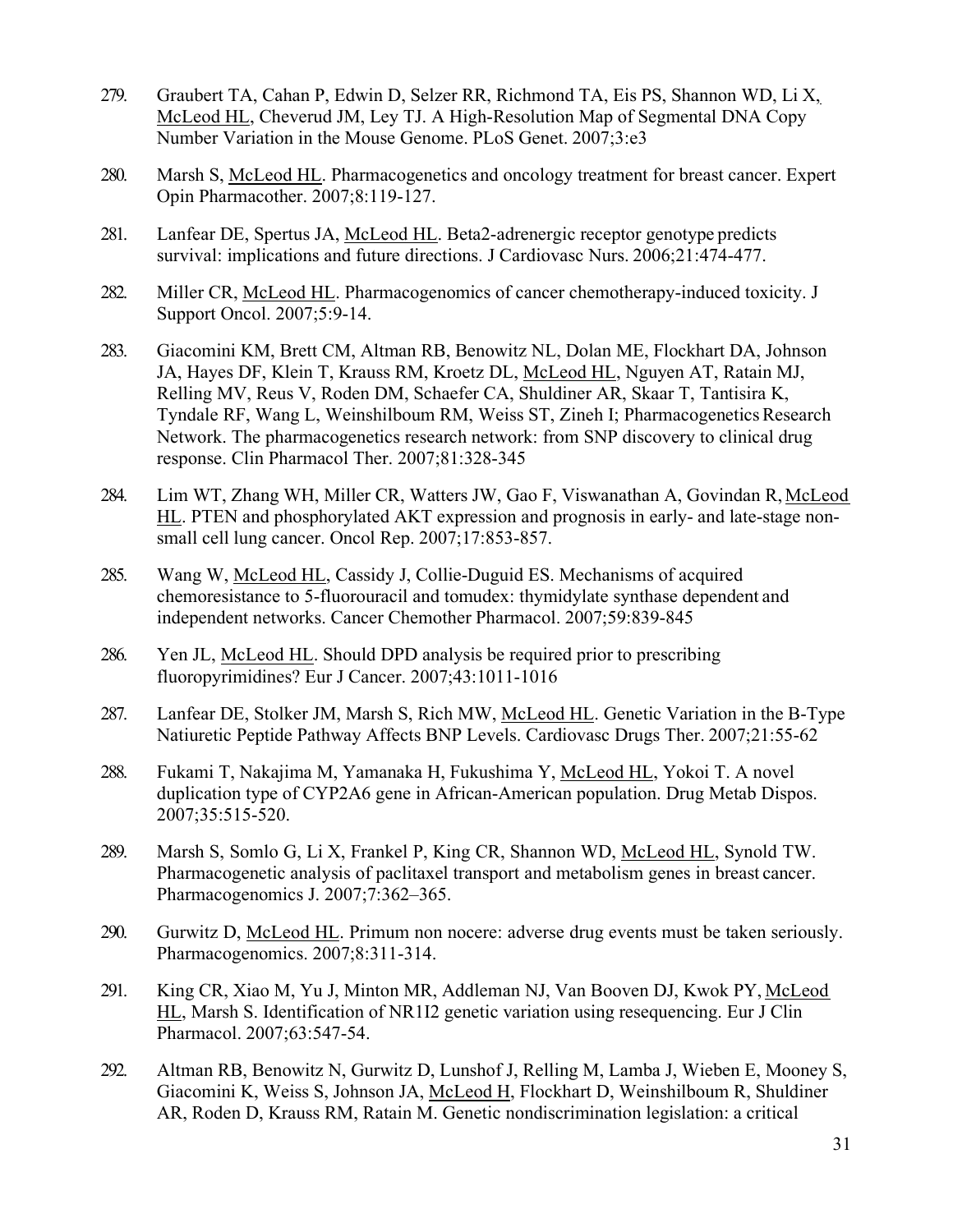prerequisite for pharmacogenomics data sharing. Pharmacogenomics. 2007;8:519.

- 293. McLeod H. Drug Pathways: One gene is not enough. CurrOpin Molec Ther 2007;9:214-215.
- 294. Oliveira E, Marsh S, van Booven DJ, Amorim A, Prata MJ, McLeod HL. Pharmacogenetically-relevant polymorphisms in Portugal. Pharmacogenomics 2007;8:703- 712.
- 295. Hoskins JM, Goldberg RM, Qu PP, Ibrahim JG, McLeod HL. UGT1A1\*28 genotype and irinotecan-induced neutropenia: Dose matters. J Natl Cancer Inst 2007;99:1290-1295.
- 296. Lanfear DE, Jones PG, Marsh S, Cresci S, Spertus JA, McLeod HL. Connexin37 (GJA4) genotype predicts survival after an acute coronary syndrome.Am Heart J. 2007;154:561-566.
- 297. Papageorgio C, Brachmann R, Zeng J, Culverhouse R, Zhang W, McLeod H. MAGED2: A novel p53-dissociator. Int J Oncol. 2007;31:1205-11.
- 298. Jatoi A, Martenson JA, Foster NR, McLeod HL, Lair BS, Nichols F, Tschetter LK, Moore DF Jr, Fitch TR, Alberts SR; North Central Cancer Treatment Group (N0044). Paclitaxel, carboplatin, 5-fluorouracil, and radiation for locally advanced esophageal cancer: phase II results of preliminary pharmacologic and molecular efforts to mitigate toxicity and predict outcomes: North Central Cancer Treatment Group (N0044). Am J Clin Oncol. 2007;30:507- 513.
- 299. Marsh S, Paul J, King CR, Gifford G, McLeod HL, Brown R. Pharmacogenetic assessment of toxicity and outcome after platinum plus taxane chemotherapy in ovarian cancer: the Scottish randomised trial in ovarian cancer. J Clin Oncol. 2007;25:4528-4535.
- 300. Lanfear DE, McLeod HL. Pharmacogenetics: using DNA to optimize drug therapy. Am Fam Physician. 2007;76:1179-1182.
- 301. Yen-Revollo JL, Goldberg RM, McLeod HL. Can inhibiting dihydropyrimidine dehydrogenase limit hand-foot syndrome caused by fluoropyrimidines? Clin CancerRes. 2008;14:8-13.
- 302. Hoskins JM, McLeod HL. Re : *UGT1A1\*28* Genotype and Irinotecan-Induced Neutropenia: Dose Matters-Response. J Natl Cancer Inst 2008;100:225.
- 303. Roberts PJ, McLeod HL. NSCLC pharmacogenomics: current state-of-the-art approachesto individualized therapy. CML-Lung Cancer 2008;1:69-76.
- 304. Hoskins JM, Marcuello E, Altes A, Marsh S, Maxwell T, Van Booven DJ, Paré L, Culverhouse R, McLeod HL, Baiget M. Irinotecan pharmacogenetics: influence of pharmacodynamic genes. Clin Cancer Res. 2008;14:1788-96.
- 305. Ranganathan P, Culverhouse R, Marsh S, Mody A, Scott-Horton TJ, Brasington R, Joseph A, Reddy V, Eisen S, McLeod HL. Methotrexate (MTX) Pathway Gene Polymorphisms and Their Effects on MTX Toxicity in Caucasian and African American Patients with Rheumatoid Arthritis. J Rheumatol. 2008;35:572-579.
- 306. Cahan P, Godfrey LE, Eis PS, Richmond TA, Selzer RR, Brent M, McLeod HL, LeyTJ, Graubert TA. wuHMM: a robust algorithm to detect DNA copy number variation using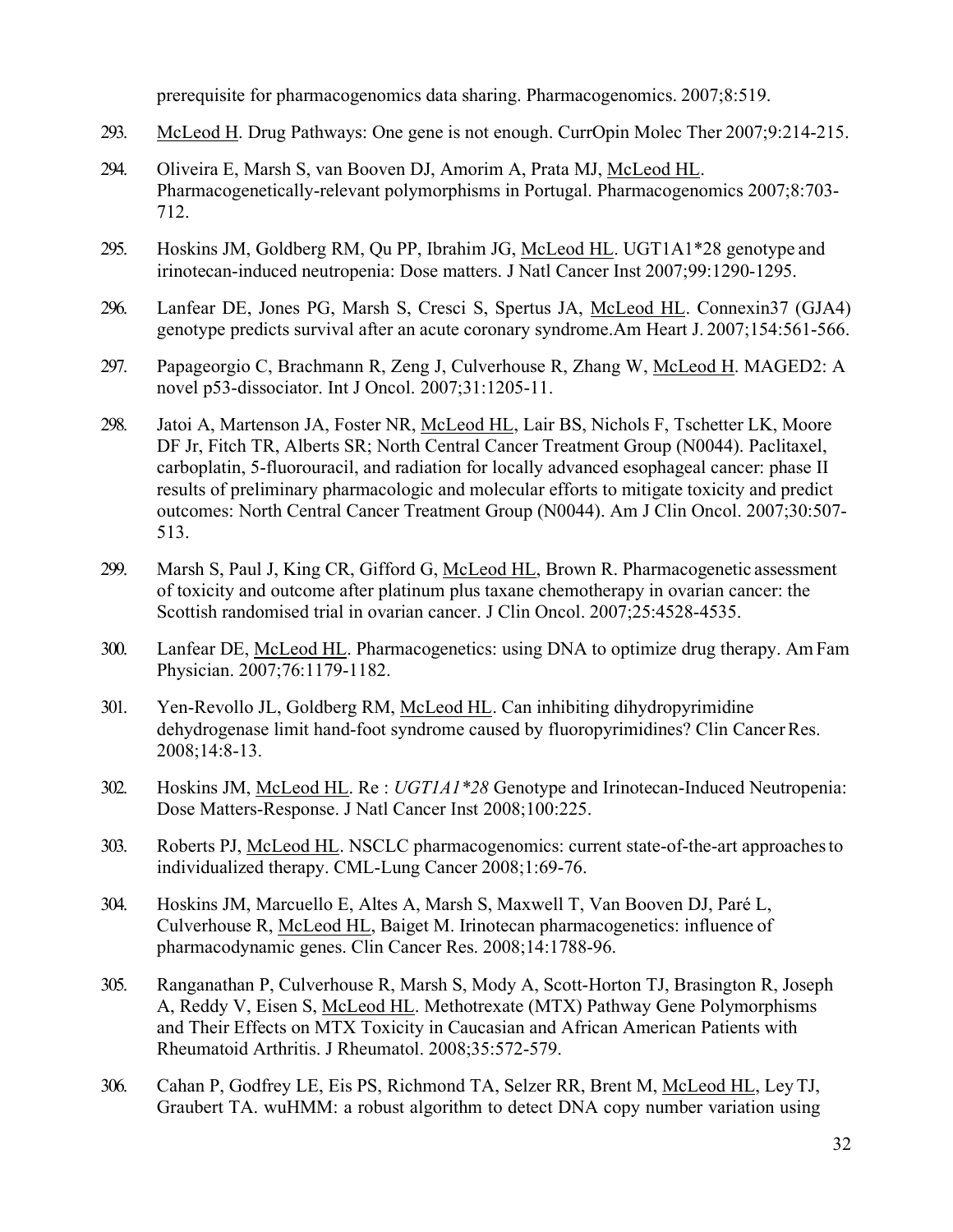long oligonucleotide microarray data. Nucleic Acids Res. 2008;36:e41.

- 307. Marsh S, Paul J, McLeod HL, Brown R. Ethnic considerations in pharmacogenetic studies-Reply. J Clin Oncol 2008;26:1767-1768.
- 308. Paul J, Marsh S, McLeod HL, Brown R. No evidence for taxane/platinum pharmacogenetic markers: just lack of power?-Reply. J Clin Oncol 2008;26:1904-1905.
- 309. Walko CM, McLeod HL. Will we ever be ready for blood level-guided therapy? J Clin Oncol. 2008;26:2078-2079.
- 310. Auman JT, McLeod HL. Cancer pharmacogenomics: DNA genotyping and gene expression profiling to identify molecular determinants of chemosensitivity. Drug Metab Rev. 2008;40:303-315.
- 311. Sureban SM, May R, George RJ, Dieckgraefe BK, McLeod HL, Ramalingam S, Bishnupuri KS, Natarajan G, Anant S, Houchen CW. Knockdown of RNA binding protein musashi-1 leads to tumor regression in vivo. Gastroenterology. 2008;134:1448-1458.
- 312. Gage B, Eby C, Johnson J, Deych E, Rieder M, Ridker P, Milligan P, Grice G, Lenzini P, Rettie A, Aquilante C, Grosso L, Marsh S, Langaee T, Farnett L, Voora D, Veenstra D, Glynn R, Barrett A, McLeod HL. Use of Pharmacogenetic and Clinical Factors to Predict the Therapeutic Dose of Warfarin. Clin Pharmacol Ther. 2008;84:326-331.
- 313. Hayes DN, McLeod HL. EGFR regulation by microRNA in lung cancer: a rose by any other name…is an increasingly complicated rose. Ann Oncol 2008;19;1036-1037.
- 314. Crowley JJ, Sullivan PF, McLeod HL. Untapped resources for pharmacogenomic discovery in psychiatry. Curr Opin Mol Ther. 2008;10:205-206.
- 315. McLeod HL. Pharmacokinetics for the prescriber. Medicine 2008;36;350-354.
- 316. Figg WD, Chau CH, Okita R, Preusch P, Tracy TS, McLeod H, Reed M, Pieper J, Knoell D, Miller K, Speedie M, Blouin R, Kroboth P, Koda-Kimble MA, Taylor P, Cohen J, Giacomini K. Pharm.d. Pathways to biomedical research: the national institutes of health special conference on pharmacy research. Pharmacotherapy. 2008;28:821-833.
- 317. Weiss ST, McLeod HL, Flockhart DA, Dolan ME, Benowitz NL, Johnson JA, Ratain MJ, Giacomini KM. Creating and evaluating genetic tests predictive of drug response. Nat Rev Drug Discov. 2008;7:568-574.
- 318. Hutz JE, Kraja AT, McLeod HL, Province MA. CANDID: a flexible method for prioritizing candidate genes for complex human traits. Genet Epidemiol. 2008;32:779-790..
- 319. Auman JT, Church R, Lee SY, Watson MA, Fleshman JW, McLeod HL. Celecoxib pretreatment in human colorectal adenocarcinoma patients is associated with gene expression alterations suggestive of diminished cellular proliferation. Eur J Cancer. 2008;44;1754- 1760.
- 320. Johnatty SE, Beesley J, Paul J, Fereday S, Spurdle AB, Webb PM, Byth K, Marsh S, McLeod H, AOCS Study Group, Harnett PR, Brown R, Defazio A, Chenevix-Trench G. ABCB1 (MDR 1) Polymorphisms and Progression-Free Survival among Women with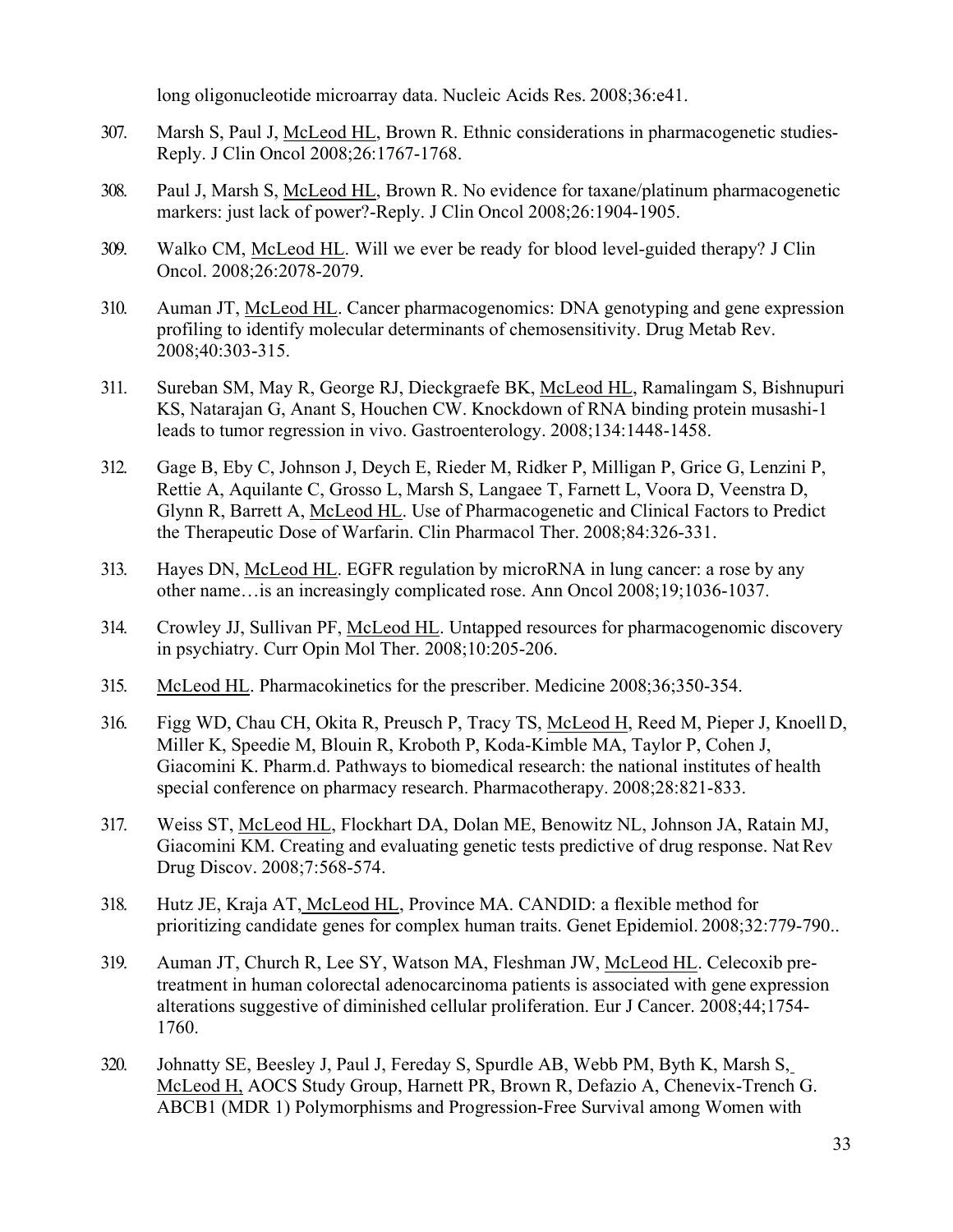Ovarian Cancer following Paclitaxel/Carboplatin Chemotherapy. Clin Cancer Res. 2008;14:5594-5601.

- 321. Fukami T, Nakajima M, Maruichi T, Takahashi S, Takamiya M, Aoki Y, McLeod HL, Yokoi T. Structure and characterization of human carboxylesterase 1A1, 1A2, and 1A3 genes. Pharmacogenet Genomics. 2008;18:911-920.
- 322. Yu J, Freimuth RR, Culverhouse R, Marsh S, Watson MA, McLeod HL. DNAmethylotype analysis in colorectal cancer. Oncol Rep. 2008;20:921-927.
- 323. Chau CH, Rixe O, McLeod H, Figg WD. Validation of analytic methods for biomarkers used in drug development. Clin Cancer Res. 2008;14:5967-5976.
- 324. Ferrell PB, McLeod HL. Carbamazepine, HLA-B\*1502 and risk of Stevens-Johnson syndrome and toxic epidermal necrolysis: US FDA recommendations. Pharmacogenomics. 2008;9:1543-1546.
- 325. Yu J, Miller R, Zhang W, Sharma M, Holtschlag V, Watson MA, McLeod HL. Copynumber analysis of topoisomerase and thymidylate synthase genes in frozen and FFPE DNAs of colorectal cancers. Pharmacogenomics. 2008;9:1459-1466.
- 326. Cresci S, Jones PG, Sucharov CC, Marsh S, Lanfear DE, Garsa A, Courtois M, Weinheimer CJ, Wu J, Province MA, Kelly DP, McLeod HL, Spertus JA. Interaction between PPARA genotype and beta-blocker treatment influences clinical outcomes following acute coronary syndromes. Pharmacogenomics. 2008;9:1403-1417.
- 327. Deverka PA, McLeod HL. Harnessing economic drivers for successful clinical implementation of pharmacogenetic testing. Clin Pharmacol Ther. 2008;84:191-193.
- 328. Tan BR, Brenner WS, Picus J, Marsh S, Gao F, Fournier C, Fracasso PM, James J, Yen-Revollo JL, McLeod HL. Phase I study of biweekly oxaliplatin, gemcitabine and capecitabine in patients with advanced upper gastrointestinal malignancies. Ann Oncol. 2008;19:1742-1748.
- 329. McLeod HL, Hoskins JM. Personalized drug therapy: the era of pharmacogenomics. American Gastroenterological Association Perspectives April/May 2007
- 330. Li L, Yu M, Jason RD, Shen C, Azzouz F, McLeod HL, Borges-Gonzales S, Nguyen A, Skaar T, Desta Z, Sweeney CJ, Flockhart DA. A mixture model approach in gene-gene and gene-environmental interactions for binary phenotypes. J Biopharm Stat. 2008;18:1150- 1177.
- 331. Peters EJ, McLeod HL. Ability of whole-genome SNP arrays to capture 'must have' pharmacogenomic variants. Pharmacogenomics. 2008;9:1573-1577.
- 332. Yen-Revollo JL, Auman JT, McLeod HL. Race does not explain genetic heterogeneity in pharmacogenomic pathways. Pharmacogenomics. 2008;9:1639-1645.
- 333. Auman JT, McLeod HL. Applications of genomic tools to colorectal cancer therapeutics. Curr Opin Mol Ther. 2008;10:548-554.
- 334. Sanoff HK, McLeod HL. Predictive factors for response and toxicity in chemotherapy: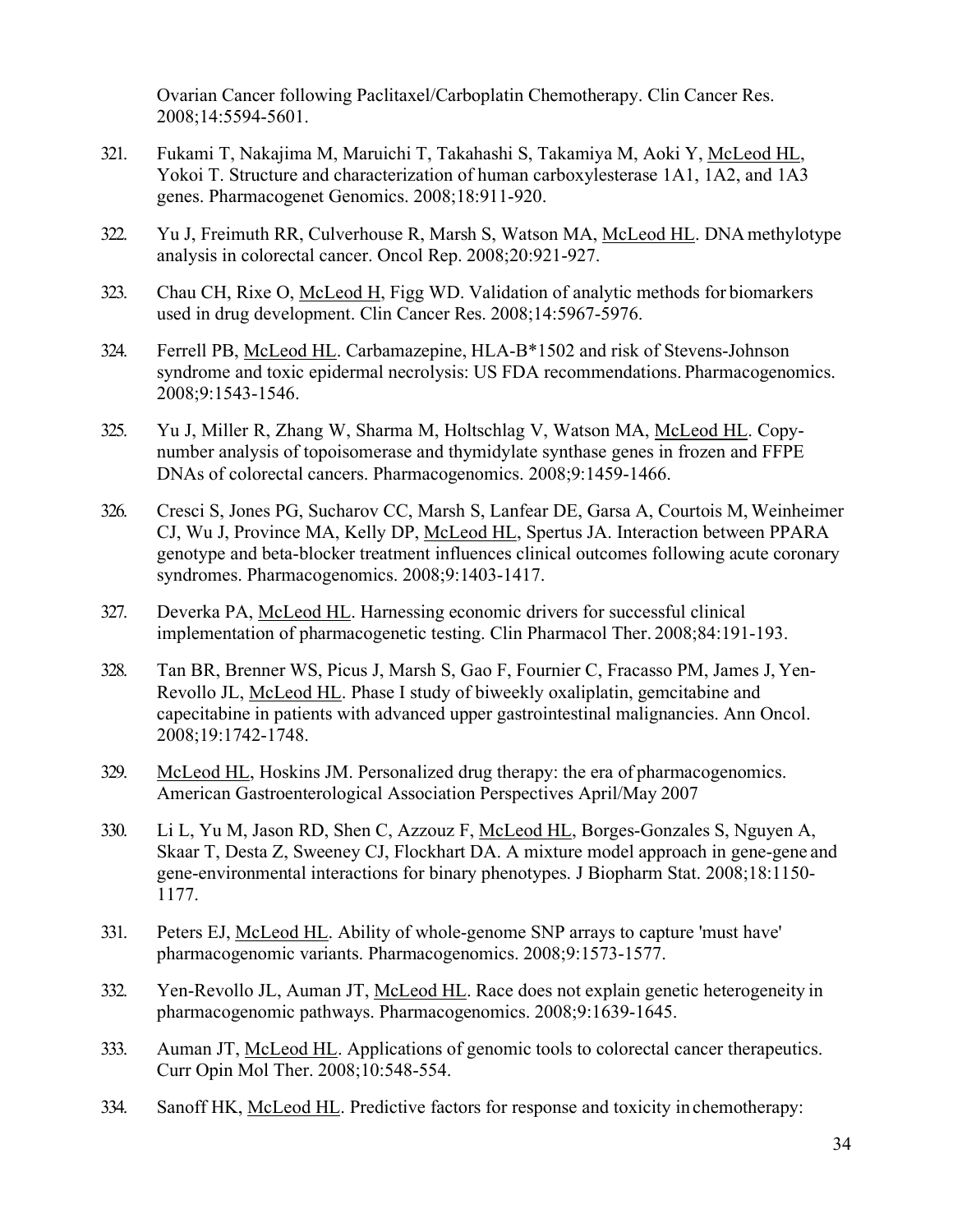Pharmacogenomics. Semin Colon & Rectal Surgery 2008;19:226-230.

- 335. McWhinney SR, Goldberg RM, McLeod HL. Platinum neurotoxicity pharmacogenetics. Mol Cancer Res 2009;8:10-16.
- 336. Crowley JJ, Sullivan PF, McLeod HL. Pharmacogenomic genome-wide association studies: lessons learned thus far. Pharmacogenomics. 2009;10:161-163.
- 337. Gurwitz D, McLeod HL. Genome-wide association studies: powerful tools for improving drug safety and efficacy. Pharmacogenomics. 2009;10:157-159.
- 338. Bhushan S, McLeod H, Walko CM. Role of Pharmacogenetics as Predictive Biomarkers of Response and/or Toxicity in the Treatment of Colorectal Cancer. Clin Colorectal Cancer. 2009;8:15-21.
- 339. International Warfarin Pharmacogenetics Consortium. Estimation of the warfarin dose with clinical and pharmacogenetic data. N Engl J Med. 2009;360:753-764.
- 340. Walko CM, McLeod H. Pharmacogenomic progress in individualized dosing of key drugs for cancer patients. Nat Clin Pract Oncol. 2009;6:153-162.
- 341. Wideroff L, Phillips KA, Randhawa G, Ambs A, Armstrong K, Bennett CL, Brown ML, Donaldson MS, Follen M, Goldie SJ, Hiatt RA, Khoury MJ, Lewis G, McLeod HL, Piper M, Powell I, Schrag D, Schulman KA, Scott J. A health services research agenda for cellular, molecular and genomic technologies in cancer care. Public Health Genomics. 2009;12:233-244.
- 342. Peters EJ, Kraja AT, Lin SJ, Yen-Revollo JL, Marsh S, Province MA, McLeod HL. Association of thymidylate synthase variants with 5-fluorouracil cytotoxicity. Pharmacogenet Genomics. 2009;19:399-401.
- 343. Langley MR, Booker JK, Evans JP, McLeod HL, Weck KE. Validation of Clinical Testing for Warfarin Sensitivity. Comparison of CYP2C9-VKORC1 Genotyping Assays and Warfarin-Dosing Algorithms. J Mol Diagn. 2009;11:316-325.
- 344. Gresham V, McLeod HL. Genomics: Applications in mechanism elucidation. Adv Drug Deliv Rev. 2009;61:369-374.
- 345. Lee SC, Xu X, Lim YW, Iau P, Sukri N, Lim SE, Yap HL, Yeo WL, Tan P, Tan SH, McLeod H, Goh BC. Chemotherapy-induced tumor gene expression changes in human breast cancers. Pharmacogenet Genomics. 2009;19:181-192.
- 346. Hoskins JM, McLeod HL. UGT1A and Irinotecan Toxicity: Keeping It in the Family. J Clin Oncol. 2009;27:2419-2421.
- 347. Hoskins JM, Roederer MW, McLeod HL. Nevirapine hypersensitivity reaction: will the real HLA please stand up? Curr Opin Mol Ther. 2009;11:226-230.
- 348. Kuremsky JG, Tepper JE, McLeod HL. Biomarkers for Response to Neoadjuvant Chemoradiation for Rectal Cancer. Int J Radiat Oncol Biol Phys. 2009;74:673-688.
- 349. Gandara DR, Kawaguchi T, Crowley J, Moon J, Furuse K, Kawahara M, Teramukai S, Ohe Y, Kubota K, Williamson SK, Gautschi O, Lenz HJ, McLeod HL, Lara PN Jr, Coltman CA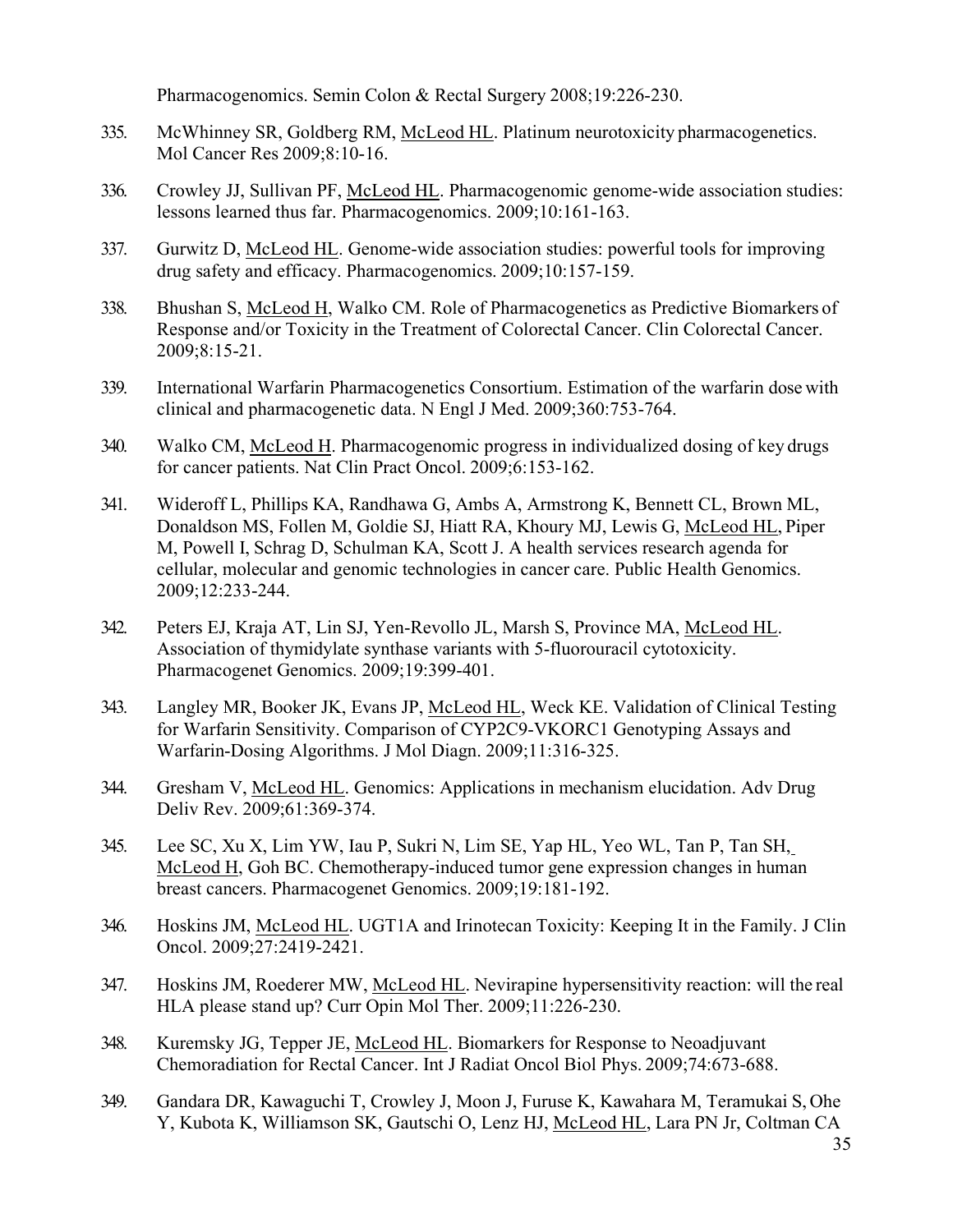Jr, Fukuoka M, Saijo N, Fukushima M, Mack PC. Japanese-US Common-Arm Analysis of Paclitaxel Plus Carboplatin in Advanced Non-Small-Cell Lung Cancer: A Model for Assessing Population-Related Pharmacogenomics. J Clin Oncol. 2009;27:3540-3546.

- 350. Yang J, Bogni A, Schuetz EG, Ratain M, Eileen Dolan M, McLeod H, Gong L, Thorn C, Relling MV, Klein TE, Altman RB. Etoposide pathway. Pharmacogenet Genomics 2009;19:538-551.
- 351. Marsh S, McLeod H, Dolan E, Shukla SJ, Rabik CA, Gong L, Hernandez-Boussard T, Lou XJ, Klein TE, Altman RB. Platinum pathway. Pharmacogenet Genomics. 2009;19:563-564.
- 352. Jonas DE, McLeod HL. Genetic and clinical factors relating to warfarin dosing. Trends Pharmacol Sci 2009;30:375-386.
- 353. Hoskins JM, Rosner GL, Ratain MJ, McLeod HL, Innocenti F. Pharmacodynamic genes do not influence risk of neutropenia in cancer patients treated with moderately high-dose irinotecan. Pharmacogenomics. 2009;10:1139-1146.
- 354. Hoskins JM, Carey LA, McLeod HL. CYP2D6 and tamoxifen: DNA matters in breast cancer. Nat Rev Cancer. 2009;9:576-586.
- 355. McWhinney SR, McLeod HL. Using germline genotype in cancer pharmacogenetic studies. Pharmacogenomics 2009;10:489-493.
- 356. Sanoff HK, Sargent DJ, Green EM, McLeod HL, Goldberg RM. Racial differences in advanced colorectal cancer outcomes and pharmacogenetics: A subgroup analysis of a large randomized clinical trial. J Clin Oncol 2009;27:4109-4115. PMCID: PMC2734422
- 357. Rossi JS, McLeod HL. The pharmacogenetics of statin therapy: when the body aches, the mind will follow. J Am Coll Cardiol. 2009;54:1617-1618.
- 358 Goldberg RM, Sargent DJ, Morton RF, Green E, Sanoff HK, McLeod H, Buckner J. NCCTG Study N9741: Leveraging Learning from an NCI Cooperative Group Phase III Trial. Oncologist. 2009;14:970-978.
- 359. Lee SC, Xu X, Chng WJ, Watson M, Lim YW, Wong CI, Iau P, Sukri N, Lim SE, YapHL, Buhari SA, Tan P, Guo J, Chuah B, McLeod HL, Goh BC. Post-treatment tumor gene expression signatures are more predictive of treatment outcomes than baseline signatures in breast cancer. Pharmacogenet Genomics. 2009;19:833-842.
- 360. Oliveira E, Pereira R, Amorim A, McLeod H, Prata MJ. Patterns of pharmacogenetic diversity in African populations: role of ancient and recent history. Pharmacogenomics. 2009;10:1413-1422.
- 361. McLeod HL. Using patient DNA to optimize therapy in heart failure patients: a move toward perfection. Heart Fail Rev. 2010;15:183-185.
- 362. Yen-Revollo JL, Van Booven DJ, Peters EJ, Hoskins JM, Engen RM, Kannall HD, Ofori-Adjei D, McLeod HL, Marsh S. Influence of ethnicity on pharmacogenetic variation in the Ghanaian population. Pharmacogenomics J. 2009;9:373-379.
- 363. Ellis KJ, Stouffer GA, McLeod HL, Lee CR. Clopidogrel pharmacogenomics and risk of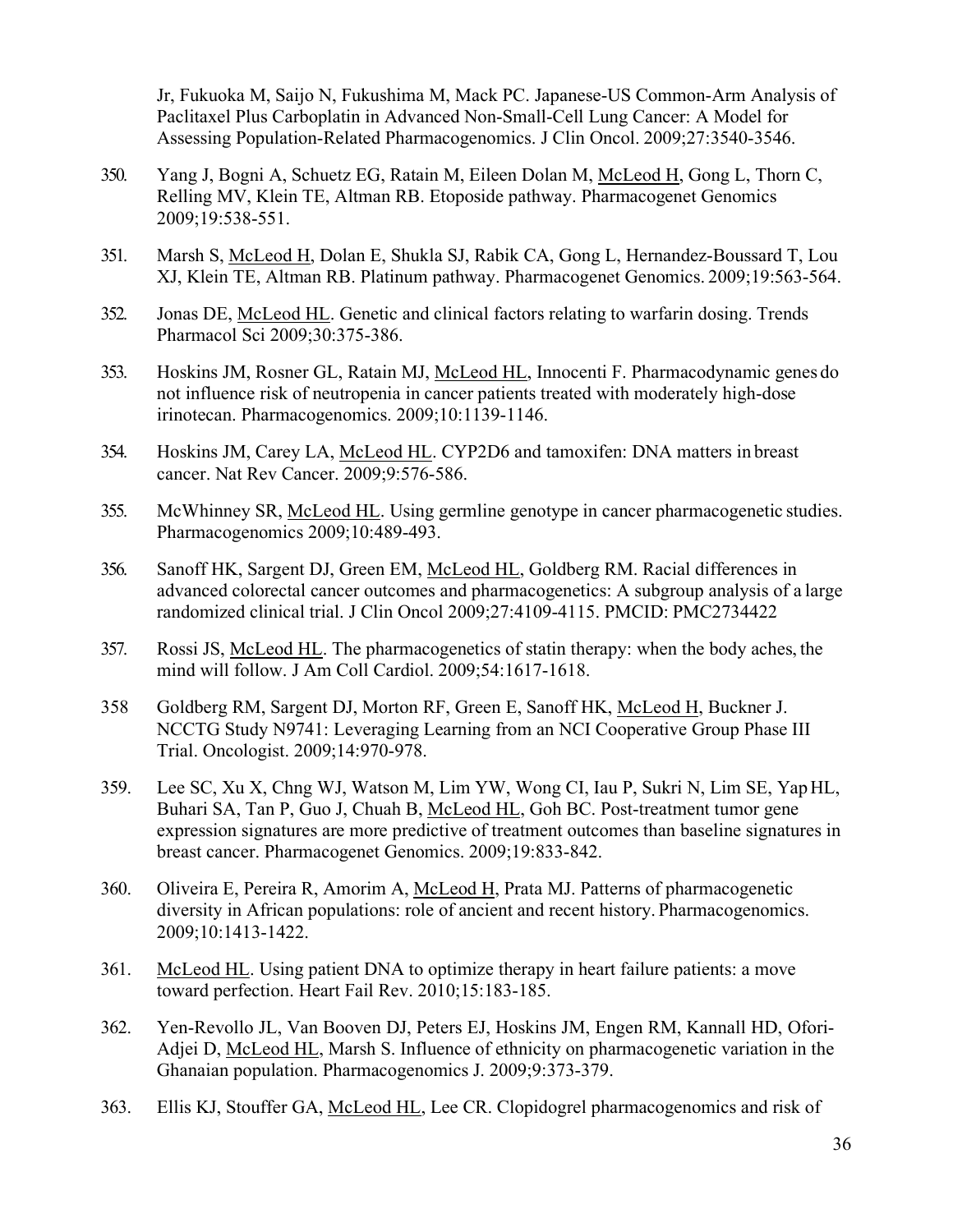inadequate platelet inhibition: US FDA recommendations. Pharmacogenomics. 2009;10:1799-1817.

364. Ferder N, Eby CS, Deych E, Harris JK, Ridker PM, Milligan P, Goldhaber SZ, King CR, Giri T, McLeod HL, Glynn RJ, Gage BF. Ability of VKORC1 and CYP2C9 to predict therapeutic warfarin dose during the initial weeks of therapy. J Thromb Haemost. 2010;8:95-100.

365. Rakhra-Burris TK, Auman JT, Deverka P, Dressler LG, Evans JP, Goldberg RM, Havener TM, Hoskins JM, Jonas DE, Long KM, Motsinger-Reif AA, Irvin WJ, Richards KL, Roederer MW, Valgus JM, Riper M, Vernon JA, Zamboni WC, Wagner MJ, Walko CM, Weck K, Wiltshire T, McLeod HL. Institutional Profile: UNC Institute for Pharmacogenomics and Individualized Therapy: interdisciplinary research for individual care. Pharmacogenomics. 2010;11:13-21.

- 366. Zaza G, Cheok M, Krynetskaia N, Thorn C, Stocco G, Hebert JM, McLeod H, Weinshilboum RM, Relling MV, Evans WE, Klein TE, Altman RB. Thiopurine pathway. Pharmacogenet Genomics. 2010;20:573-574. PMID: 19952870.
- 367. Welsh M, Mangravite L, Medina MW, Tantisira K, Zhang W, Huang RS, McLeod H, Dolan ME. Pharmacogenomic discovery using cell-based models. Pharmacol Rev. 2009;61:413- 429.
- 368. Auman JT, McLeod HL. Colorectal cancer cell lines lack the molecular heterogeneity of clinical colorectal tumors. Clin Colorectal Cancer. 2010;9:40-47. PMID: 20100687.
- 369. Deverka PA, Vernon J, McLeod HL. Economic opportunities and challenges for pharmacogenomics. Annu Rev Pharmacol Toxicol. 2010;50:423-437. PMID: 20055709.
- 370. Auman JT, McLeod HL. Now's the time to find biomarkers on purpose. Ann Oncol. 2010;21:193-194. PMID: 20047974.
- 371. Hertz DL, McLeod HL, Hoskins JM. Pharmacogenetics of breast cancer therapies. The Breast 2009;S3:S59-S63.
- 372. Oshiro C, Marsh S, McLeod H, Carillo MW, Klein T, Altman R. Taxane Pathway. Pharmacogenetics Genomics 2009;19:979-983.
- 373. Van Booven D, Marsh S, McLeod H, Carrillo MW, Sangkuhl K, Klein TE, Altman RB. Cytochrome P450 2C9-CYP2C9. Pharmacogenet Genomics. 2010;20:277-281
- 374. Voora D, Koboldt DC, King CR, Lenzini PA, Eby CS, Porche-Sorbet R, Deych E, Crankshaw M, Milligan PE, McLeod HL, Patel SR, Cavallari LH, Ridker PM, GriceGR, Miller RD, Gage BF. A Polymorphism in the VKORC1 Regulator Calumenin Predicts Higher Warfarin Dose Requirements in African Americans. Clin Pharmacol Ther. 2010;87:455-451. PMID: 20200517
- 375. Maitland ML, Lou XJ, Ramirez J, Desai AA, Berlin DS, McLeod HL, WeichselbaumRR, Ratain MJ, Altman RB, Klein TE. Vascular endothelial growth factor pathway. Pharmacogenet Genomics. 2010;20:346-349. PMID: 20124951
- 376. Ranganathan P, McLeod H. Race and methotrexate pharmacogenetics in rheumatoid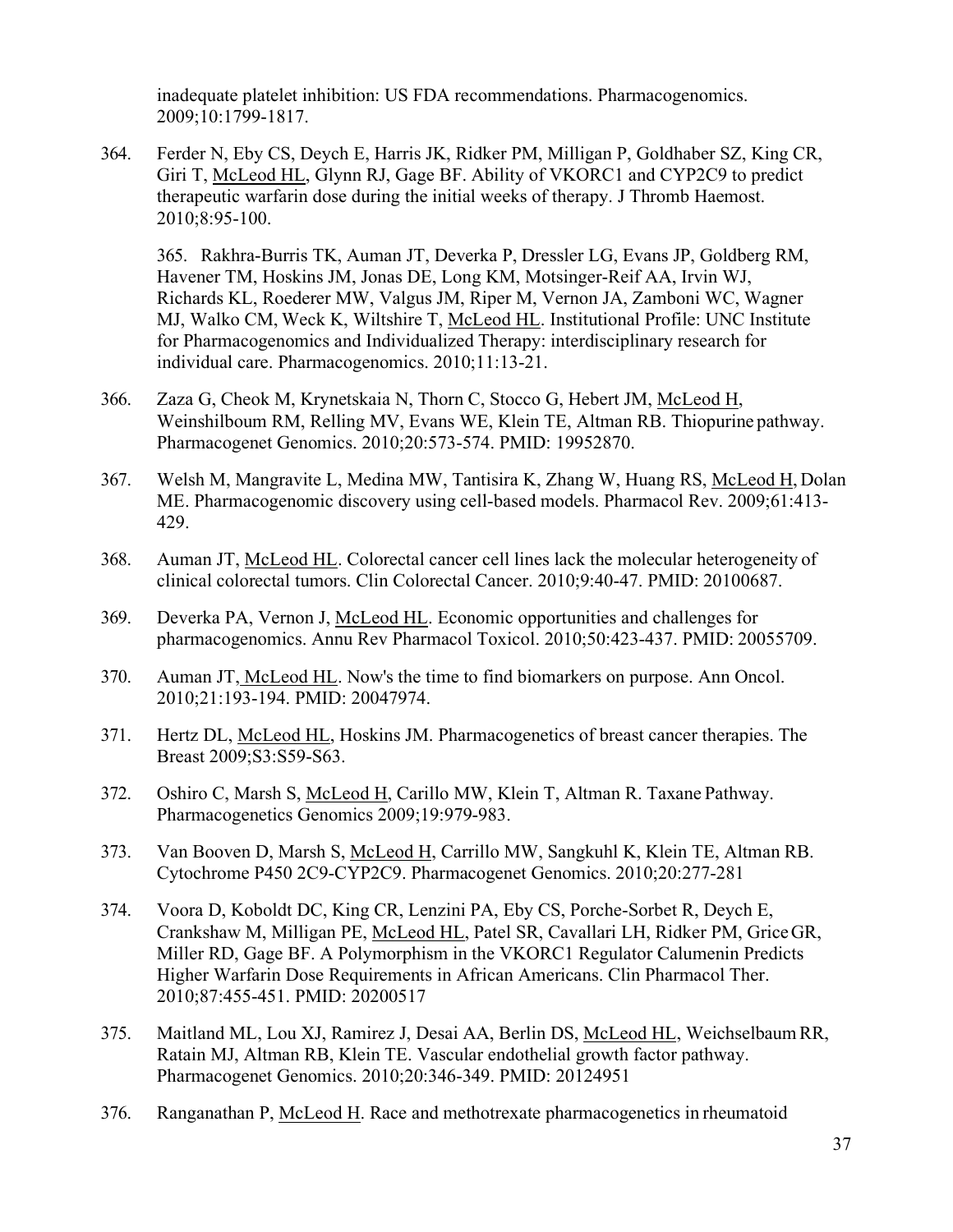arthritis. J Rheumatol. 2010;37:1064 PMID: 20439524

- 377. Roederer MW, McLeod HL. Applying the genome to national drug formulary policy in the developing world. Pharmacogenomics. 2010;11:633-636. PMID: 20415551
- 378. Limdi NA, Wadelius M, Cavallari L, Eriksson N, Crawford DC, Lee MT, Chen CH, Motsinger-Reif A, Sagreiya H, Liu N, Wu AH, Gage BF, Jorgensen A, Pirmohamed M, Shin JG, Suarez-Kurtz G, Kimmel SE, Johnson JA, Klein TE, Wagner MJ; International Warfarin Pharmacogenetics Consortium. Warfarin pharmacogenetics: a single VKORC1 polymorphism is predictive of dose across 3 racial groups. Blood. 2010;115:3827-3834. PMID: 20203262
- 379. McLeod HL, Sargent DJ, Marsh S, Green EM, King CR, Fuchs CS, Ramanathan RK, Williamson SK, Findlay BP, Thibodeau SN, Grothey A, Morton RF, Goldberg RM. Pharmacogenetic Predictors of Adverse Events and Response to Chemotherapy in Metastatic Colorectal Cancer: Results From North American GastrointestinalIntergroup Trial N9741. J Clin Oncol. 2010;28:3227-3233. PMID: 20530282.
- 380. Goldberg RM, Sargent DJ, McLeod H. Leveraging Learning From a Phase IIIColorectal Cancer Clinical Trial: Outcomes, Methodology, Meta-Analysis and Pharmacogenetics. Trans Am Clin Climatol Assoc. 2010;121:21-33. PMID: 20697547; PMC2917134.
- 381. Fracasso PM, Williams KJ, Chen RC, Picus J, Ma CX, Ellis MJ, Tan BR, Pluard TJ, Adkins DR, Naughton MJ, Rader JS, Arquette MA, Fleshman JW, Creekmore AN, Goodner SA, Wright LP, Guo Z, Ryan CE, Tao Y, Soares EM, Cai SR, Lin L, Dancey J, Rudek MA, McLeod HL, Piwnica-Worms H. A Phase 1 study of UCN-01 in combination with irinotecan in patients with resistant solid tumor malignancies. Cancer Chemother Pharmacol. 2011;67:1225-1237 PMID: 20694727.
- 382. Thorn CF, Marsh S, Carrillo MW, McLeod HL, Klein TE, Altman RB. PharmGKB summary: fluoropyrimidine pathways. Pharmacogenet Genomics. 2011; 21:237-242. PMID: 20601926.
- 383. Cresci S, Huss JM, Beitelshees AL, Jones PG, Minton MR, Dorn GW, Kelly DP, Spertus JA, McLeod HL. A PPARα Promoter Variant Impairs ERR-Dependent Transactivation and Decreases Mortality after Acute Coronary Ischemia in Patients with Diabetes. PLoS One. 2010;5: e12584. PMID: 20838448.
- 384. Lee SY, McLeod HL. Pharmacogenetic tests in cancer chemotherapy: what physicians should know for clinical application. J Pathol. 2010;223:15-27 PMID: 20818641.
- 385. Watson RG, Muhale F, Thorne LB, Yu J, O'Neil BH, Hoskins JM, Meyers MO, Deal AM, Ibrahim JG, Hudson ML, Walko CM, McLeod HL, Auman JT. Amplification of thymidylate synthetase in metastatic colorectal cancer patients pretreated with 5 fluorouracil-based chemotherapy. Eur J Cancer. 2010;46:3358-3364 PMID: 20727737.
- 386. Thomas F, Hoskins JM, Dvorak A, Tan BR, McLeod HL. Detection of the G>C SNP and rare mutations in the 28-bp repeat of TYMS using gel-based capillary electrophoresis. Pharmacogenomics. 2010;11:1751-1756. PMID: 21142919.
- 387. Warner A, Nelsen A, Bhathena A, Fitzgerald K, Gilardi S, Kelso E, Knoppers B, McLeod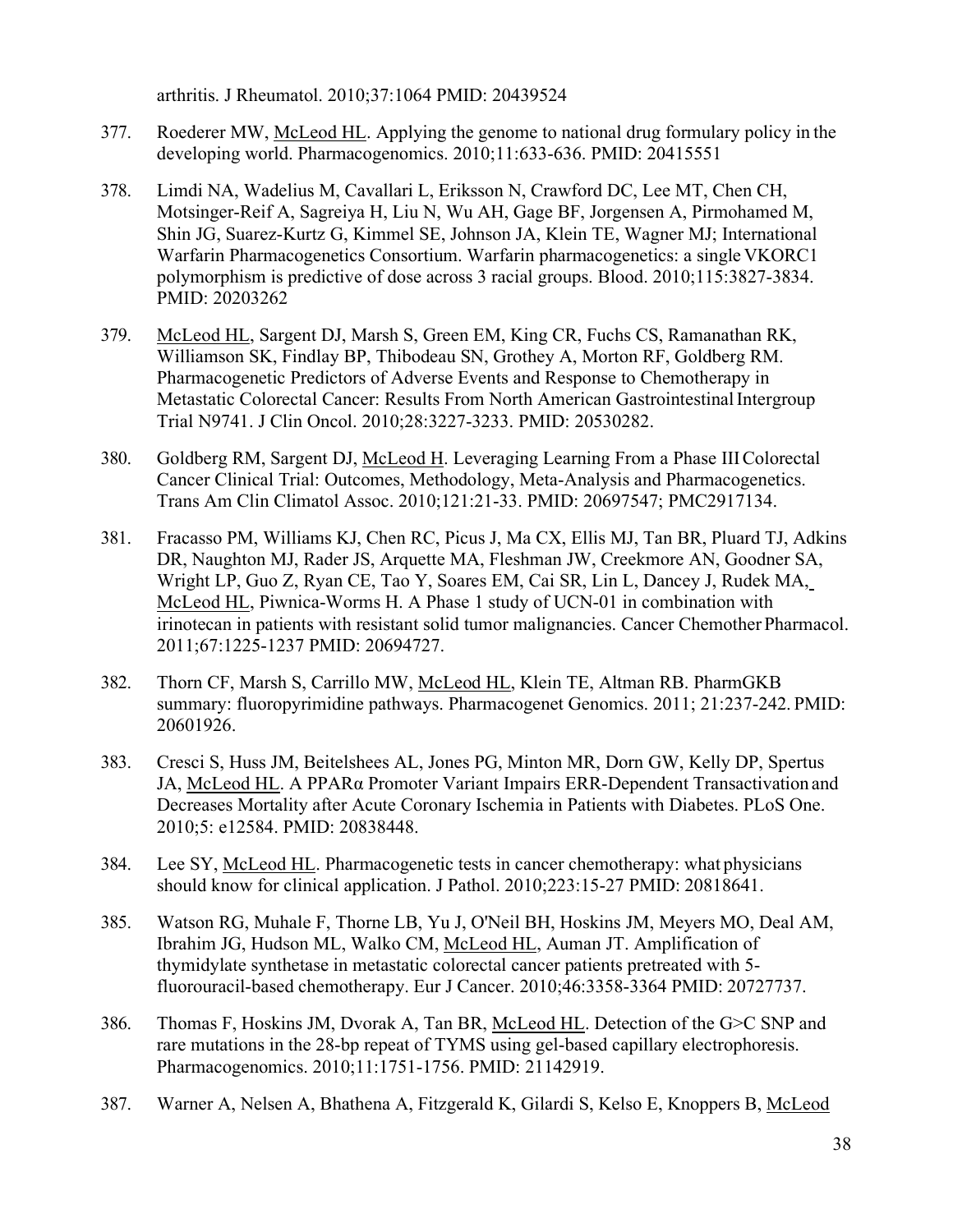HL, Nelson R, Uyama Y, Weisman J, Rudman A. Enabling pharmacogenomics clinical trials through sampling. Pharmacogenomics. 2010;11:1649-1654. PMID: 21142907.

- 388. Freedman AN, Sansbury LB, Figg WD, Potosky AL, Weiss Smith SR, Khoury MJ, Nelson SA, Weinshilboum RM, Ratain MJ, McLeod HL, Epstein RS, Ginsburg GS, Schilsky RL, Liu G, Flockhart DA, Ulrich CM, Davis RL, Lesko LJ, Zineh I, Randhawa G, Ambrosone CB, Relling MV, Rothman N, Xie H, Spitz MR, Ballard-Barbash R, Doroshow JH, Minasian LM. Cancer pharmacogenomics and pharmacoepidemiology: setting a research agenda to accelerate translation. J Natl Cancer Inst. 2010;102:1698-1705. PMID: 20944079; Central PMCID: PMC2982809.
- 389. Schipani A, Siccardi M, D'Avolio A, Baietto L, Simiele M, Bonora S, Rodríguez Novoa S, Cuenca L, Soriano V, Chierakul N, Saguenwong N, Chuchuttaworn C, Hoskins JM, Dvorak AM, McLeod HL, Davies G, Khoo S, Back DJ, Di Perri G, Owen A. Population pharmacokinetic modeling of the association between 63396C->T pregnane X receptor polymorphism and unboosted atazanavir clearance. Antimicrob Agents Chemother. 2010;54:5242-5250. PMID: 20921307; Central PMCID: PMC2981241.
- 390. Crowley JJ, Adkins DE, Pratt AL, Quackenbush CR, van den Oord EJ, Moy SS, Wilhelmsen KC, Cooper TB, Bogue MA, McLeod HL, Sullivan PF. Antipsychotic-induced vacuous chewing movements and extrapyramidal side effects are highly heritable in mice. Pharmacogenomics J. 2012;12:147-155 PMID: 21079646.
- 391. Thorn CF, Oshiro C, Marsh S, Hernandez-Boussard T, McLeod H, Klein TE, Altman RB. Doxorubicin pathways: pharmacodynamics and adverse effects. Pharmacogenet Genomics. 2011;21:440-446. PMID: 21048526.
- 392. Beitelshees AL, Johnson JA, Hames ML, Gong Y, Cooper-Dehoff RM, Wu J, Cresci S, Ma CX, Pepine CJ, Province MA, Spertus JA, McLeod HL. Aromatase Gene Polymorphisms Are Associated with Survival among Patients with Cardiovascular Disease in a Sex-Specific Manner. PLoS One. 2010 Dec 10;5(12):e15180. PMID: 21170323.
- 393. Wang L, McLeod HL. Weinshilboum RM. Genomics and Drug response. N Engl J Med 2011;364:1144-1153.
- 394. Tan BR, Thomas F, Myerson RJ, Zehnbauer B, Trinkaus K, Malyapa RS, Mutch MG, Abbey EE, Alyasiry A, Fleshman JW, McLeod HL. Thymidylate synthase genotypedirected neoadjuvant chemoradiation for patients with rectal adenocarcinoma. J Clin Oncol. 2011 Mar 1;29(7):875-83. PMID: 21205745.
- 395. Padgett L, O'Connor S, Roederer M, McLeod H, Ferreri S. Pharmacogenomics in a community pharmacy: ACT now. J Am Pharm Assoc 2011;51:189-193. PMID: 21382809.
- 396. He Y, Hoskins JM, McLeod HL. Copy number variants in pharmacogenetic genes. Trends Mol Med. 2011;17;244-251 PMID: 21388883.
- 397. Carvalho L, Yu J, Schwartsmann G, McLeod HL, Fleshman JW. RNA expression of the molecular signature genes for metastasis in colorectal cancer. Oncol Rep. 2011;25:1321- 1327 PMID: 21380492.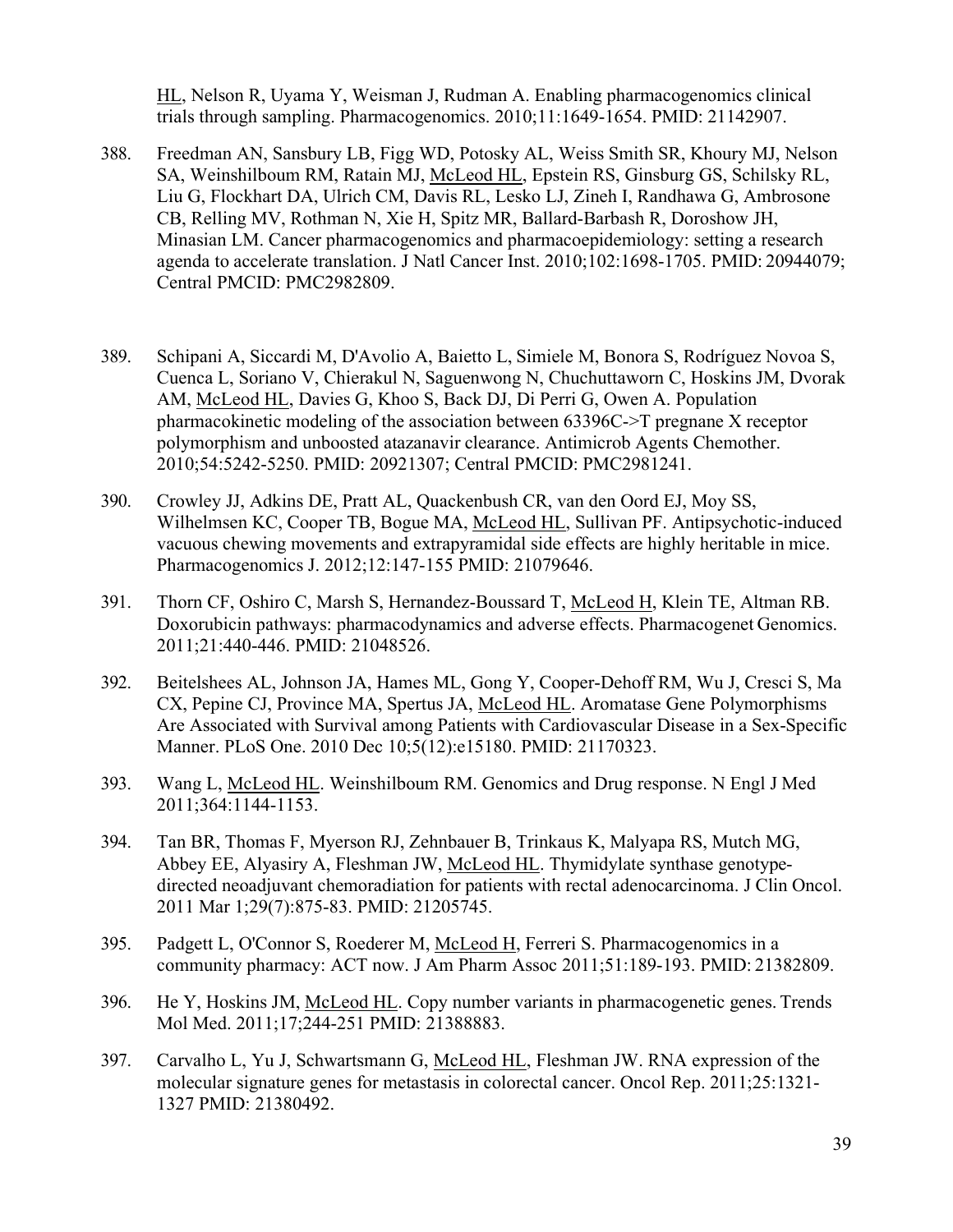- 398. Watson RG, McLeod HL. Pharmacogenomic contribution to drug response. Cancer J. 2011;17:80-88. PMID: 21427551.
- 399. Mikkelsen TS, Thorn CF, Yang JJ, Ulrich CM, French D, Zaza G, Dunnenberger HM, Marsh S, McLeod HL, Giacomini K, Becker ML, Gaedigk R, Leeder JS, Kager L, Relling MV, Evans W, Klein TE, Altman RB. PharmGKB summary: methotrexate pathway. Pharmacogenet Genomics. 2011;21:679-686 PMID: 21317831.
- 400. Kolesar JM, Dahlberg SE, Marsh S, McLeod HL, Johnson DH, Keller SM, Schiller JH. The NQO1\*2/\*2 polymorphism is associated with poor overall survival in patients following resection of stages II and IIIa non-small cell lung cancer. Oncol Rep. 2011;25:1765-1772. PMID: 21479364.
- 401. Watson VG, Motsinger-Reif A, Hardison NE, Peters EJ, Havener TM, Everitt L, Auman JT, Comins DL, McLeod HL. Identification and Replication of Loci Involved in Camptothecin-Induced Cytotoxicity Using CEPH Pedigrees. PLoS One. 2011;6:e17561. PMID: 21573211; Central PMCID: PMC3088663.
- 402. Roederer MW, Sanchez-Giron F, Kalideen K, Kudzi W, McLeod HL, Zhang W. Pharmacogenetics and rational drug use around the world. Pharmacogenomics. 2011;12:897-905. PMID: 21692619.
- 403. McLeod HL, Isaacs KL. Preemptive pharmacogenetic testing: insufficient data equal unsatisfactory guidance. Ann Intern Med. 2011;154:842-843. PMID: 21690601.
- 404. McLeod HL, Tortora G, Rowett LH, Vermorken JB. Found in translation: Annals of Oncology and translational research. Ann Oncol. 2011;22:1698-1699. PMID: 21795324.
- 405. Irvin WJ Jr, Walko CM, Weck KE, Ibrahim JG, Chiu WK, Dees EC, Moore SG, Olajide OA, Graham ML, Canale ST, Raab RE, Corso SW, Peppercorn JM, Anderson SM, Friedman KJ, Ogburn ET, Desta Z, Flockhart DA, McLeod HL, Evans JP, Carey LA. Genotype-Guided Tamoxifen Dosing Increases Active Metabolite Exposure in Women With Reduced CYP2D6 Metabolism: A Multicenter Study. J Clin Oncol. 2011;29:3232-3239 PMID: 21768473.
- 406. Won HH, Kim SR, Bang OY, Lee SC, Huh W, Ko JW, Kim HG, McLeod HL, O'Connell TM, Kim JW, Lee SY. Differentially expressed genes in human peripheral blood as potential markers for statin response. J Mol Med (Berl). 2011;90:201-211.PMID: 21947165.
- 407. Hutz JE, Manning WA, Province MA, McLeod HL. Genomewide Analysis of Inherited Variation Associated with Phosphorylation of PI3K/AKT/mTOR Signaling Proteins. PLoS One. 2011;6(9):e24873. PMID: 21949775.
- 408. Watson VG, Hardison NE, Harris T, Motsinger-Reif A, McLeod HL. Genomic Profiling in CEPH Cell Lines Distinguishes between the Camptothecins and Indenoisoquinolines. Mol Cancer Ther. 2011;10:1839-1845. PMID: 21750217; PMC3191307.
- 409. Peters EJ, Motsinger-Reif A, Havener TM, Everitt L, Hardison NE, Watson VG, Wagner M, Richards KL, Province MA, McLeod HL. Pharmacogenomic characterization of US FDAapproved cytotoxic drugs. Pharmacogenomics. 2011;12:1407-1415. PMID: 22008047.
- 410. Thomas F, Motsinger-Reif AA, Hoskins JM, Dvorak A, Roy S, Alyasiri A, Myerson RJ,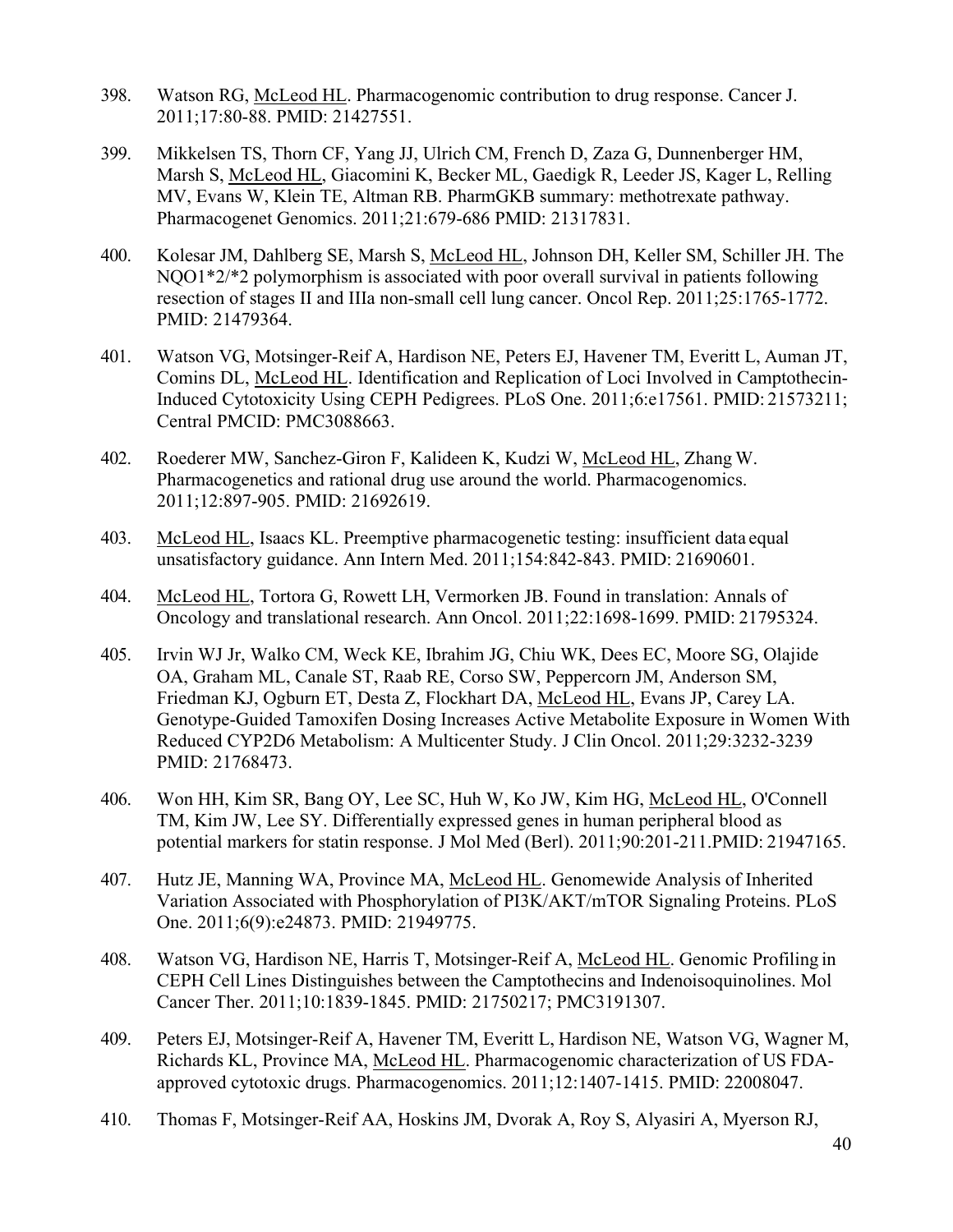Fleshman JW, Tan BR, McLeod HL. Methylenetetrahydrofolate reductase genetic polymorphisms and toxicity to 5-FU-based chemoradiation in rectal cancer. Br JCancer. 2011;105:1654-1662. PMID: 22045187.

- 411. Roederer MW, McLeod H, Juliano JJ. Can pharmacogenomics improve malaria drug policy? Bull World Health Organ. 2011;89:838-845. PMID: 22084530; PMC3209725.
- 412. Brown C, Havener TM, Everitt L, McLeod H and Motsinger-Reif AA A comparison of association methods for cytotoxicity mapping in pharmacogenomics. Front. Gene*.*  2011;2:86. PMID: 22303380
- 413. Talameh JA, McLeod HL. PON1 Q192R and Clopidogrel: A Case of the Winner's Curse or Inadequate Replication? Clin Pharmacol Ther. 2011;90:771-774. PMID: 22089342.
- 414. Brown KC, Hosseinipour MC, Hoskins JM, Thirumaran RK, Tien HC, Weigel R, Tauzie J, Shumba I, Lamba JK, Schuetz EG, McLeod HL, Kashuba AD, Corbett AH. Exploration of CYP450 and drug transporter genotypes and correlations with nevirapine exposure in Malawians. Pharmacogenomics. 2012;13:113-121. PMID: 22111602.
- 415. Innocenti F, Owzar K, Cox NJ, Evans P, Kubo M, Zembutsu H, Jiang C, Hollis D, Mushiroda T, Li L, Friedman P, Wang L, Glubb DM, Hurwitz HI, Giacomini KM, McLeod HL, Goldberg RM, Schlisky R, Kindler HL, Nakamura Y, Ratain MJ. A genome-wide association study of overall survival in pancreatic cancer patients treated with gemcitabine in CALGB 80303. Clin Cancer Res. 2012;18:577-584. PMID: 22142827.
- 416. Roederer MW, Van Riper M, Valgus J, Knafl G, McLeod H. Knowledge, attitudes and education of pharmacists regarding pharmacogenetic testing. Pers Med 2012;9:19–27.
- 417. Crowley JJ, Kim Y, Szatkiewicz JP, Pratt AL, Quackenbush CR, Adkins DE, van den Oord E, Bogue MA, Yang H, Wang W, Threadgill DW, de Villena FP, McLeod HL, Sullivan PF. Genome-wide association mapping of loci for antipsychotic-induced extrapyramidal symptoms in mice. Mamm Genome. 2012;23:322-335 PMID: 22207321.
- 418. Kaldate RR, Haregewoin A, Grier CE, Hamilton SA, McLeod HL. Modeling the 5- Fluorouracil Area Under the Curve Versus Dose Relationship to Develop a Pharmacokinetic Dosing Algorithm for Colorectal Cancer Patients Receiving FOLFOX6. Oncologist. 2012;17:296-302 PMID: 22382460.
- 419. He YJ, Shapero MH, McLeod HL. Novel tagging SNP rs1495741 and 2-SNPs(rs1041983 and rs1801280) yield a high prediction of the NAT2 genotype in HapMap samples. Pharmacogenet Genomics. 2012;22:322-324. PMID: 22414877; PMC3306057.
- 420. Talameh JA, McLeod HL, Adams KF Jr, Patterson JH. Genetic tailoring of pharmacotherapy in heart failure: optimize the old, while we wait for something new. JCard Fail. 2012;18:338-349. PMID: 22464776.
- 421. Walko CM, McLeod H. Use of CYP2D6 genotyping in practice: tamoxifen dose adjustment. Pharmacogenomics. 2012;13:691-697. PMID: 22515611.
- 422. Hertz DL, Motsinger-Reif AA, Drobish A, Winham SJ, McLeod HL, Carey LA, Dees EC. CYP2C8\*3 predicts benefit/risk profile in breast cancer patients receiving neoadjuvant paclitaxel. Breast Cancer Res Treat. 2012;134:401-410. PMID: 22527101.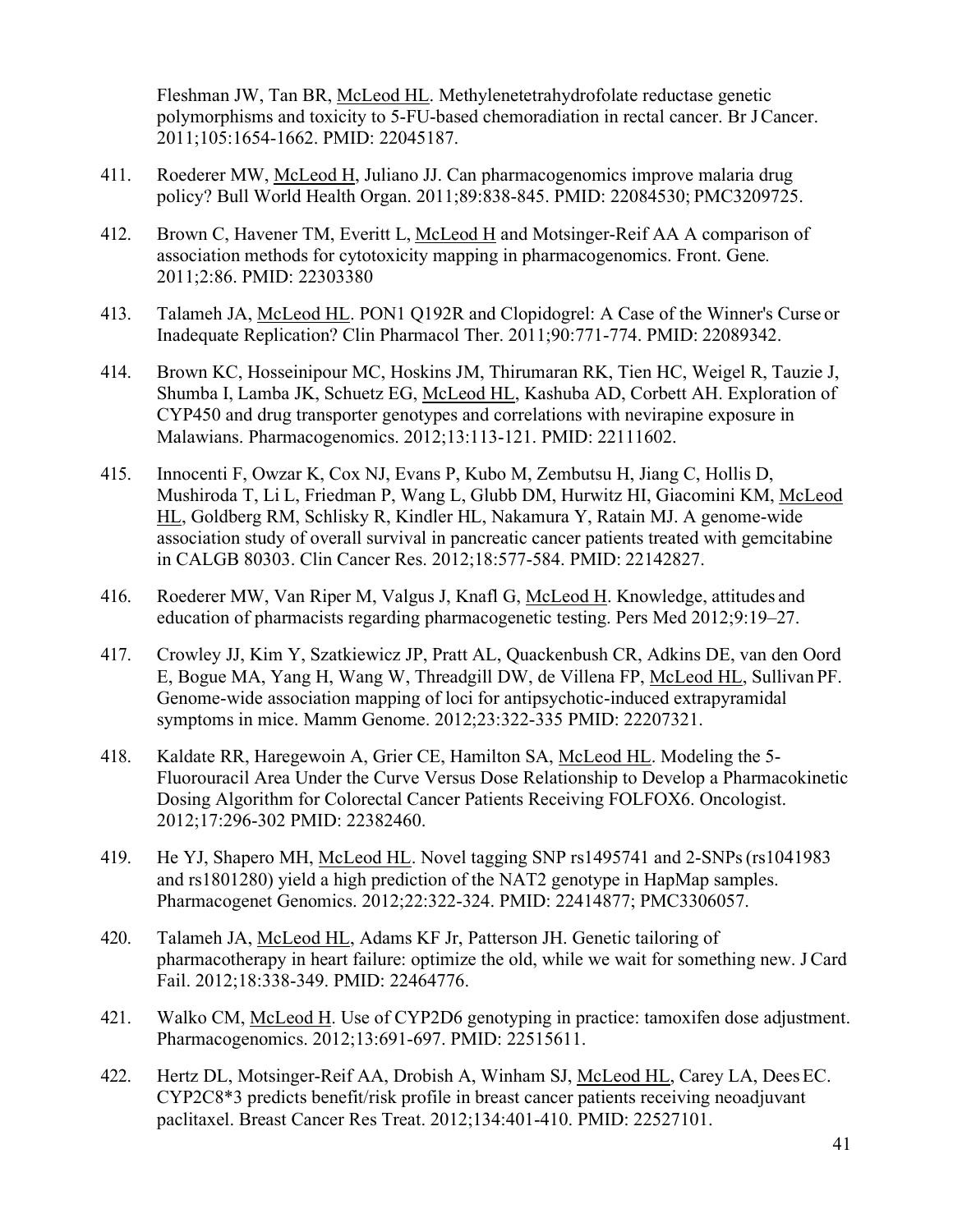- 423. Hertz DL, McLeod HL, Irvin WJ Jr. Tamoxifen and CYP2D6: A Contradiction of Data. Oncologist. 2012;17:620-630. PMID: 22531359.
- 424. Wilke RA, Ramsey LB, Johnson SG, Maxwell WD, McLeod HL, Voora D, Krauss RM, Roden DM, Feng Q, Cooper-Dehoff RM, Gong L, Klein TE, Wadelius M, Niemi M. The Clinical Pharmacogenomics Implementation Consortium: CPIC Guideline for SLCO1B1 and Simvastatin-Induced Myopathy. Clin Pharmacol Ther. 2012;92:112-117. PMID:22617227.
- 425. O'Connor SK, Ferreri SP, Michaels NM, Greco AJ, Viera AJ, Faruki H, McLeodHL, Roederer MW. Exploratory planning and implementation of a pilot pharmacogenetic program in a community pharmacy. Pharmacogenomics. 2012;13:955-962. PMID: 22676199.
- 426. McLeod HL, He Y. Pharmacokinetics for the prescriber. Medicine 2012;40;357-361.
- 427. Nakamura Y, Ratain MJ, Cox NJ, McLeod HL, Kroetz DL, Flockhart DA. Re: CYP2D6 Genotype and Tamoxifen Response in Postmenopausal Women With Endocrine-Responsive Breast Cancer: The Breast International Group 1-98 Trial. J Natl Cancer Inst. 2012;104:1264. PMID: 22851270.
- 428. Hoskins JM, Ong PS, Keku TO, Galanko JA, Martin CF, Coleman CA, Wolfe M, Sandler RS, McLeod HL. Association of eleven common, low-penetrance colorectal cancer susceptibility genetic variants at six risk Loci with clinical outcome. PLoS One. 2012;7:e41954. PMID: 22848671; PMC3407042.
- 429. Baldwin RM, Owzar K, Zembutsu H, Chhibber A, Kubo M, Jiang C, Watson D, Eclov RJ, Mefford J, McLeod HL, Friedman PN, Hudis CA, Winer EP, Jorgenson E, Witte JS, Shulman L, Nakamura Y, Ratain MJ, Kroetz D. A Genome-Wide Association Study Identifies Novel Loci for Paclitaxel-Induced Sensory Peripheral Neuropathy in CALGB 40101. Clin Cancer Res. 2012 ;18:5099-5109 PMID: 22843789.
- 430. Kraus WE, Haga SB, McLeod HL, Staples J, Ginsburg GS. Is personalized medicine ready for prime time? Personalized Medicine 2012;9:475–478.
- 431. He YJ, Misher AD, Irvin W, Motsinger-Reif A, McLeod HL, Hoskins JM. Assessing the utility of whole genome amplified DNA as a template for DMET Plus array. Clin ChemLab Med. 2012;50:1329-1334. PMID: 22868796.
- 432. He YJ, McLeod HL. Ready when you are: easing into preemptive pharmacogenetics. Clin Pharmacol Ther. 2012;92:412-414. PMID: 22992667.
- 433. Brown CC, Havener TM, Medina MW, Auman JT, Mangravite LM, Krauss RM, McLeod HL, Motsinger-Reif AA. A genome-wide association analysis of temozolomide response using lymphoblastoid cell lines shows a clinically relevant association with MGMT. Pharmacogenet Genomics. 2012;22:796-802. PMID: 23047291.
- 434. O'Connor SK, Ferreri SP, Michaels NM, Chater RW, Viera AJ, Faruki H, McLeod HL, Roederer M. Making pharmacogenetic testing a reality in a community pharmacy. J Am Pharm Assoc 2012;52:e259-265. PMID: 23188068
- 435. Lewis LD, Miller AA, Owzar K, Bies RR, Markova S, Jiang C, Kroetz DL, Egorin MJ,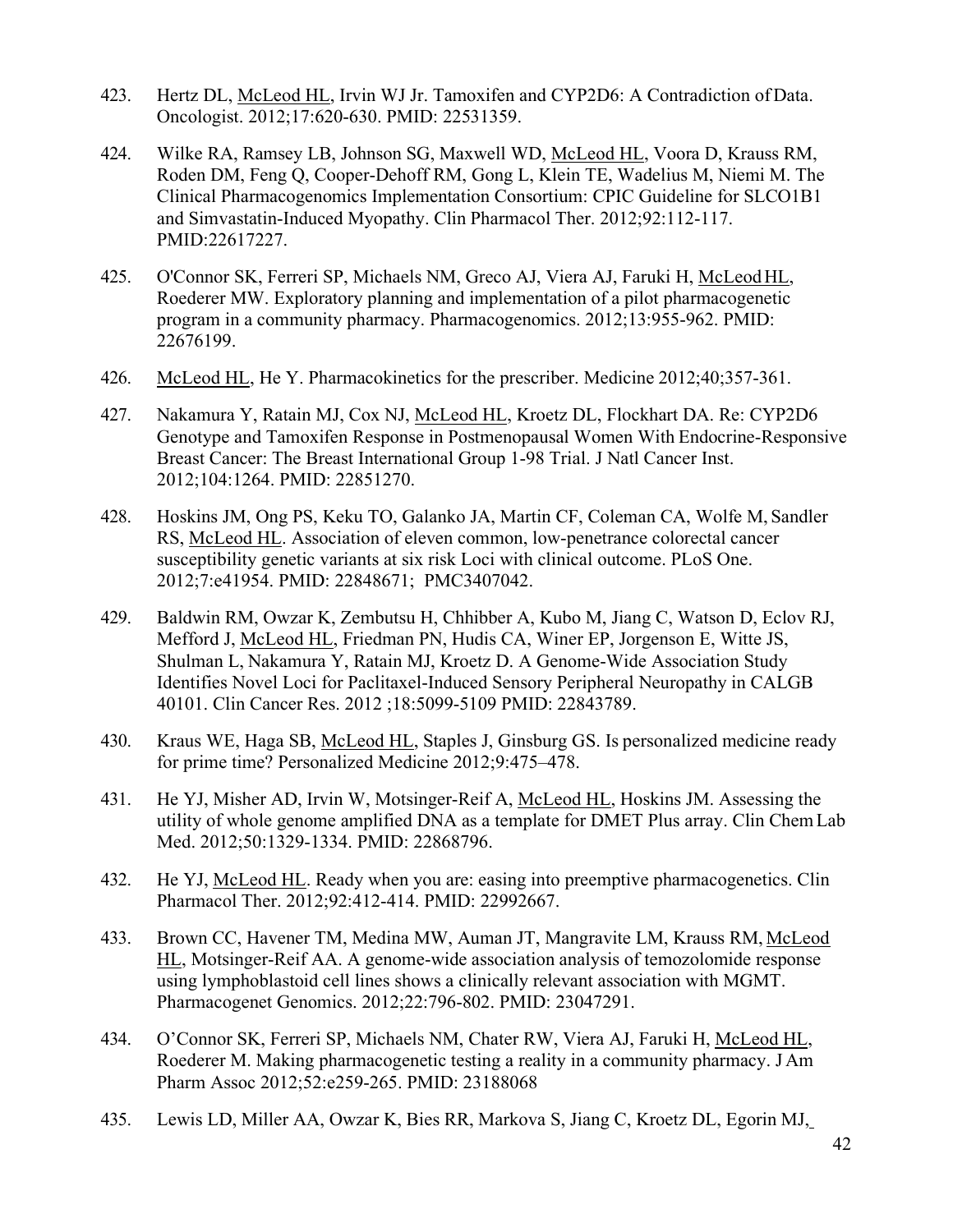McLeod HL, Ratain MJ; for the Alliance for Clinical Trials in Oncology. The relationship of polymorphisms in ABCC2 and SLCO1B3 with docetaxel pharmacokinetics and neutropenia: CALGB 60805. Pharmacogenet Genomics. 2013;23:29-33. PMID: 23188068

- 436. Brown CC, Havener TM, Medina MW, Krauss RM, McLeod HL, Motsinger-Reif AA. Multivariate methods and software for association mapping in dose-response genome-wide association studies. BioData Min. 2012;5:21. PMID: 23234571.
- 437. Jensen BC, McLeod HL. Pharmacogenomics as a risk mitigation strategy for chemotherapeutic cardiotoxicity. Pharmacogenomics. 2013;14:205-213. PMID: 23327580.
- 438. Patel JN, Mandock K, McLeod HL. Clinically relevant cancer biomarkers and pharmacogenetic assays. J Oncol Pharm Pract. 2014 20: 65-72. PMID: 23353710.
- 439. He FZ, McLeod HL, Zhang W. Current pharmacogenomic studies on hERG potassium channels. Trends Mol Med. 2013; 19:227-238 PMID: 23369369.
- 440. Small GW, McLeod HL, Richards KL. Analysis of innate and acquired resistance to anti-CD20 antibodies in malignant and nonmalignant B cells. PeerJ. 2013;1:e31. PMID: 23638367; Central PMCID: PMC3628892.
- 441. Gurwitz D, McLeod HL. Genome-wide studies in pharmacogenomics: harnessing the power of extreme phenotypes. Pharmacogenomics. 2013;14:337-339. PMID: 23438876.
- 442. Hertz DL, Roy S, Motsinger-Reif AA, Drobish A, Clark LS, McLeod HL, Carey LA, Dees EC. CYP2C8\*3 increases risk of neuropathy in breast cancer patients treated with paclitaxel. Ann Oncol. 2013;24:1472-1478 PMID: 23413280.
- 443. Appell ML, Berg J, Duley J, Evans WE, Kennedy MA, Lennard L, Marinaki T, McLeod HL, Relling MV, Schaeffeler E, Schwab M, Weinshilboum R, Yeoh AE, McDonaghEM, Hebert JM, Klein TE, Coulthard SA. Nomenclature for alleles of the thiopurine methyltransferase gene. Pharmacogenet Genomics. 2013;23:242-248. PMID: 23407052.
- 444. Trammel M, Roederer M, Patel J, McLeod H. Does Pharmacogenomics Account for Variability in Control of Acute Chemotherapy-Induced Nausea and Vomiting with 5- Hydroxytryptamine Type 3 Receptor Antagonists? Curr Oncol Rep. 2013;15:276-285 PMID: 23512709.
- 445. McLeod HL. Cancer pharmacogenomics: early promise, but concerted effort needed. Science. 2013;339:1563-1566. PMID: 23539596.
- 446. Krens SD, McLeod HL, Hertz DL. Pharmacogenetics, enzyme probes and therapeutic drug monitoring as potential tools for individualizing taxane therapy. Pharmacogenomics. 2013;14:555-574. PMID: 23556452.
- 447. Shahin MH, Cavallari LH, Perera MA, Khalifa SI, Misher A, Langaee T, Patel S, Perry K, Meltzer DO, McLeod HL, Johnson JA. VKORC1 Asp36Tyr geographic distribution and its impact on warfarin dose requirements in Egyptians. Thromb Haemost. 2013;109:1045-1050 PMID: 23571513.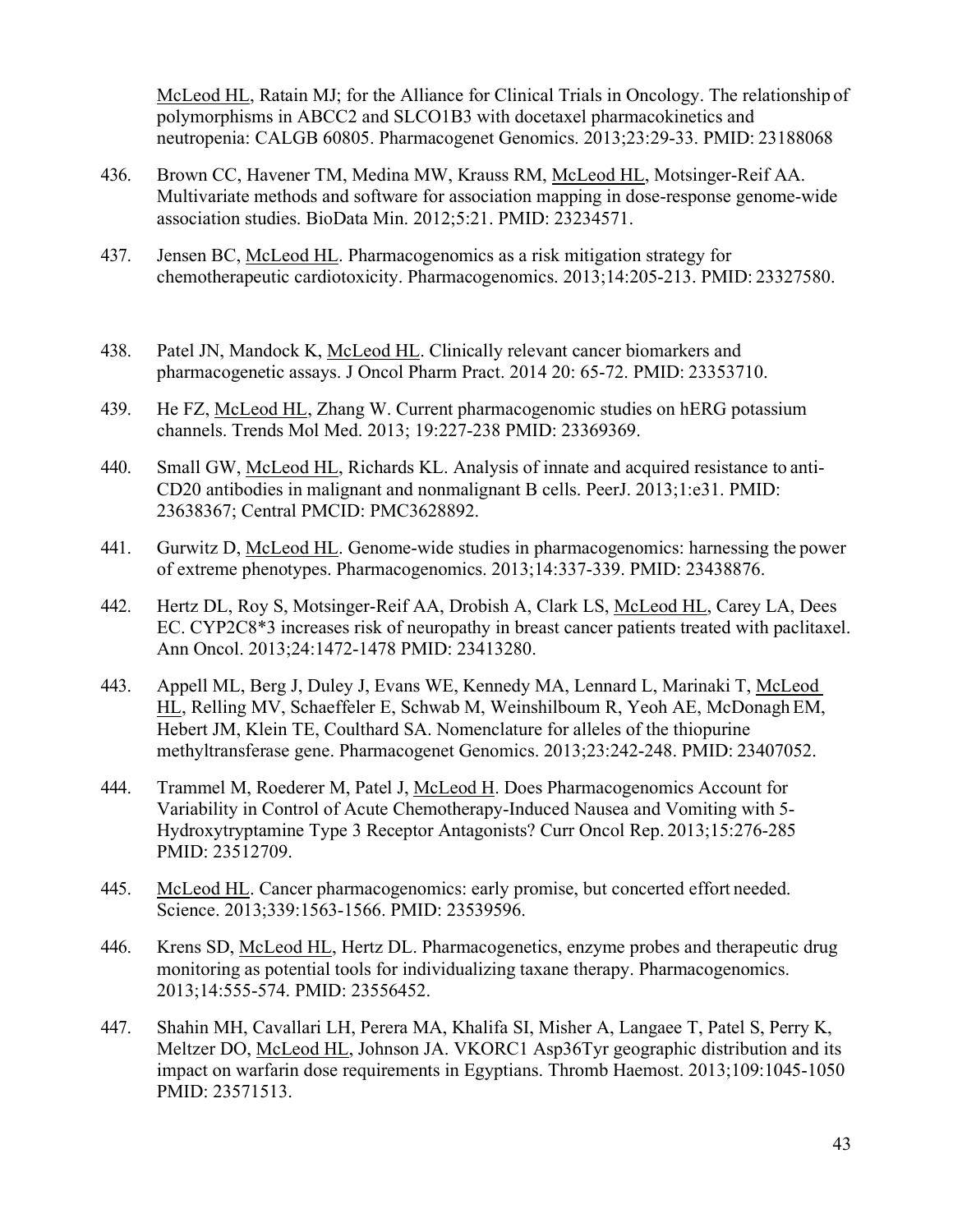- 448. Smith CG, Naven M, Harris R, Colley J, West H, Li N, Liu Y, Adams R, Maughan TS, Nichols L, Kaplan R, Wagner MJ, McLeod HL, Cheadle JP. Exome Re-Sequencing Identifies Potential Tumor Suppressor Genes that Predispose to Colorectal Cancer. Hum Mutat. 2013;34:1026-1034 PMID: 23585368.
- 449. Rudek MA, Connolly RM, Hoskins JM, Garrett-Mayer E, Jeter SC, Armstrong DK, Fetting JH, Stearns V, Wright LA, Zhao M, Watkins SP Jr, McLeod HL, Davidson NE, Wolff AC. Fixed-dose capecitabine is feasible: results from a pharmacokinetic and pharmacogenetic

study in metastatic breast cancer. Breast Cancer Res Treat 2013;139:135-143 PMID: 23588952.

- 450. Hertz DL, McLeod HL. Use of pharmacogenetics for predicting cancer prognosis and treatment exposure, response and toxicity. J Hum Genet. 2013;58:346-352 PMID: 23677053.
- 451. Patel JN, McLeod HL, Innocenti F. Implications of Genome-Wide Association Studies in Cancer Therapeutics. Br J Clin Pharmacol. 2013;76:370-380 PMID: 23701381.
- 452. McCarthy JJ, McLeod HL, Ginsburg GS. Genomic medicine: a decade ofsuccesses, challenges, and opportunities. Sci Transl Med. 2013;5:189sr4 PMID: 23761042.
- 453. Caudle KE, Thorn CF, Klein TE, Swen JJ, McLeod HL, Diasio RB, Schwab M. Clinical Pharmacogenetics Implementation Consortium Guidelines for Dihydropyrimidine Dehydrogenase Genotype and Fluoropyrimidine Dosing. Clin Pharmacol Ther. 2013;94:640-645 PMID: 23988873.
- 454. McWhinney-Glass S, Winham SJ, Hertz DL, Yen Revollo J, Paul J, He Y, Brown R, Motsinger-Reif AA, McLeod HL. Cumulative Genetic Risk Predicts Platinum/Taxane-Induced Neurotoxicity. Clin Cancer Res. 2013;19:5769-5776 PMID: 23963862.
- 455. Patel JN, Fuchs CS, Owzar K, Chen Z, McLeod HL. Gastric cancer pharmacogenetics: progress or old tripe? Pharmacogenomics. 2013;14:1053-1064. PMID: 23837480.
- 456. Ramos E, Doumatey A, Elkahloun AG, Shriner D, Huang H, Chen G, Zhou J, McLeod H, Adeyemo A, Rotimi CN. Pharmacogenomics, ancestry and clinical decision making for global populations. Pharmacogenomics J. 2013;14:217-222 PMID: 23835662.
- 457. Jonas DE, Evans JP, McLeod HL, Brode S, Lange LA, Young ML, Shilliday BB, Bardsley MM, Swinton-Jenkins NJ, Weck KE. Impact of genotype-guided dosing on anticoagulation visits for adults starting warfarin: a randomized controlled trial. Pharmacogenomics. 2013;14:1593-1603. PubMed PMID: 24088130.
- 458. Brown CC, Havener TM, Medina MW, Jack JR, Krauss RM, McLeod HL, Motsinger-Reif AA. Genome-wide association and pharmacological profiling of 29 anticancer agents using lymphoblastoid cell lines. Pharmacogenomics. 2014;15:137-146. PMID: 24444404.
- 459. Brewer NT, Defrank JT, Chiu WK, Ibrahim JG, Walko CM, Rubin P, Olajide OA, Moore SG, Raab RE, Carrizosa DR, Corso SW, Schwartz G, Peppercorn JM, McLeod HL, Carey LA, Irvin WJ Jr. Patients' understanding of how genotype variation affects benefits of tamoxifen therapy for breast cancer. Public Health Genomics 2014;17:43-47. PMID: 24457521.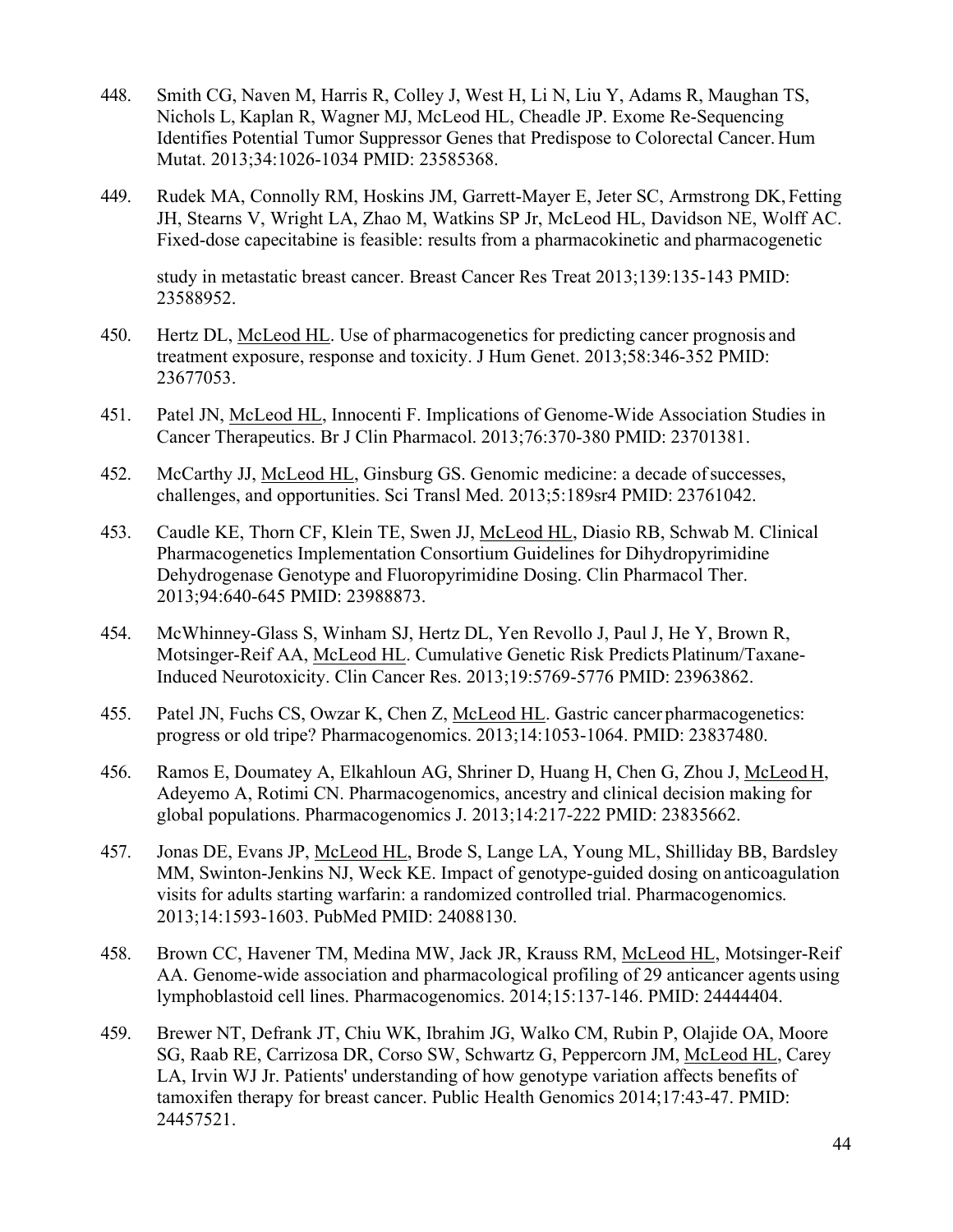- 460. Chhibber A, Mefford J, Stahl EA, Pendergrass SA, Baldwin RM, Owzar K, Li M, WinerEP, Hudis CA, Zembutsu H, Kubo M, Nakamura Y, McLeod HL, Ratain MJ, Shulman LN, Ritchie MD, Plenge RM, Witte JS, Kroetz DL. Polygenic inheritance of paclitaxel-induced sensory peripheral neuropathy driven by axon outgrowth gene sets in CALGB 40101 (Alliance). Pharmacogenomics J. 2014;14:336-342. PMID: 24513692.
- 461. Ramos EM, Din-Lovinescu C, Berg JS, Brooks LD, Duncanson A, Dunn M, Good P, Hubbard TJ, Jarvik GP, O'Donnell C, Sherry ST, Aronson N, Biesecker LG, Blumberg B, Calonge N, Colhoun HM, Epstein RS, Flicek P, Gordon ES, Green ED, Green RC,Hurles M, Kawamoto K, Knaus W, Ledbetter DH, Levy HP, Lyon E, Maglott D, McLeod HL, Rahman N, Randhawa G, Wicklund C, Manolio TA, Chisholm RL, Williams MS. Characterizing genetic variants for clinical action. Am J Med Genet C Semin Med Genet 2014;166:93-104. PMID: 24634402.
- 462. Ferreri SP, Greco AJ, Michaels NM, O'Connor SK, Chater RW, Viera AJ, Faruki H, McLeod HL, Roederer MW. Implementation of a pharmacogenomics service in a community pharmacy. J Am Pharm Assoc. 2014;54:172-180. PMID: 24632932.
- 463. Rosmarin D, Palles C, Church D, Domingo E, Jones A, Johnstone E, Wang H, Love S, Julier P, Scudder C, Nicholson G, Gonzalez-Neira A, Martin M, Sargent D, Green E, McLeod H, Zanger UM, Schwab M, Braun M, Seymour M, Thompson L, Lacas B, Boige V, Ribelles N, Afzal S, Enghusen H, Astrup Jensen S, Etienne-Grimaldi MC, Milano G, Wadelius M, Glimelius B, Garmo H, Gusella M, Lecomte T, Laurent-Puig P, Martinez-Balibrea E, Sharma R, Garcia-Foncillas J, Kleibl Z, Morel A, Pignon JP, Midgley R, KerrD, Tomlinson I. Genetic Markers of Toxicity From Capecitabine and Other Fluorouracil-Based Regimens: Investigation in the QUASAR2 Study, Systematic Review, and Meta-Analysis. J Clin Oncol. 2014;32:1031-1039 PMID: 24590654.
- 464. Sanoff HK, Renfro LA, Poonnen P, Ambadwar P, Sargent DJ, Goldberg RM, McLeod H. Germline variation in colorectal risk Loci does not influence treatment effect or survival in metastatic colorectal cancer. PLoS One. 2014;9:e94727. PMID: 24727911; PMC3984266.
- 465. Hertz DL, Roy S, Jack J, Motsinger-Reif AA, Drobish A, Clark LS, Carey LA, Dees EC, McLeod HL. Genetic heterogeneity beyond CYP2C8\*3 does not explain differential sensitivity to paclitaxel-induced neuropathy. Breast Cancer Res Treat. 2014;145:245-254. PMID: 24706167.
- 466. Shen J, Yin JY, Li XP, Liu ZQ, Wang Y, Chen J, Qu J, Xu XJ, McLeod HL, He YJ, Xia K, Jia YW, Zhou HH. The Prognostic Value of Altered eIF3a and Its Association with p27 in Non-Small Cell Lung Cancers. PLoS One. 2014;9:e96008 PMID: 24789280.
- 467. Dressler LG, Deal AM, Patel J, Markey J, Van Riper M, McLeod HL. Cancer Pharmacogenomics, adoption by oncologists and patient benefit. Pers. Med. 2014;11:143– 153.
- 468. Relling MV, McDonagh EM, Chang T, Caudle KE, McLeod HL, Haidar CE, Klein T, Luzzatto L. Clinical Pharmacogenetics Implementation Consortium (CPIC) Guidelines for Rasburicase Therapy in the context of G6PD Deficiency Genotype. Clin Pharmacol Ther. 2014;96:169-174. PMID: 24787449.
- 469. Hertz DL, McLeod HL. Using pharmacogene polymorphism panels to detect germline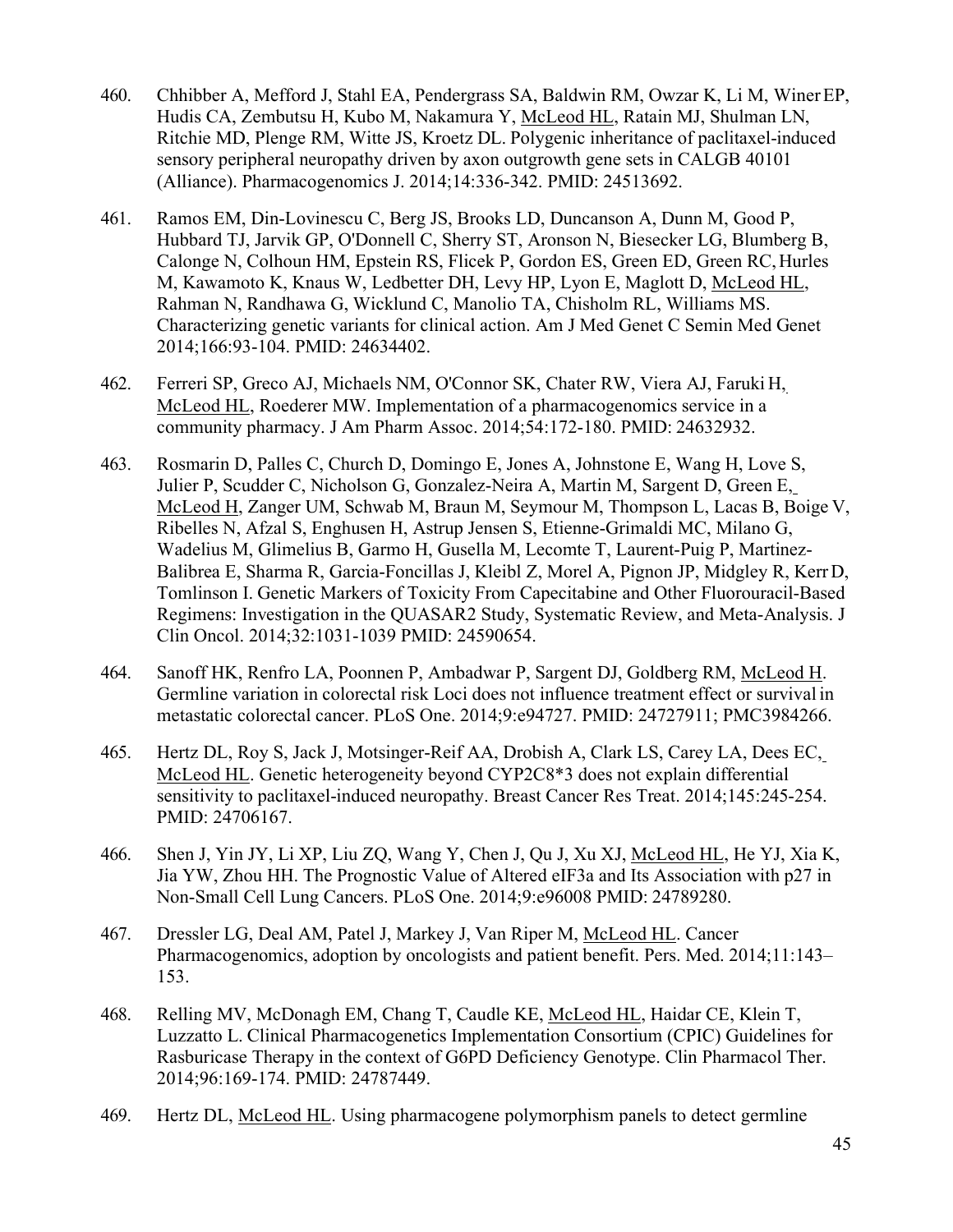pharmacodynamic markers in oncology. Clin Cancer Res. 2014;20:2530-2540. PMID: 24831276.

- 470. Liu MZ, McLeod HL, He FZ, Chen XP, Zhou HH, Shu Y, Zhang W. Epigenetic perspectives on cancer chemotherapy response. Pharmacogenomics. 2014;15:699-715. PMID: 24798726.
- 471. Hariani GD, Lam EJ, Havener T, Kwok PY, McLeod HL, Wagner MJ, Motsinger-Reif AA. Application of next generation sequencing to CEPH cell lines to discover variants associated with FDA approved chemotherapeutics. BMC Res Notes. 2014;7:360. PMID: 24924344; PMCID: PMC4068968.
- 472. Ramsey LB, Johnson SG, Caudle KE, Haidar CE, Voora D, Wilke RA, Maxwell WD, McLeod HL, Krauss RM, Roden DM, Feng Q, Cooper-DeHoff RM, Gong L, Klein TE, Wadelius M, Niemi M. The Clinical Pharmacogenetics Implementation Consortium (CPIC) guideline for SLCO1B1 and simvastatin-induced myopathy: 2014 update. Clin Pharmacol Ther. 2014;96:423-428 PMID: 24918167.
- 473. Walko CM, McLeod HL. Personalizing Medicine in Geriatric Oncology. J Clin Oncol. 2014;32:2581-2586 PMID: 25071134.
- 474. Patel JN, O'Neil BH, Deal AM, Ibrahim JG, Sherrill GB, Olajide OA, Atluri PM,Inzerillo JJ, Chay CH, McLeod HL, Walko CM. A Community-Based Multicenter Trial of Pharmacokinetically Guided 5-Fluorouracil Dosing for Personalized Colorectal Cancer Therapy. Oncologist. 2014;19:959–965 PMID: 25117066.
- 475. Goff LW, Thakkar N, Du L, Chan E, Tan BR, Cardin DB, McLeod HL, Berlin JD, Zehnbauer B, Fournier C, Picus J, Wang-Gillam A, Lee W, Lockhart AC. Thymidylate Synthase Genotype-Directed Chemotherapy for Patients with Gastric and Gastroesophageal Junction Cancers. PLoS One. 2014;9:e107424. PMID: 25232828.
- 476. Patel JN, Jiang C, Hertz DL, Mulkey FA, Owzar K, Halabi S, Ratain MJ, Friedman PN, Small EJ, Carducci MA, Mahoney JF, Kelley MJ, Morris MJ, Kelly WK, McLeod HL. Bevacizumab and the risk of arterial and venous thromboembolism in patients with metastatic, castration-resistant prostate cancer treated on Cancer and Leukemia GroupB (CALGB) 90401 (Alliance). Cancer. 2015;121:1025-1031 PMID: 25417775.
- 477. Bonifaz-Peña V, Contreras AV, Struchiner CJ, Roela RA, Furuya-Mazzotti TK, Chammas R, Rangel-Escareño C, Uribe-Figueroa L, Gómez-Vázquez MJ, McLeod HL, Hidalgo-Miranda A, Parra EJ, Fernández-López JC, Suarez-Kurtz G. Exploring the distribution of genetic markers of pharmacogenomics relevance in brazilian and mexican populations. PLoS One. 2014;9:e112640. PMID: 25419701.
- 478. McLeod HL. Precision medicine to improve the risk and benefit of cancer care: genetic factors in vincristine-related neuropathy. JAMA. 2015;313:803-804. PMID: 25710656.
- 479. Knepper TC, McLeod HL. Heritage-Specific Mechanisms for Cancer Adverse Reactions: One Gene Does Not Explain the World. J Clin Oncol. 2015;33:1230-1231. PMID: 25753435.
- 480. van Rooij T, Roederer M, Wareham T, van Rooij I, McLeod HL & Marsh S. Fast and frugal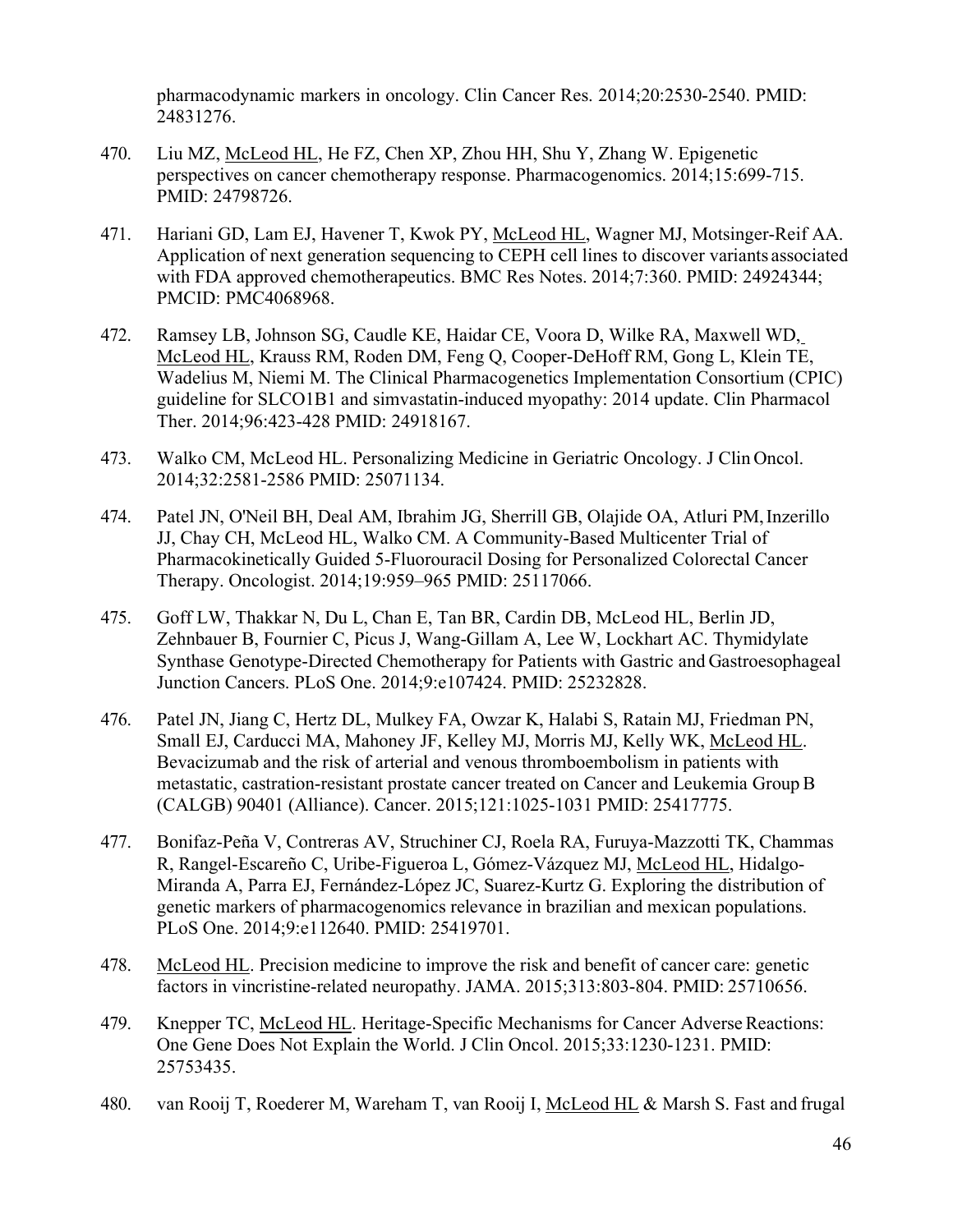trees: translating population-based pharmacogenomics to medication prioritization. Per. Med. 2015;12:117–128

- 481. Marsh S, King CR, Van Booven DJ, Revollo JY, Gilman RH, McLeod HL. Pharmacogenomic assessment of Mexican and Peruvian populations. Pharmacogenomics. 2015;16:441-448. PMID: 25916516.
- 482. Hertz DL, Snavely AC, McLeod HL, Walko CM, Ibrahim JG, Anderson S, Weck KE, Magrinat G, Olajide O, Moore S, Raab R, Carrizosa DR, Corso S, Schwartz G, Peppercorn JM, Evans JP, Jones DR, Desta Z, Flockhart DA, Carey LA, Irvin WJ Jr. In Vivo Assessment of the Metabolic Activity of CYP2D6 Diplotypes and Alleles. Br J Clin Pharmacol. 2015;80:1122-1130. PMID: 25907378.
- 483. Rehm HL, Berg JS, Brooks LD, Bustamante CD, Evans JP, Landrum MJ, Ledbetter DH, Maglott DR, Martin CL, Nussbaum RL, Plon SE, Ramos EM, Sherry ST, Watson MS; ClinGen Consortium. ClinGen--the Clinical Genome Resource. N Engl J Med. 2015;372:2235-2242. PMID: 26014595; PMCID: PMC4474187.
- 484. Manolio TA, Abramowicz M, Al-Mulla F, Anderson W, Balling R, Berger AC, Bleyl S, Chakravarti A, Chantratita W, Chisholm RL, W Dissanayake VH, Dunn M, Dzau VJ, Han BG, Hubbard T, Kolbe A, Korf B, Kubo M, Lasko P, Leego E, Mahasirimongkol S, Majumdar PP, Matthijs G, McLeod HL, Metspalu A, Meulien P, Miyano S, Naparstek Y, O'Rourke PP, Patrinos GP, Rehm HL, Relling MV, Rennert G, Rodriguez LL, Roden DM, Shuldiner AR, Sinha S, Tan P, Ulfendahl M, Ward R, Williams MS, L Wong JE, GreenED, Ginsburg GS. Global implementation of genomic medicine: We are not alone. Sci Transl Med. 2015;7:290ps13. PMID: 26041702.
- 485. He Y, Hoskins JM, Clark S, Campbell NH, Wagner K, Motsinger-Reif AA, McLeod HL. Accuracy of SNPs to predict risk of HLA alleles associated with drug-induced hypersensitivity events across racial groups. Pharmacogenomics. 2015;6:817-824. PMID: 26083016.
- 486. Dressler LG, Deal AM, Owzar K, Watson D, Donahue K, Friedman PN, Ratain MJ, McLeod HL. Participation in Cancer Pharmacogenomic Studies: A Study of 8456 Patients Registered to Clinical Trials in the Cancer and Leukemia Group B (Alliance). J NatlCancer Inst. 2015;107:(10): djv188. PMID: 26160883.
- 487. He YJ, Winham SJ, Hoskins JM, Glass S, Paul J, Brown R, Motsinger-Reif A, McLeod HL. Carboplatin/taxane-induced gastrointestinal toxicity: a pharmacogenomics study on the SCOTROC1 trial. Pharmacogenomics J. 2016;16:243-248 PMID: 26194361.
- 488. Nakano M, Mohri T, Fukami T, Takamiya M, Aoki Y, McLeod HL, Nakajima M. SNPs in CYP2E1 3'-UTR affect the regulation of CYP2E1 by miR-570. Drug Metab Dispos. 2015;43:1450-1457 PMID: 26199425.
- 489. Mason NT, Bell GC, Quilitz RE, Greene JN, McLeod HL. Budget impact analysis of CYP2C19-guided voriconazole prophylaxis in AML. J Antimicrob Chemother. 2015;70:3124-3126 PMID: 26233624.
- 490. Jack J, Havener TM, McLeod HL, Motsinger-Reif AA, Foster M. Evaluating the role of admixture in cancer therapy via in vitro drug response and multivariate genome-wide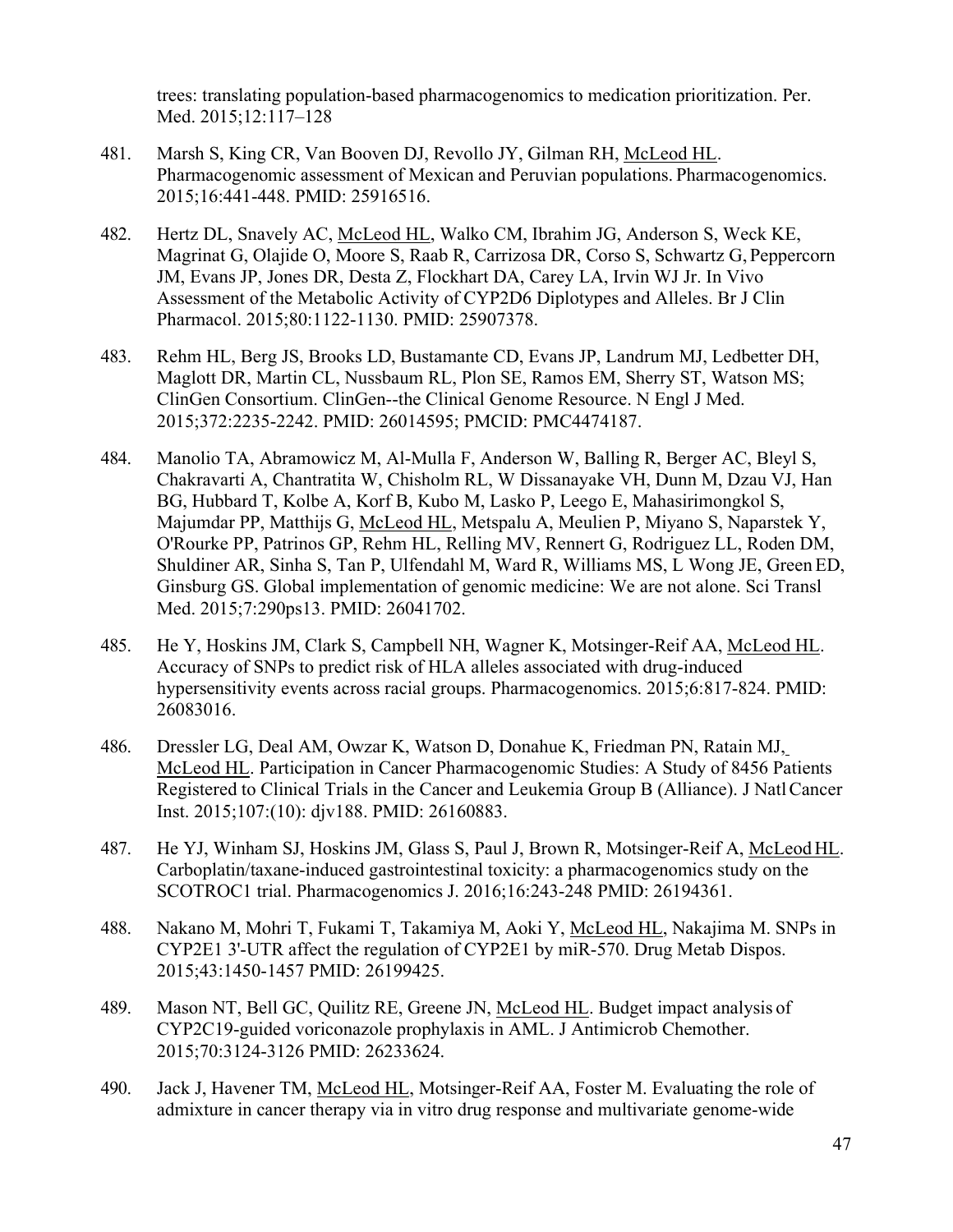associations. Pharmacogenomics. 2015;16:1451-1463. PMID: 26314407.

- 491. Jittikoon J, Mahasirimongkol S, Charoenyingwattana A, Chaikledkaew U, Tragulpiankit P, Mangmool S, Inunchot W, Somboonyosdes C, Wichukchinda N, Sawanpanyalert P, He Y, McLeod HL, Chantratita W. Comparison of genetic variation in drug ADME-related genes in Thais with Caucasian, African and Asian HapMap populations. J Hum Genet. 2016;61:119-127 PMID: 26423926.
- 492. Alvarellos ML, McDonagh EM, Patel S, McLeod HL, Altman RB, Klein TE. PharmGKB summary: succinylcholine pathway, pharmacokinetics/pharmacodynamics. Pharmacogenet Genomics. 2015;25:622-630 PMID: 26398623.
- 493. Bell GC, Donovan KA, McLeod HL. Clinical Implications of Opioid Pharmacogenomicsin Patients With Cancer. Cancer Control. 2015;22:426-432. PMID: 26678969.
- 494. He RH, He YJ, Tang YJ, Zhou HH, McLeod HL, Liu J. The potential anticancer effect of beta-blockers and the genetic variations involved in the interindividual difference. Pharmacogenomics. 2016;17:74-79. PMID: 26652861.
- 495. Hertz DL, McLeod HL. Integrated Patient and Tumor Genetic Testing for Individualized Cancer Therapy. Clin Pharmacol Ther. 2016;99:143-146 PMID: 26537014.
- 496. Kalman LV, Agúndez JA, Appell ML, Black JL, Bell GC, Boukouvala S, Bruckner C, Bruford E, Bruckner C, Caudle K, Coulthard S, Daly AK, Del Tredici AL, den Dunnen JT, Drozda K, Everts R, Flockhart D, Freimuth R, Gaedigk A, Hachad H, Hartshorne T, Ingelman-Sundberg M, Klein TE, Lauschke VM, Maglott DR, McLeod HL, McMillin GA, Meyer UA, Müller DJ, Nickerson DA, Oetting WS, Pacanowski M, Pratt VM, Relling MV, Roberts A, Rubinstein WS, Sangkuhl K, Schwab M, Scott SA, Sim SC, Thirumaran RK, Toji LH, Tyndale R, van Schaik RH, Whirl-Carrillo M, Yeo KJ, Zanger UM. Pharmacogenetic Allele Nomenclature: International Workgroup Recommendations forTest Result Reporting. Clin Pharmacol Ther. 2016;99:172-185 PMID: 26479518.
- 497. García-González X, Cabaleiro T, Herrero MJ, McLeod H, López-Fernández LA.Clinical implementation of pharmacogenetics. Drug Metabol Personal Ther. 2016;31:9-16 PMID: 26751902.
- 498. Jackson JN, Long KM, He Y, Motsinger-Reif AA, McLeod HL, Jack J. A comparison of DMET Plus microarray and genome-wide technologies by assessing population substructure. Pharmacogenet Genomics. 2016;26:147-153 PMID: 26731477.
- 499. Jia FF, Tan ZR, McLeod HL, Chen Y, Ou-Yang DS, Zhou HH. Effects of quercetin on pharmacokinetics of cefprozil in Chinese-Han male volunteers. Xenobiotica. 2016;46:896- 900 PMID: 26928207
- 500. Hertz DL, Owzar K, Lessans S, Wing C, Jiang C, Kelly WK, Patel JN, Halabi S, Furukawa Y, Wheeler HE, Sibley A, Lassiter C, Weisman LS, Watson D, Krens SD, Mulkey F, Renn CL, Small EJ, Febbo PG, Shterev I, Kroetz D, Friedman PN, Mahoney JF, Carducci MA, Kelley MJ, Nakamura Y, Kubo M, Dorsey SG, Dolan ME, Morris MJ, Ratain MJ, McLeod HL. Pharmacogenetic Discovery in CALGB (Alliance) 90401 and Mechanistic Validation of a VAC14 Polymorphism That Increases Risk of Docetaxel-Induced Neuropathy. Clin Cancer Res. 2016;22:4890-4900 PMID: 27143689.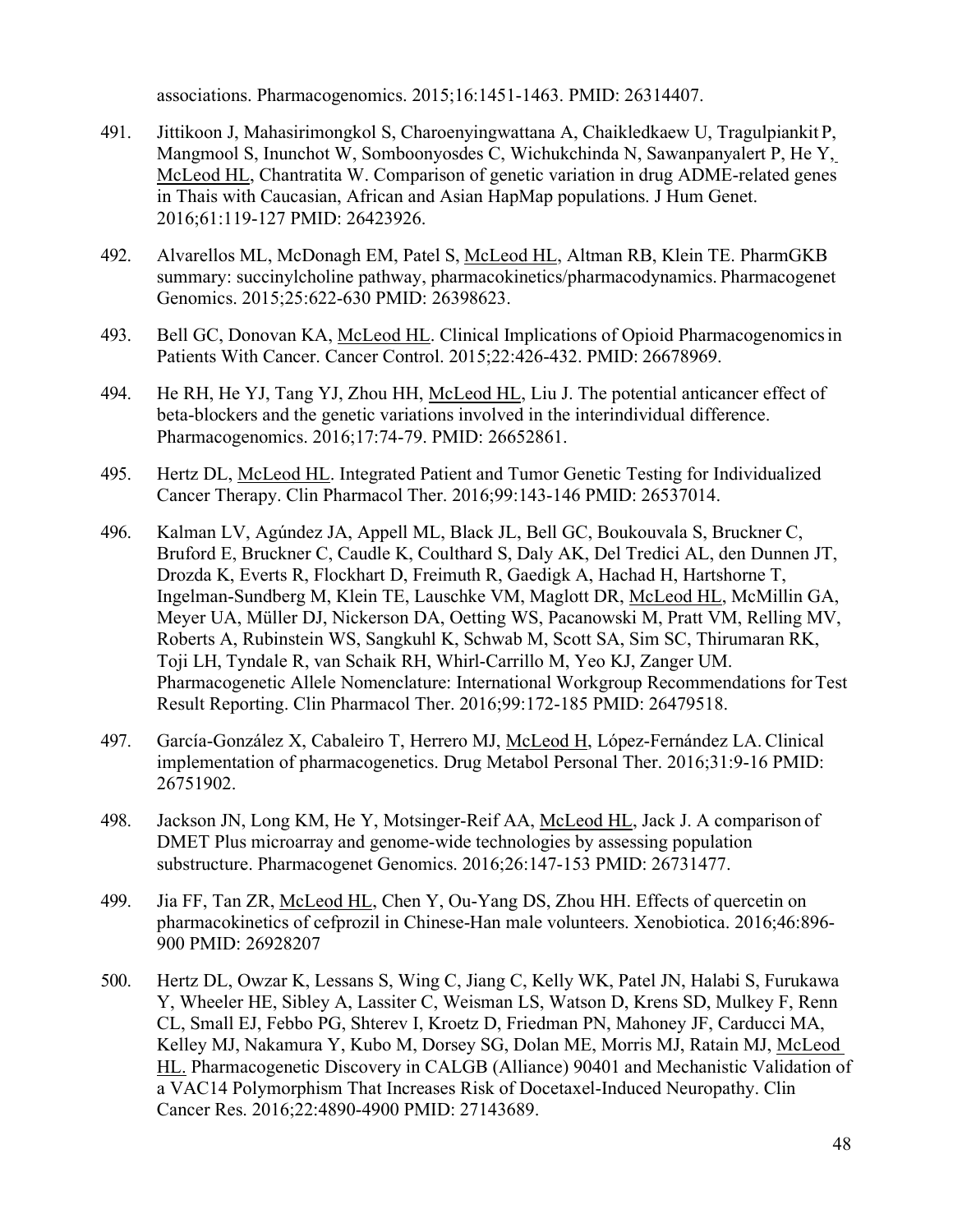- 501. He Y, McLeod HL. Pharmacokinetics for the prescriber. Medicine 2016;44:407-411.
- 502. Hertz DL, Deal A, Ibrahim JG, Walko CM, Weck KE, Anderson S, Magrinat G, OlajideO, Moore S, Raab R, Carrizosa DR, Corso S, Schwartz G, Graham M, Peppercorn JM, Jones DR, Desta Z, Flockhart DA, Evans JP, McLeod HL, Carey LA, Irvin WJ Jr. Tamoxifen Dose Escalation in Patients With Diminished CYP2D6 Activity Normalizes Endoxifen Concentrations Without Increasing Toxicity. Oncologist 2016;21:795-803. PMID: 27226358.
- 503. Gillis NK, McLeod HL. The pharmacogenomics of drug resistance to protein kinase inhibitors. Drug Resist Updat. 2016;28:28-42. PMID: 27620953; PMC5022787.
- 504. Zhou C, Chen X, Zeng W, Peng C, Huang G, Li X, Ouyang Z, Luo Y, Xu X, Xu B, Wang W, He R, Zhang X, Zhang L, Liu J, Knepper TC, He Y, McLeod HL. Propranolol induced G0/G1/S phase arrest and apoptosis in melanoma cells via AKT/MAPK pathway. Oncotarget. 2016;7:68314-68327 PMID: 27582542.
- 505. Ritter DI, Roychowdhury S, Roy A, Rao S, Landrum MJ, Sonkin D, Shekar M, DavisCF, Hart RK, Micheel C, Weaver M, Van Allen EM, Parsons DW, McLeod HL, Watson MS, Plon SE, Kulkarni S, Madhavan S; ClinGen Somatic Cancer Working Group.. Somatic cancer variant curation and harmonization through consensus minimum variant level data. Genome Med. 2016;8:117. PMID: 27814769; PMC5095986.
- 506. Miranda-Massari JR, Rodriguez-Gomez JR, Gonzalez MJ, Cidre C, Duconge J, Marin H, Grace K, McLeod HL. Metabolic Correction in Patients Sample with Diabetes: Clinical Outcomes and Costs Reductions. Int J Diabetes Res 2016;5;92-101.
- 507. Xu BB, He YJ, Wang WL, Zhou CF, Xie SC, Shen DY, Howard LM. Research progress of immune checkpoint therapy for cancer. Chinese Journal of Clinical Pharmacology and Therapeutics, 2016;21:218-224.
- 508. Moriyama B, Obeng AO, Barbarino J, Penzak SR, Henning SA, Scott SA, Agúndez JA, Wingard JR, McLeod HL, Klein TE, Cross S, Caudle KE, Walsh TJ. Clinical Pharmacogenetics Implementation Consortium (CPIC®) Guideline for CYP2C19 and Voriconazole Therapy. Clin Pharmacol Ther. 2017;102:45-51 PMID: 27981572.
- 509. Gillis NK, Ball M, Zhang Q, Ma Z, Zhao Y, Yoder SJ, Balasis ME, Mesa TE, Sallman DA, Lancet JE, Komrokji RS, List AF, McLeod HL, Alsina M, Baz R, Shain KH, Rollison DE, Padron E. Clonal haemopoiesis and therapy-related myeloid malignancies in elderly patients: a proof-of-concept, case-control study. Lancet Oncol. 2017;18:112-121 PMID: 27927582.
- 510. Scott JG, Berglund A, Schell MJ, Mihaylov I, Fulp WJ, Yue B, Welsh E, Caudell JJ, Ahmed K, Strom TS, Mellon E, Venkat P, Johnstone P, Foekens J, Lee J, Moros E, Dalton WS, Eschrich SA, McLeod H, Harrison LB, Torres-Roca JF. A genome-based model for adjusting radiotherapy dose (GARD): a retrospective, cohort-based study. Lancet Oncol. 2017;18:202-211 PMID: 27993569.
- 511. Jia F, Teer JK, Knepper TC, Lee JK, Zhou HH, He YJ, McLeod HL. Discordance of Somatic Mutations Between Asian and Caucasian Patient Populations with GastricCancer. Mol Diagn Ther. 2017;21:179-185. PMID: 28039579.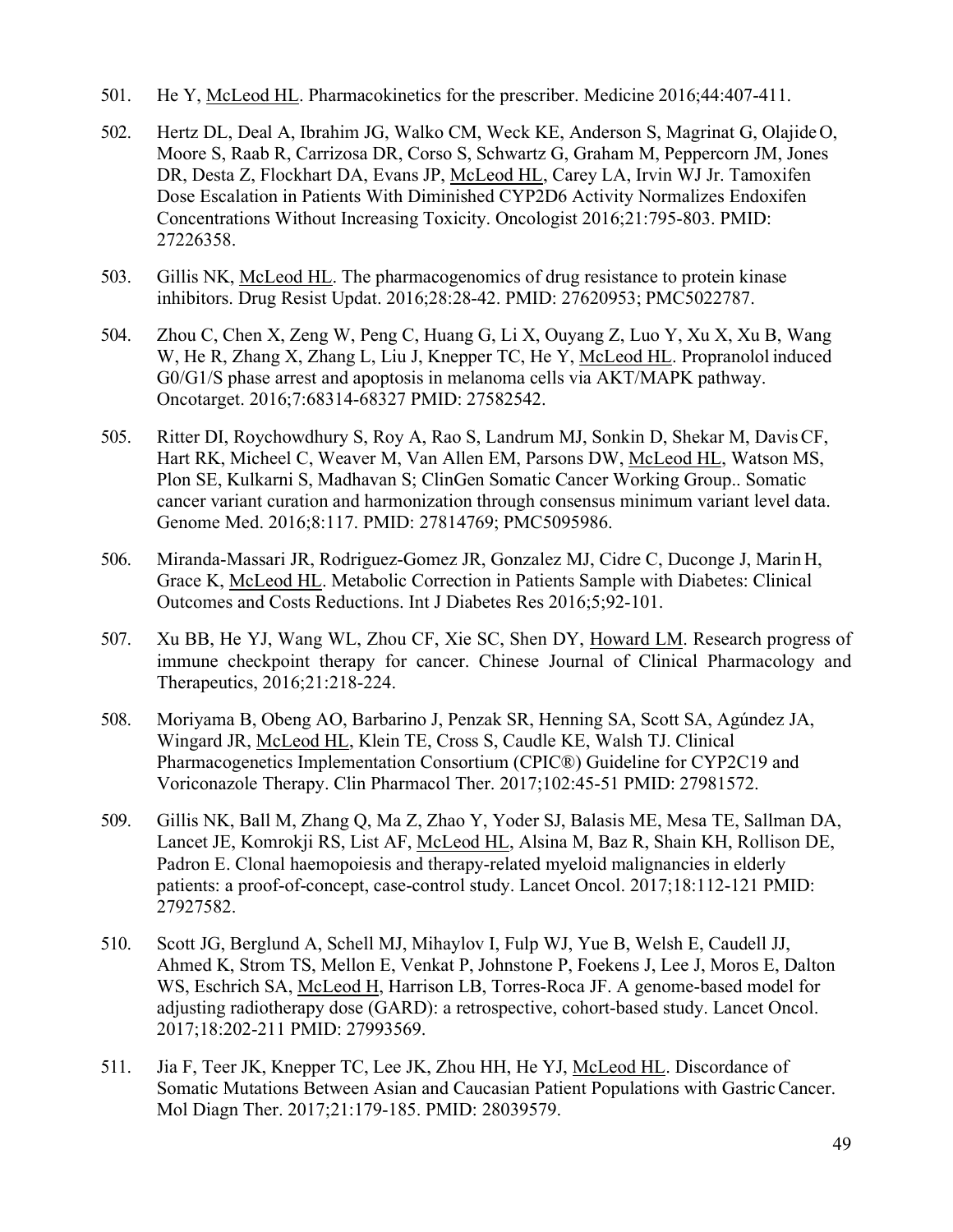- 512. Knepper TC, Bell GC, Kevin Hicks J, Padron E, Teer JK, Vo TT, Gillis NK, Mason NT, McLeod HL, Walko CM. Key Lessons Learned from Moffitt's Molecular Tumor Board: The Clinical Genomics Action Committee Experience. Oncologist. 2017;22:144-151PMID: 28179575.
- 513. Walko CM, Aubert RE, La-Beck NM, Clore G, Herrera V, Kourlas H, Epstein RS, McLeod HL. Pharmacoepidemiology of Clinically Relevant Hypothyroidism and Hypertension from Sunitinib and Sorafenib. Oncologist. 2017;22:208-212 PMID: 28167571.
- 514. Jim HS, McLeod HL. American Society of Clinical Oncology Value Framework: Importance of Accurate Toxicity Data. J Clin Oncol. 2017;35:1133-1134. PMID: 28165908.
- 515. Vela CM, Knepper TC, Gillis NK, Walko CM, McLeod HL, Hicks JK. Quantitation of Targetable Somatic Mutations among Patients Evaluated by a Personalized Medicine Clinical Service: Considerations for Off-Label Drug Use. Pharmacotherapy. 2017;37:1043- 1051. PMID: 28235141.
- 516. Manolio TA, Fowler DM, Starita LM, Haendel MA, MacArthur DG, Biesecker LG, Worthey E, Chisholm RL, Green ED, Jacob HJ, McLeod HL, Roden D, Rodriguez LL, Williams MS, Cooper GM, Cox NJ, Herman GE, Kingsmore S, Lo C, Lutz C, MacRaeCA, Nussbaum RL, Ordovas JM, Ramos EM, Robinson PN, Rubinstein WS, Seidman C, Stranger BE, Wang H, Westerfield M, Bult C. Bedside Back to Bench: Building Bridges between Basic and Clinical Genomic Research. Cell. 2017;169:6-12. PMID: 28340351.
- 517. Knepper TC, Freeman ML, Gibney GT, McLeod HL, Russell JS. Clinical Response to Pazopanib in a Patient With KDR-Mutated Metastatic Basal Cell Carcinoma. JAMA Dermatol. 2017;153:607-609 PMID: 28384659.
- 518. Marvel SW, Rotroff DM, Wagner MJ, Buse JB, Havener TM, McLeod HL, Motsinger-Reif AA; The ACCORD/ACCORDion Investigators.. Common and rare genetic markers oflipid variation in subjects with type 2 diabetes from the ACCORD clinical trial. PeerJ. 2017 May 2;5:e3187. doi: 10.7717/peerj.3187. PMID: 28480134; PMCID: PMC5417062.
- 519. Gillis NK, Hicks JK, Bell GC, Daly AJ, Kanetsky PA, McLeod HL. Incidence and triggers of Stevens-Johnson syndrome and toxic epidermal necrolysis in a large cancer patient cohort. J Invest Dermatol. 2017;137:2021-2023. PMID: 28549953.
- 520. Shen H, Zhong M, Wang W, Liao P, Yin X, Rotroff D, Knepper TC, McLeod HL, Zhou C, Xie S, Li W, Xu B, He Y. EBV infection and MSI status significantly influence the clinical outcomes of gastric cancer patients. Clin Chim Acta. 2017;471:216-221 PMID: 28601671.
- 521. Reed DR, Oshrine B, Pratt C, Fridgen O, Elstner C, Wilson L, Soliman H, Lee MC, McLeod HL, Shah B, Donovan KA, Pabbathi S, Turney M, Binitie O, Healy C, Nieder M, Shaw PH, Galligan A, Letson GD, Stern M, Quinn GP, Davies S. Sink or Collaborate: How the Immersive Model Has Helped Address Typical Adolescent and Young Adult Barriers at a Single Institution and Kept the Adolescent and Young Adult Program Afloat. J Adolesc Young Adult Oncol. 2017;6:503-511.PMID: 28777007.
- 522. Wang W, Liu J, He Y, McLeod HL. Prospect for immune checkpoint blockade: dynamic and comprehensive monitorings pave the way. Pharmacogenomics. 2017;18:1299-1304. PMID: 28745931.
- 523. Marcath LA, Deal AM, Van Wieren E, Danko W, Walko CM, Ibrahim JG, Weck KE, Jones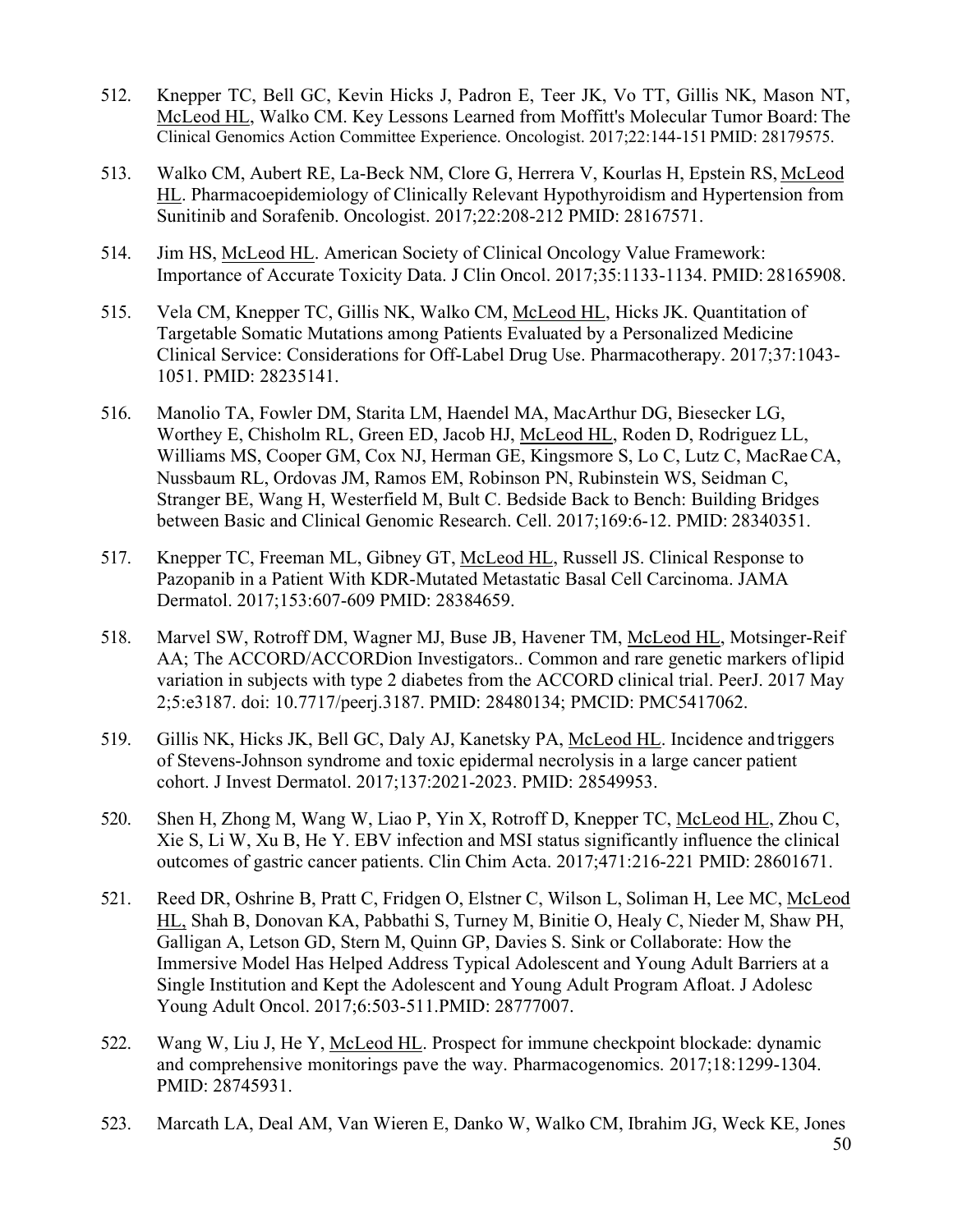DR, Desta Z, McLeod HL, Carey LA, Irvin WJ Jr, Hertz DL. Comprehensive assessment of cytochromes P450 and transporter genetics with endoxifen concentration during tamoxifen treatment. Pharmacogenet Genomics. 2017;27;402-409. PMID: 28877533.

- 524. Rotroff DM, Pijut SS, Marvel SW, Jack JR, Havener TM, Pujol A, Schluter A, Graf GA, Ginsberg HN, Shah HS, Gao H, Morieri ML, Doria A, Mychaleckyi JC, McLeod HL, Buse JB, Wagner MJ, Motsinger-Reif AA; ACCORD/ACCORDion Investigators. Genetic variants in HSD17B3, SMAD3, and IPO11 impact circulating lipids in response to fenofibrate in individuals with type 2 diabetes. Clin Pharmacol Ther. 2018;103:712-721. PMID: 28736931.
- 525. Manolio TA, Hutter CM, Avigan M, Cibotti R, Davis RL, Denny JC, Grenade L, Wheatley LM, Carrington MN, Chantratita W, Chung WH, Dalton AD, Hung SI, Lee MTM, Leeder JS, Lertora JJL, Mahasirimongkol S, McLeod HL, Mockenhaupt M, Pacanowski M, Phillips EJ, Pinheiro S, Pirmohamed M, Sung C, Suwankesawong W, Trepanier L, Tumminia SJ, Veenstra D, Yuliwulandari R, Shear NH. Research Directions in Genetic Predispositions to Stevens-Johnson Syndrome / Toxic Epidermal Necrolysis. Clin Pharmacol Ther. 2018;103:390-394. PMID: 29105735.
- 526. Wang WL, Liao P, Xu BB, Zhou CF, Xie SC, Shen DY, He YJ, Howard LM. Research progress of personalized medicine for immune checkpoint blockades. Chinese Journal of Clinical Pharmacology and Therapeutics, 2017;22:228-232.
- 527. Huang J, He Y, Mcleod HL, Xie Y, Xiao D, Hu H, Chen P, Shen L, Zeng S, Yin X, Ge J, Li L, Tang L, Ma J, Chen Z. miR-302b inhibits tumorigenesis by targeting EphA2 via Wnt/ βcatenin/EMT signaling cascade in gastric cancer. BMC Cancer. 2017;17:886. PMID: 29273006.
- 528. Gillis NK, Rotroff DM, Mesa TE, Yao J, Chen Z, Carulli MA, Yoder SJ, Walko CM,Teer JK, McLeod HL. Tumor exome sequencing and copy number alterations reveal potential predictors of intrinsic resistance to multi-targeted tyrosine kinase inhibitors. Oncotarget. 2017;8:115114-115127. PMID: 29383146; PMC5777758
- 529. Pritchard DE, Moeckel F, Villa MS, Housman LT, McCarty CA, McLeod HL. Strategies for integrating personalized medicine into healthcare practice. Per Med. 2017;14:141-152. PMID: 29754553.
- 530. Williams GR, Deal AM, Shachar SS, Walko CM, Patel JN, O'Neil B, McLeod HL, Weinberg MS, Choi SK, Muss HB, Sanoff HK. The impact of skeletal muscle on the pharmacokinetics and toxicity of 5-fluorouracil in colorectal cancer. Cancer Chemother Pharmacol. 2018;81:413-417. PMID: 29159476.
- 531. Amstutz U, Henricks LM, Offer SM, Barbarino J, Schellens JHM, Swen JJ, Klein TE, McLeod HL, Caudle KE, Diasio RB, Schwab M. Clinical Pharmacogenetics Implementation Consortium (CPIC) Guideline for Dihydropyrimidine Dehydrogenase Genotype and Fluoropyrimidine Dosing: 2017 Update. Clin Pharmacol Ther. 2018;103:210-216. PMID: 29152729.
- 532. Jack J, Small GW, Brown CC, Havener TM, McLeod HL, Motsinger-Reif AA,Richards KL. Gene expression and linkage analysis implicate CBLB as a mediator of rituximab resistance. Pharmacogenomics J. 2018;18:467-473. PMID: 29205205.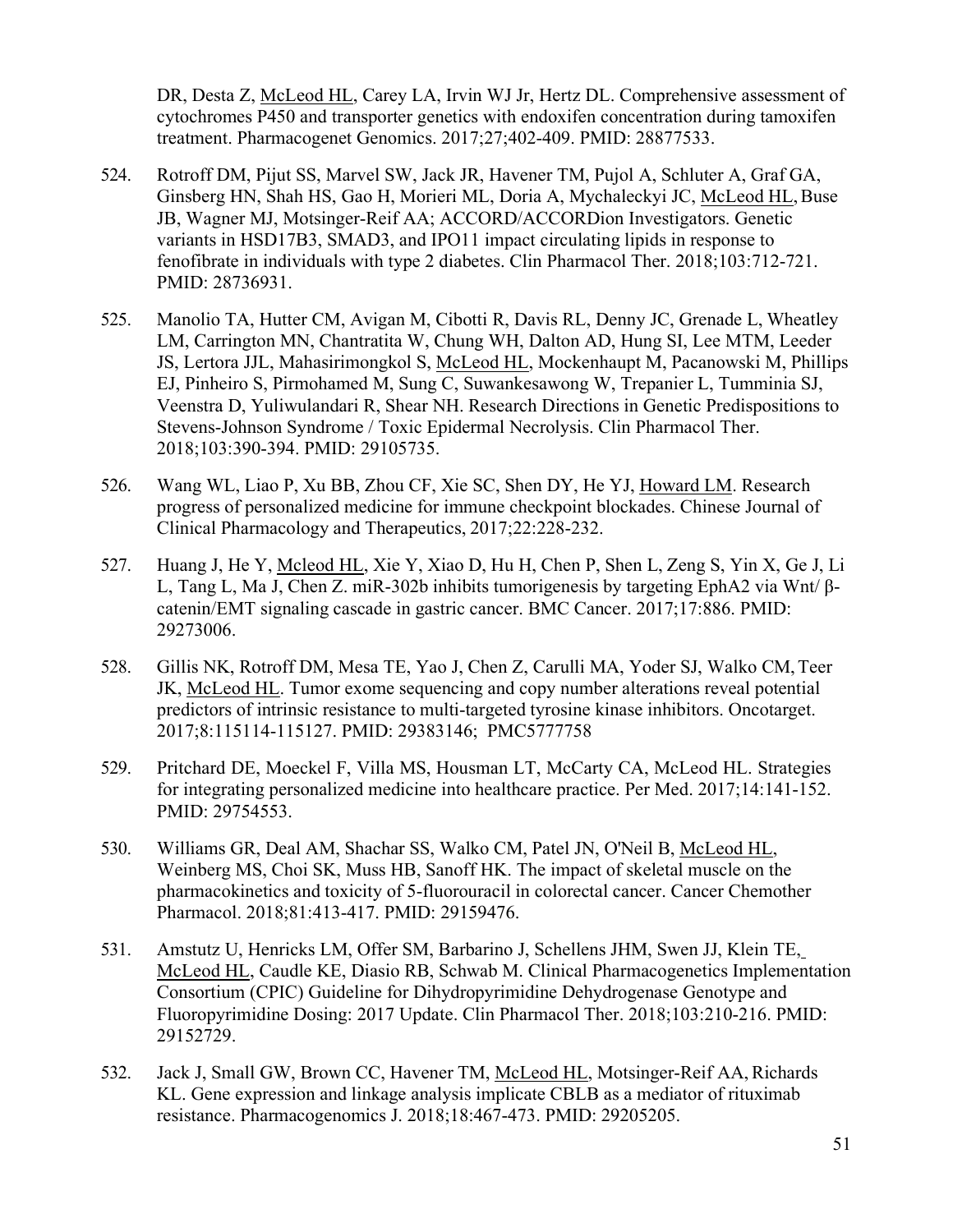- 533. Xie S, Ma W, Guo Q, Liu J, Li W, McLeod HL, He Y. The pharmacogenetics of medications used in general anesthesia. Pharmacogenomics. 2018;19:285-298. PMID: 29318929: PMC5741943.
- 534. Goetz MP, Sangkuhl K, Guchelaar HJ, Schwab M, Province M, Whirl-Carrillo M, Symmans WF, McLeod HL, Ratain MJ, Zembutsu H, Gaedigk A, van Schaik RH, Ingle JN, Caudle KE, Klein TE. Clinical Pharmacogenetics Implementation Consortium (CPIC) Guideline for CYP2D6 and Tamoxifen Therapy. Clin Pharmacol Ther. 2018;103:770-777 PMID: 29385237.
- 535. Volpi S, Bult C, Chisholm RL, Deverka PA, Ginsburg GS, Jacob HJ, Kasapi M, McLeod HL, Roden DM, Williams MS, Green ED, Lyman Rodriguez L, Aronson S, Cavallari LH, Denny JC, Dressler L, Johnson JA, Klein TE, Steven Leeder J, Piquette-Miller M, PereraM, Rasmussen-Torvik LJ, Rehm HL, Ritchie MD, Skaar TC, Wagle N, Weinshilboum R, Weitzel KW, Wildin R, Wilson J, Manolio TA, Relling MV. Research directions in the clinical implementation of pharmacogenomics – An Overview of US programs and projects. Clin Pharmacol Ther. 2018;103:778-786 PMID: 29460415.
- 536. Puri S, Hyland KA, Weiss KC, Bell GC, Gray JE, Kim R, Lin HY, Hoogland AI, Gonzalez BD, Nelson AM, Kinney AY, Fischer SM, Li D, Jacobsen PB, McLeod HL, Jim HSL. Prediction of chemotherapy-induced nausea and vomiting from patient-reported and genetic risk factors. Support Care Cancer. 2018;26:2911-2918. PMID: 29546524.
- 537. Mosley SA, Kevin Hicks J, Portman DG, Donovan KA, Gopalan P, Schmit J, Starr J, Silver N, Gong Y, Langaee T, Clare-Salzler M, Starostik P, Chang YD, Rajasekhara S, Smith JE, Soares HP, George TJ Jr, McLeod HL, Cavallari LH. Design and rational for the precision medicine guided treatment for cancer pain pragmatic clinical trial. Contemp Clin Trials. 2018;68:7-13. PMID: 29535047.
- 538. Wang W, Wang K, Chen Z, Chen L, Guo W, Liao P, Rotroff D, Knepper TC, Liu Z, Zhang W, Mcleod HL, He Y. Immunoclassification characterized by CD8 and PD-L1 expression is associated with the clinical outcome of gastric cancer patients. Oncotarget. 2018;9:12164- 12173. PMID: 29552300; PMCID: PMC5844736.
- 539. He Y, Seminario-Vidal L, McLeod HL. Avoidance of Severe Cutaneous Adverse Drug Events as a First Step in Precision Neurology. JAMA Neurol. 2018;75:793-795. PMID: 29610896.
- 540. Patel JN, Wiebe LA, Dunnenberger HM, McLeod HL. Value of Supportive Care Pharmacogenomics in Oncology Practice. Oncologist. 2018;23:956-964 PMID: 29622698.
- 541. Rotroff DM, Yee SW, Zhou K, Marvel SW, Shah HS, Jack JR, Havener TM, Hedderson MM, Kubo M, Herman MA, Gao H, Mychaleckyi JC, McLeod HL, Doria A, Giacomini KM, Pearson ER, Wagner MJ, Buse JB, Motsinger-Reif AA; MetGen Investigators and the ACCORD/ACCORDion Investigators. Genetic Variants in CPA6 and PRPF31 are Associated with Variation in Response to Metformin in Individuals with Type 2 Diabetes. Diabetes. 2018;67:1428-1440. PMID: 29650774.
- 542. Knepper TC, McLeod HL. When will clinical trials finally reflect diversity? Nature. 2018;557:157-159. PMID: 29743700.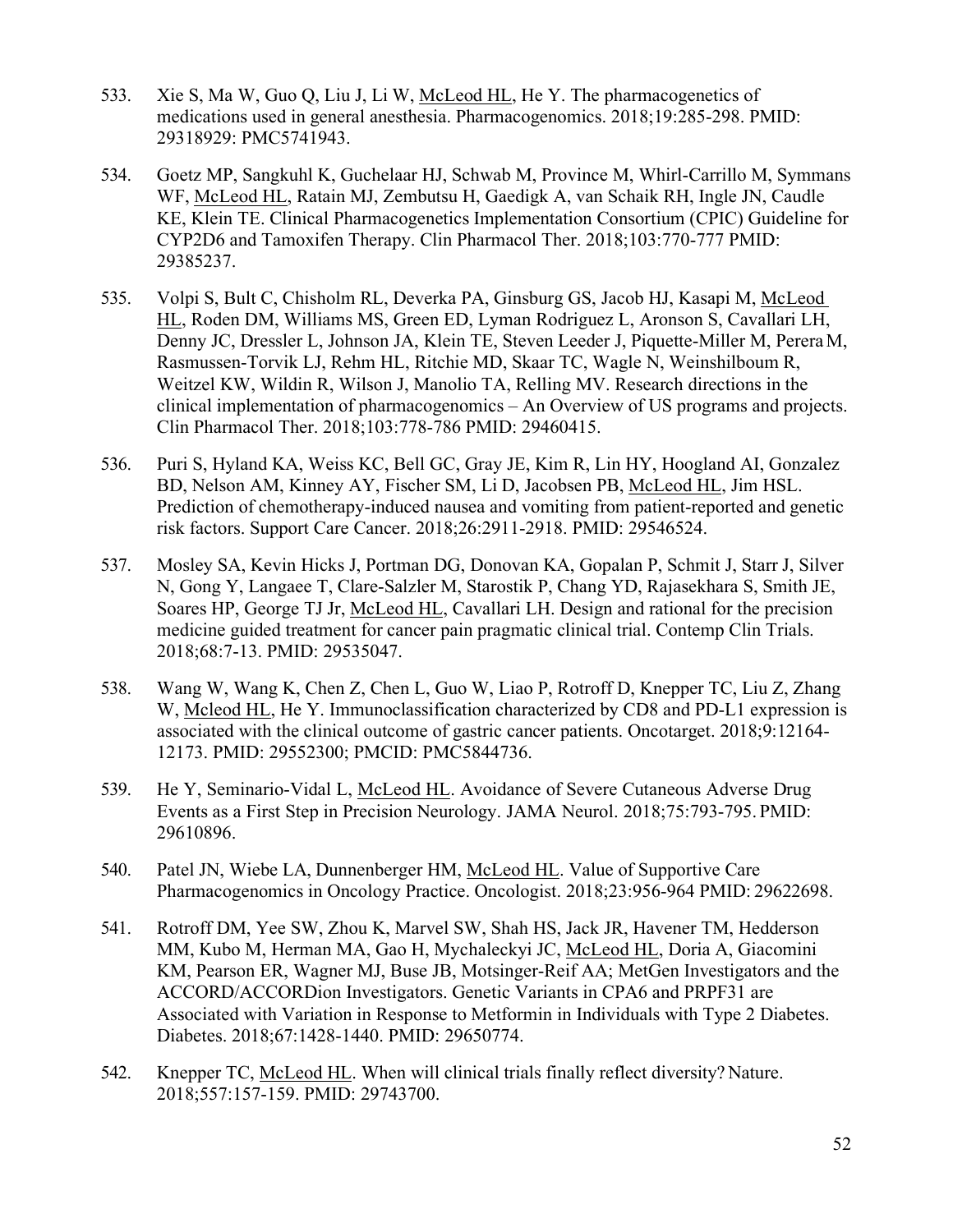- 543. Li M, Mulkey F, Jiang C, O'Neill BH, Schneider BP, Shen F, Friedman PN, Momozawa Y, Kubo M, Niedzwiecki D, Hochster HS, Lenz HJ, Atkins JN, Rugo HS, Halabi S, Kelly WK, McLeod HL, Innocenti F, Ratain MJ, Venook A, Owzar K, Kroetz D. Identification of a Genomic Region Between SLC29A1 and HSP90AB1 Associated with Risk of Bevacizumab-Induced Hypertension: CALGB 80405 (Alliance). Clin Cancer Res. 2018;24:4734-4744 PMID: 29871907.
- 544. Liao P, Jia F, Teer JK, Knepper TC, Zhou HH, He YJ, McLeod HL. Geographic variation in molecular subtype for gastric adenocarcinoma. Gut. 2019;68:1340-1341. PMID: 29960981.
- 545. Innocenti F, Owzar K, Jiang C, Etheridge AS, Gordân R, Sibley AB, Mulkey F, Niedzwiecki D, Glubb D, Neel N, Talamonti MS, Bentrem DJ, Seiser E, Yeh JJ, Van Loon K, McLeod H, Ratain MJ, Kindler HL, Venook AP, Nakamura Y, Kubo M, Petersen GM, Bamlet WR, McWilliams RR. The vitamin D receptor gene as a determinant of survival in pancreatic cancer patients: Genomic analysis and experimental validation. PLoS One 2018;13:e0202272. PMID: 30107003.
- 546. Xie S, Ma W, Shen M, Guo Q, Wang E, Huang C, Wang Y, Chen X, Liu Z, Zhang W, Mcleod HL, He Y. Clinical and pharmacogenetics associated with recovery time from general anesthesia. Pharmacogenomics 2018;19:1111-1123 PMID: 30136624.
- 547. Tang L, Hu H, He Y, Mcleod HL, Xiao D, Chen P, Shen L, Zeng S, Yin X, Ge J, Li L, Ma J, Chen Z, Huang J. The relationship between miR-302b and EphA2 and their clinical significance in gastric cancer. J Cancer 2018;9:3109-3116. PMID: 30210634; PMCID: PMC6134821.
- 548. Ramamoorthy A, Knepper TC, Merenda C, Mendoza M, McLeod HL, Bull J, Zhang L, Pacanowski M. Demographic Composition of Select Oncologic New Molecular Entities Approved by the FDA Between 2008 and 2017. Clin Pharmacol Ther. 2018;104:940-948. PMID: 30218447.
- 549. Rashkin SR, Chua KC, Ho C, Mulkey F, Jiang C, Mushiroda T, Kubo M, Friedman PN, Rugo HS, McLeod HL, Ratain MJ, Castillos F, Naughton M, Overmoyer B, Toppmeyer D, Witte JS, Owzar K, Kroetz DL. A Pharmacogenetic Prediction Model of Progression-Free Survival in Breast Cancer using Genome-Wide Genotyping Data from CALGB 40502 (Alliance). Clin Pharmacol Ther. 2019;105: 738-745 PMID: 30260474.
- 550. Liao P, Li W, Liu RZ, Teer JK, Xu BB, Zhang W, Li X, Mcleod HL, He YJ. Genome-scale analysis identifies SERPINE1 and SPARC as diagnostic and prognostic biomarkers in gastric cancer. Onco Targets Ther. 2018:11;6969–6980.
- 551. Innocenti F, Jiang C, Sibley AB, Etheridge AS, Hatch AJ, Denning S, Niedzwiecki D, Shterev ID, Lin J, Furukawa Y, Kubo M, Kindler HL, Auman JT, Venook AP, HurwitzHI, McLeod HL, Ratain MJ, Gordan R, Nixon AB, Owzar K. Genetic variation determines VEGF-A plasma levels in cancer patients. Sci Rep. 2018;8:16332. PMID: 30397360.
- 552. West H, Coffey M, Wagner MJ, McLeod HL, Colley JP, Adams RA, Fleck O, MaughanTS, Fisher D, Kaplan RS, Harris R, Cheadle JP. Role for Nucleotide Excision Repair Gene Variants in Oxaliplatin-Induced Peripheral Neuropathy. JCO Precision Oncology 2018 2:1, 1-18 PO.18.00090.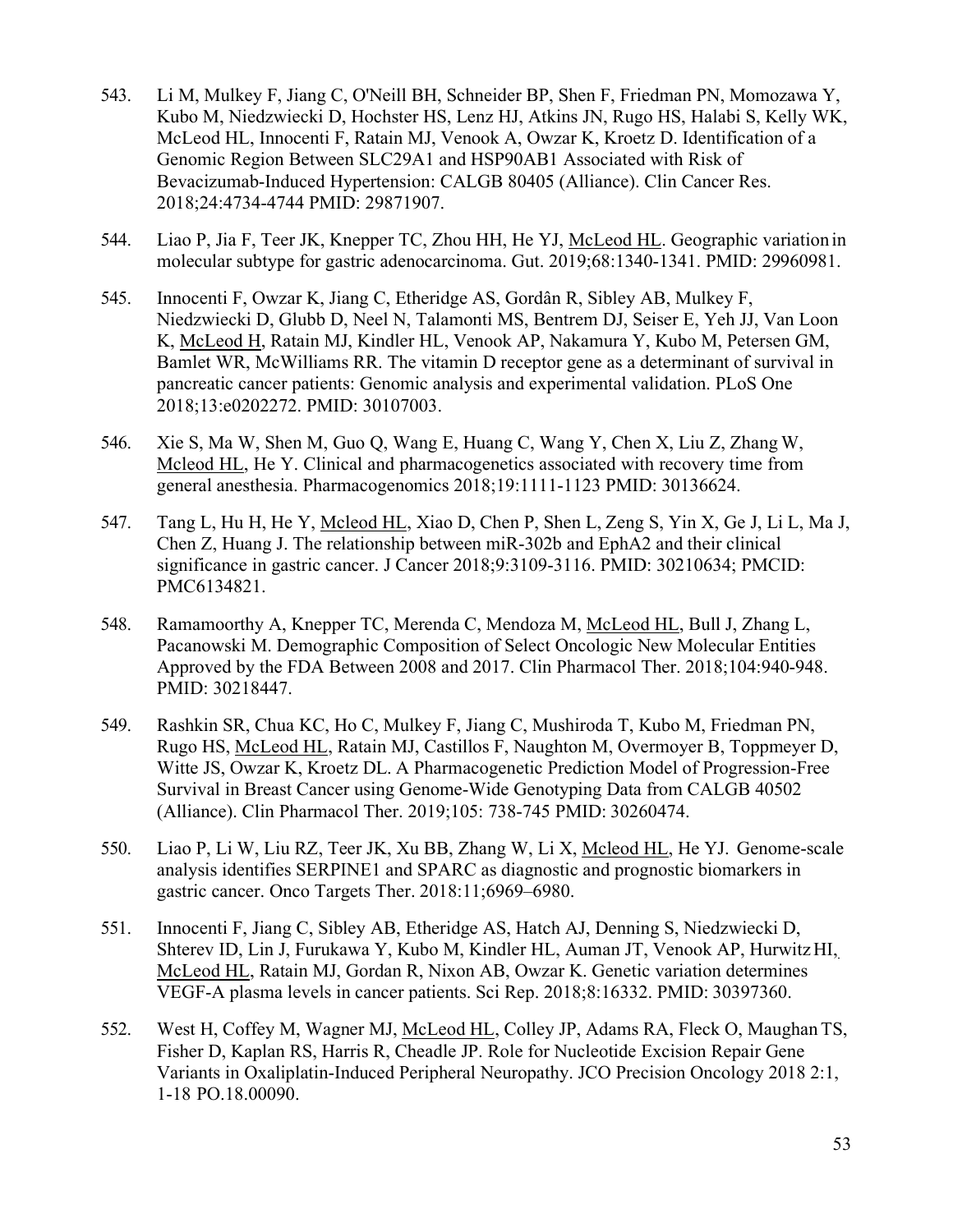- 553. Naghavi AO, Yang GQ, Latifi K, Gillies R, McLeod H, Harrison LB. The Future of Radiation Oncology in Soft Tissue Sarcoma. Cancer Control 2018;25:1-12. PMCID: PMC6291881.
- 554. Xie WY, He RH, Zhang J, He YJ, Wan Z, Zhou CF, Tang YJ, Li Z, Mcleod HL, Liu J. β-blockers inhibit the viability of breast cancer cells by regulating the ERK/COX-2 signaling pathway and the drug response is affected by ADRB2 single-nucleotide polymorphisms. Oncol Rep. 2019;41:341-350. PMID: 30542705.
- 555. Dorsey SG, Kleckner IR, Barton D, Mustian K, O'Mara A, St Germain D, Cavaletti G, Danhauer SC, Hershman D, Hohmann AG, Hoke A, Hopkins JO, Kelly KP, Loprinzi CL, McLeod HL, Mohile S, Paice J, Rowland JH, Salvemini D, Segal RA, Lavoie Smith E, McCaskill Stevens W, Janelsins MC. NCI Clinical Trials Planning Meeting for prevention and treatment of chemotherapy-induced peripheral neuropathy. J Natl Cancer Inst. 2019;111 531–537. PMID: 30715378.
- 556. Innocenti F, Jiang C, Sibley AB, Denning S, Etheridge AS, Watson D, Niedzwiecki D, Hatch AJ, Hurwitz HI, Nixon AB, Furukawa Y, Kubo M, Crona DJ, Kindler HL, McLeod HL, Ratain MJ, Owzar K. An initial genetic analysis of gemcitabine-induced high-grade neutropenia in pancreatic cancer patients CALGB 80303 (Alliance). Pharmacogenet Genomics. 2019;29:123-131. PMID: 30889042.
- 557. Knepper TC, Montesion M, Russell JS, Sokol ES, Frampton GM, Miller VA, Albacker LA, McLeod HL, Eroglu Z, Khushalani NI, Sondak VK, Messina JL, Schell MJ, DeCaprio JA, Tsai KY, Brohl AS. The Genomic Landscape of Merkel Cell Carcinoma and Clinicogenomic Biomarkers of Response to Immune Checkpoint Inhibitor Therapy. Clin Cancer Res. 2019;25:5961-5971. PMID: 31399473; PMCID: PMC6774882.
- 558. Roden DM, McLeod HL, Relling MV, Williams MS, Mensah GA, Peterson JF, Van Driest SL. Pharmacogenomics. Lancet. 2019;394(10197):521-532. PMID: 31395440; PMCID: PMC6707519.
- 559. Manolio TA, Rowley R, Williams MS, Roden D, Ginsburg GS, Bult C, Chisholm RL, Deverka PA, McLeod HL, Mensah GA, Relling MV, Rodriguez LL, Tamburro C, Green ED. Opportunities, resources, and techniques for implementing genomics in clinical care. Lancet. 2019;394:511-520. PMID: 31395439; PMCID: PMC6699751.
- 560. Hicks JK, McLeod HL. Probabilistic medicine: a pre-emptive approach is needed for cancer therapeutic risk mitigation. Biomark Med. 2019;13:987-990. PMID: 31385527.
- 561. Fradley MG, Gliksman M, Emole J, Viganego F, Rhea I, Welter-Frost A, Armanious M, Lee DH, Walko C, Shah B, Chavez JC, McLeod H, Pinilla-Ibarz J, Schabath MB. Rates and Risk of Atrial Arrhythmias in Patients Treated With Ibrutinib Compared With Cytotoxic Chemotherapy. Am J Cardiol. 2019;124:539-544. PMID: 31208701.
- 562. Yuan C, Renfro L, Ambadwar PB, Ou FS, McLeod HL, Innocenti F, Meyerhardt JA, Wolpin BM, Goldberg RM, Grothey A, Fuchs CS, Ng K. Influence of genetic variation in the vitamin D pathway on plasma 25-hydroxyvitamin D(3) levels and survival among patients with metastatic colorectal cancer. Cancer Causes Control. 2019;30:757-765. PMID: 31104167; PMCID: PMC6639016.
- 563. Roell KR, Havener TM, Reif DM, Jack J, McLeod HL, Wiltshire T, Motsinger-Reif AA. Synergistic Chemotherapy Drug Response Is a Genetic Trait in Lymphoblastoid Cell Lines. Front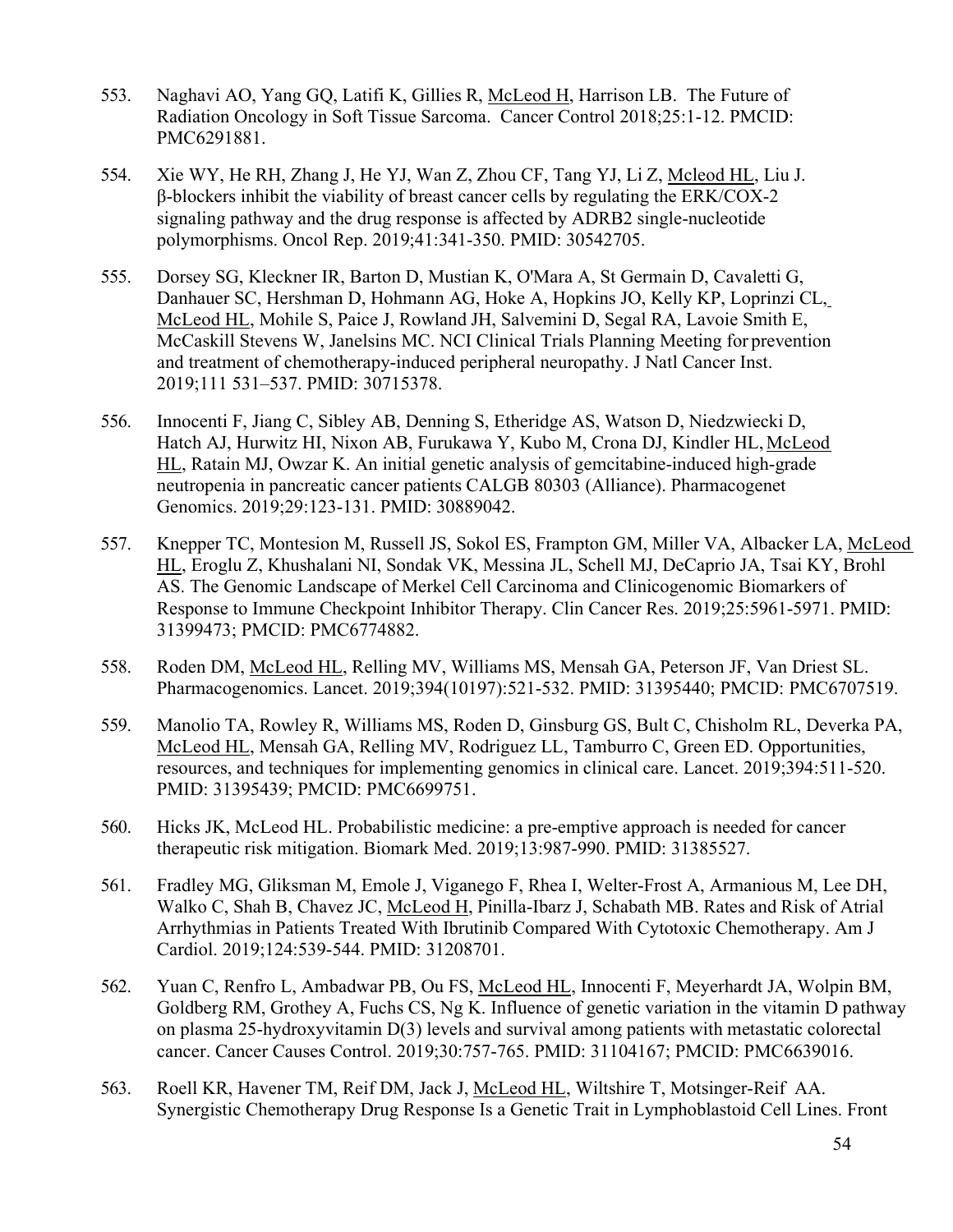Genet. 2019;10:829. PMID: 31681399; PMCID: PMC6804467.

- 564. Manolio TA, Bult CJ, Chisholm RL, Deverka PA, Ginsburg GS, Jarvik GP, McLeod HL, Mensah GA, Relling MV, Roden DM, Rowley R, Tamburro C, Williams MS, Green ED. Genomic Medicine Year in Review: 2019. Am J Hum Genet. 2019;105:1072-1075. PMID: 32027834.
- 565. Wang Y, Zhang P, Han Y, Nelson RS, McLeod HL, Tao K, Yuan Y, Zhang M, Xiang H, Zhou H. Adherence to Adjuvant Imatinib Therapy in Patients with Gastrointestinal Stromal Tumor in Clinical Practice: A Cross-Sectional Study. Chemotherapy. 2019;64:197-204. PMID: 31955170.
- 566. Nelson RS, Mehta RJ, McLeod HL, Walko CM. Prioritization of Therapy Options for a Patient With High Tumor Mutation Burden and Microsatellite Instability but No Clinical Benefit From Immunotherapy. JCO Precision Oncology, 2019;3:1-7. PO.19.00197
- 567. Patel JN, McLeod HL. Clarity Also Needed for Direct-to-Consumer Pharmacogenetic Tests. J Clin Oncol. 2020;38:283-284. PMID: 31751161.
- 568. Berry DK, Wang X, Michalski ST, Kang HC, Yang S, Creelan BC, McLeod HL, Hicks JK. Clinical Cohort Analysis of Germline EGFR T790M Demonstrates Penetrance Across Ethnicities and Races, Sexes, and Ages. JCO Precision Oncology 2020;4:170-175.
- 569. McLeod HL, Mariam A, Schveder KA, Rotroff DM. Assessment of Adverse Events and Their Ability to Discriminate Response to Anti-PD-1/PD-L1 Antibody Immunotherapy. J Clin Oncol. 2020;38:103-104. PMID: 31675248.
- 570. Hicks JK, Quilitz RE, Komrokji RS, Kubal TE, Lancet JE, Pasikhova Y, Qin D, So W, Caceres G, Kelly K, Salchert YS, Shahbazian K, Abbas-Aghababazadeh F, Fridley BL, Velez AP, McLeod HL, Greene JN. Prospective CYP2C19-Guided Voriconazole Prophylaxis in Patients With Neutropenic Acute Myeloid Leukemia Reduces the Incidence of Subtherapeutic Antifungal Plasma Concentrations. Clin Pharmacol Ther. 2020;107:563-557 PMID: 31549389.
- 571. McLeod HL, He Y. Pharmacokinetics for the prescriber. Medicine (UK) 2020;48:433- 438.
- 572. Liao P, Song K, Zhu Z, Liu Z, Zhang W, Li W, Hu J, Hu Q, Chen C, Chen B, McLeod HL, Pei H, Chen L, He Y. Propranolol Suppresses the Growth of Colorectal Cancer Through Simultaneously Activating Autologous CD8 + T Cells and Inhibiting Tumor AKT/MAPK Pathway. Clin Pharmacol Ther. 2020 Online ahead of print. PMID: 32418204.
- 573. Chua KC, Xiong C, Ho C, Mushiroda T, Jiang C, Mulkey F, Lai D, Schneider BP, Rashkin SR, Witte JS, Friedman PN, Ratain MJ, McLeod HL, Rugo HS, Shulman LN, Kubo M, Owzar K, Kroetz DL. Genome-Wide Meta-Analysis Validates a Role for S1PR1 in Microtubule Targeting Agent-Induced Sensory Peripheral Neuropathy. Clin Pharmacol Ther. 2020 Online ahead of print. PMID: 32562552.
- 574. Li W, Wang W, Liao P, Song K, Zhu Z, Wang K, Liu Z, Zhang W, Xie S, He Y, Mcleod HL, Chen L. High levels of tumor-infiltrating lymphocytes showed better clinical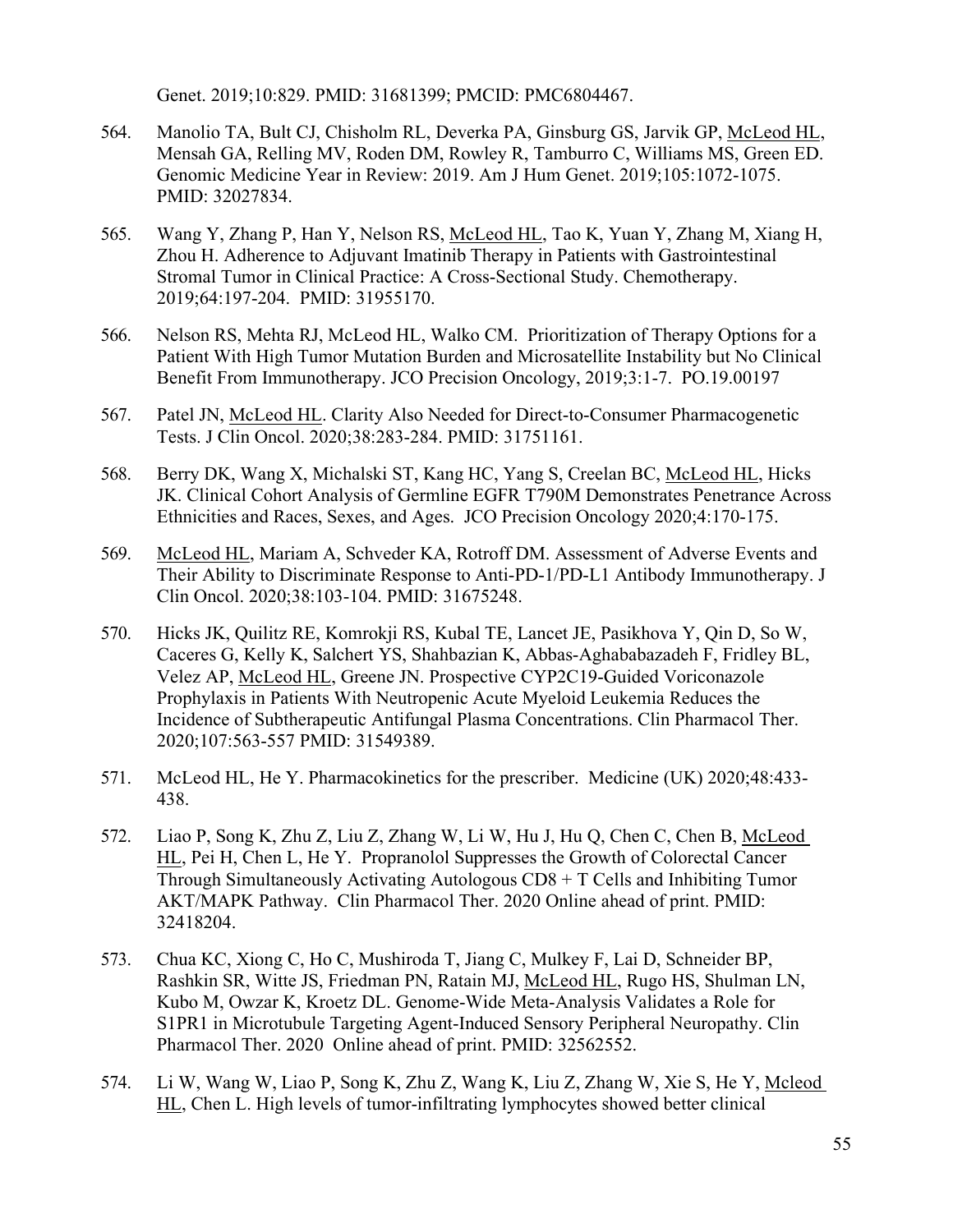outcomes in FOLFOX-treated gastric cancer patients. Pharmacogenomics. 2020 Epub ahead of print. PMID: 32615909.

# **Invited Book Reviews:**

- 1. McLeod HL, Marsh S. Using the genome to improve therapeutics (book review). Lancet 2001;358:1559.
- 2. Marsh S, McLeod HL. Drugs in the post genomic era (book review). Trends Mol Med 2001;7:532.
- 3. Duhig S, McLeod HL. Pharmacogenomics: Social, Ethical, and Clinical Dimensions(book review). Am J Health-Syst Pharm 2004;61:414-415.

# **Book Chapters:**

- 1. McLeod HL, Evans WE. Clinical pharmacokinetics and pharmacodynamics of epipodophyllotoxins. Paul Workman and Martin A Graham (eds). Cancer Surveys: Pharmacokinetics and Cancer Chemotherapy, Cold Spring Harbor Laboratory Press. 1993;17:253-68.
- 2. McLeod HL, Evans WE. Clinical pharmacodynamics of anticancer drugs. Derendorf H and Hochaus G (eds). Handbook of pharmacokinetic/pharmacodynamic correlation, CRC press, Boca Ratan 1995, pp389-413.
- 3. McLeod HL, Evans WE. Epipodophyllotoxins. Louis B Grochow and Matthew M Ames (eds). A Clinician's Guide to Chemotherapy Pharmacokinetics and Pharmacodynamics, Williams & Wilkins, Baltimore 1998, pp259-287.
- 4. McLeod HL, Milne LH, Johnston SJ. 5-Fluorouracil metabolising enzymes. Robert Brown and Ute Boger-Brown (eds). Methods in Molecular Medicine, Humana Press, Camden, 1999, pp111-120.
- 5. Newell DR, Schellens JHM, McLeod HL. The pharmacology of anticancer drugs. Oxford Textbook of Oncology. Robert Souhami, Ian Tannock, Peter Hohenberger and Jean-Claude Horiot (eds). Oxford University Press, Oxford, 2001, pp623-638.
- 6. McLeod HL, Ameyaw MM. Ethnicity and Pharmacogenomics. Pharmacogenomics: The search for individualized therapies. Julio Licinio and Ma-Li Wong (eds). Wiley-VCH, Weinheim, 2002, pp489-514.
- 7. Papageorgio C, McLeod HL. Chemotherapy: Principles and pharmacology. The Washington Manual of Oncology. Ramaswamy Govindan (ed). Lippincott Williams & Wilkins, 2002, pp11-49.
- 8. McLeod HL. Contributor, Topoisomerase inhibitors. Oxford Handbook of Oncology. Jim Cassidy, Donald Bissett and Roy AJ Spence (eds). Oxford University Press, 2002.
- 9. McLeod HL, Church R. Molecular predictors of prognosis and response to therapy in colorectal cancer. G. Giaccone, R. Schilsky and P. Sondel (eds). Cancer Chemotherapy and Biological Response Modifers, Annual 21, Elsevier B.V., 2003, pp791-801.
- 10. McLeod HL, Papageorgio C. Chemotherapeutic Agents. Anesthetic Pharmacology: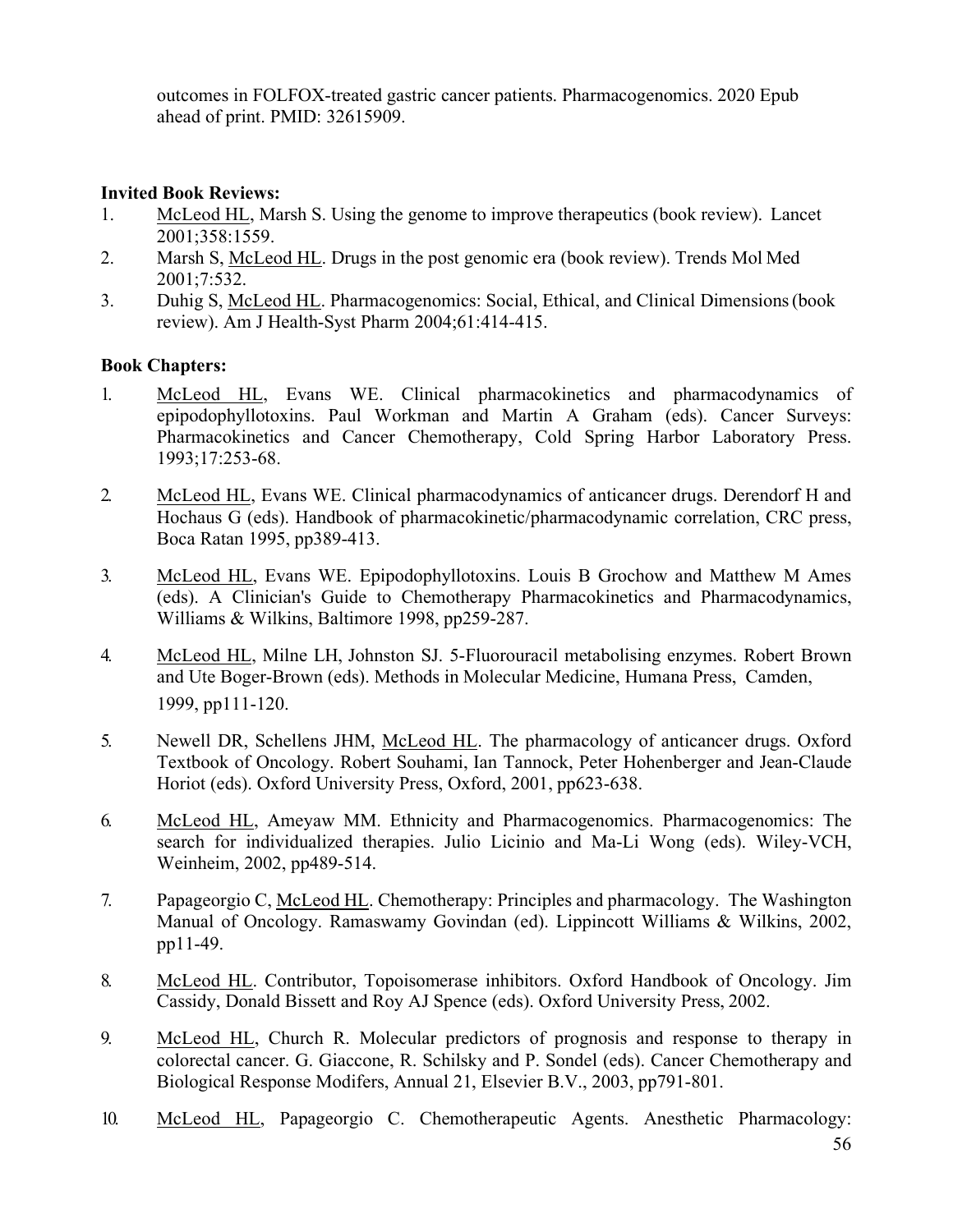Physiologic Principles and Clinical Practice. Alex S. Evers and Mervyn Maze (eds). Churchill Livingstone, 2004, pp887-907.

- 11. Evans WE, McLeod HL. Pharmacogenomics-Drug Disposition, Drug Targets, and Side Effects. Alan E. Guttmacher, Francis S. Collins and Jeffrey Drazen (eds). Genomic Medicine, Articles from New England Journal of Medicine, Johns Hopkins Univ Press, 2004, pp54-69.
- 12. Cancer Drug Discovery and Development. Handbook of Anticancer Pharmacokinetics and Pharmacodynamics. William D. Figg and Howard L. McLeod (eds). Humana Press, 2004.
- 13. McLeod HL, Goh BC. Pharmacogenomics. Cancer: Principles and Practice of Oncology, 7th edition. Vincent T. DeVita, Samuel Hellman, Steven A. Rosenberg (Eds). Lippencott, Williams, and Wilkins, 2005, pp327-332.
- 14. McLeod HL. Epipodophyllotoxins. Cancer Clinical Pharmacology, Jan H.M. Schellens, Howard L. McLeod, David R. Newell (Eds). Oxford University Press, 2005, pp104-117.
- 15. Linder MW, Evans WE, McLeod HL. Application of pharmacogenetic principles to clinical pharmacology. Applied Pharmacokinetics & Pharmacodynamics: Principles of Therapeutic Drug Monitoring. Michael E. Burton, Leslie M. Shaw, Jerome J. Schentag, William E. Evans (Eds). Lippincott Williams & Wilkins, 2005, pp165-185.
- 16. Synold TW, McLeod HL. Pharmacogenomics. Remington: The Science and Practice of Pharmacy, 21<sup>st</sup> edition. Randy Hendrickson (Ed). Lippincott Williams & Wilkins, 2005, pp1230-1248.
- 17. Ameyaw M-M, McLeod HL. Improving the efficacy and safety of anticancer agents-the role of pharmacogenetics. Novel Anticancer Agents: strategies for discovery and clinical testing. Alex A. Adjei, John K. Buolamwini (Eds). Academic Press, 2006, pp285-298.
- 18. McLeod HL, Eby C, Gage B. Hematological pharmacogenetics. Pharmacogenetics. Ian P. Hall, Munir Pirmohamed (Eds). Informa Healthcare Press, 2006, pp111-128.
- 19. Lim W-T, McLeod HL. Individualising cancer therapy. Cancer biotherapy: An introductory guide. Annie Young, Lewis Rowett and David Kerr (eds). Oxford University Press, 2006, pp279-301.
- 20. Liu GG, Zhou W, Wang Z, McLeod HL. Incorporating molecular oncology into prognosis. Prognostic factors in cancer. Mary K. Gospodarowicz, Brian O'Sullivan, and Leslie H. Sobin (Eds). Wiley-Liss, 2006, pp79-94.
- 21. Marsh S, McLeod HL. Pharmacogenomic targeting of treatment for cancer. The Lancet Treating Individuals: from randomized trials to personalized medicine. Peter M.Rothwell (Editor). Elsevier Ltd, 2007, pp.307-318.
- 22. Walgren RA, McLeod HL. Pharmacogenomics. The Washington Manual of Oncology,  $2^{nd}$ edition. Ramaswamy Govindan (ed). Lippincott Williams & Wilkins, 2007, pp87-94.
- 23. Figg WD, McLeod HL editors. Handbook of AntiCancer Pharmacokinetics and Pharmacodynamics. Humana Press, 2004. **ISBN-10:** 1588291774
- 24. McLeod HL, Goh BC. Pharmacogenomics. Cancer: Principles & Practice of Oncology, 7<sup>th</sup> edition. Vincent DeVita, Samuel Hellman, Steven Rosenberg (Eds). Lippincott Williams &